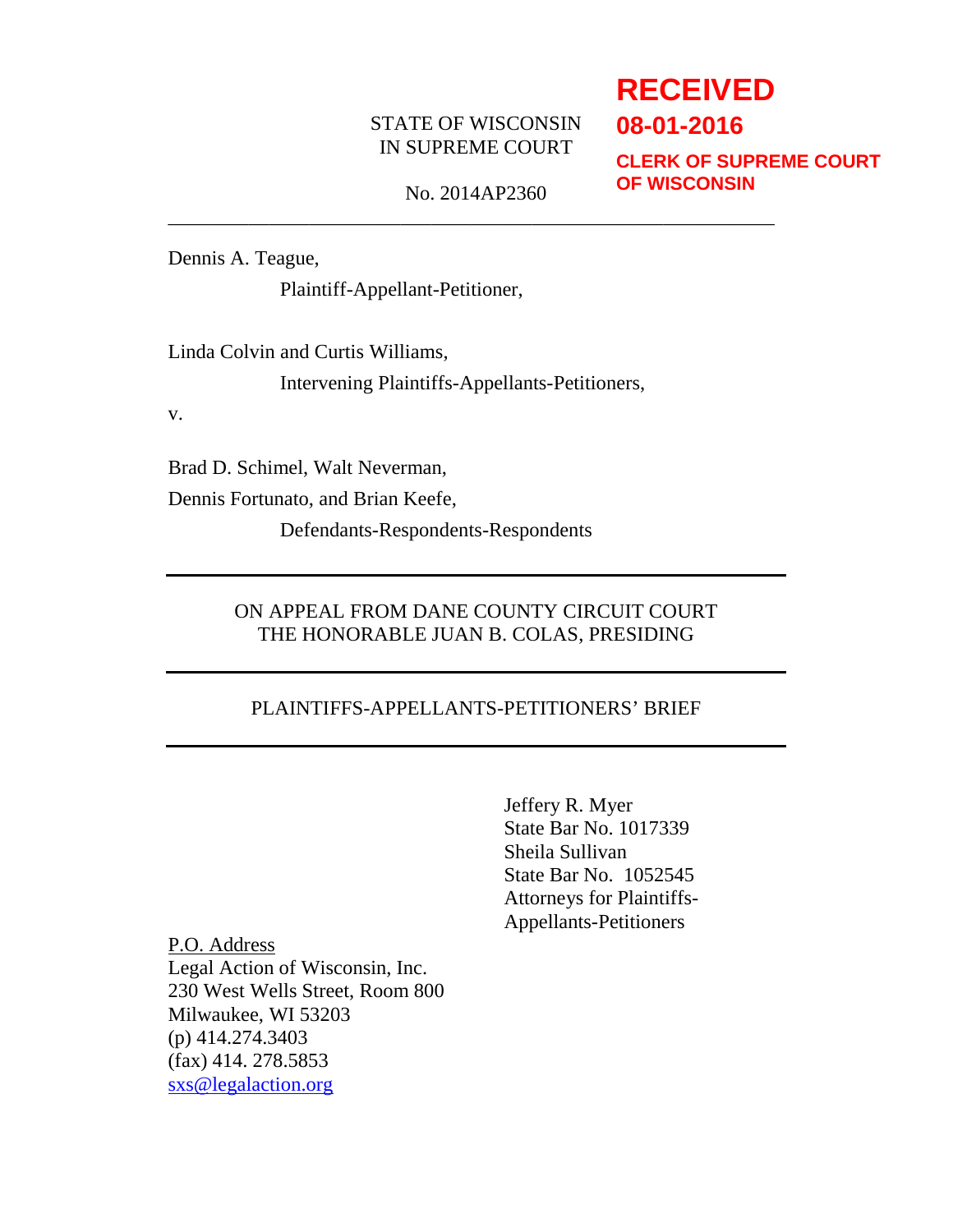# **TABLE OF CONTENTS**

| <b>STATE LAW CLAIMS</b>                                                                                                                               |
|-------------------------------------------------------------------------------------------------------------------------------------------------------|
| THE DOJ'S "GLOBAL BALANCING" VIOLATES PUBLIC<br>L.<br><b>RECORDS LAW AND PETITIONERS ARE ENTITLED TO</b><br>DECLARATORY AND INJUNCTIVE RELIEF ON THAT |
| A. DOJ's alias name policy violates the common law balancing                                                                                          |
| B. Wis. Stat.19.356(1) does not bar Petitioners from seeking<br>Declaratory and Injunctive Relief on their Public Records                             |
|                                                                                                                                                       |
| 2. "Judicial review" is a technical term that refers to one                                                                                           |
| The context of Wis. Stat. § 19.356 supports<br>3.<br>interpreting "judicial review" in the narrow technical                                           |
| The court of appeals decision leads to absurd results.15<br>4                                                                                         |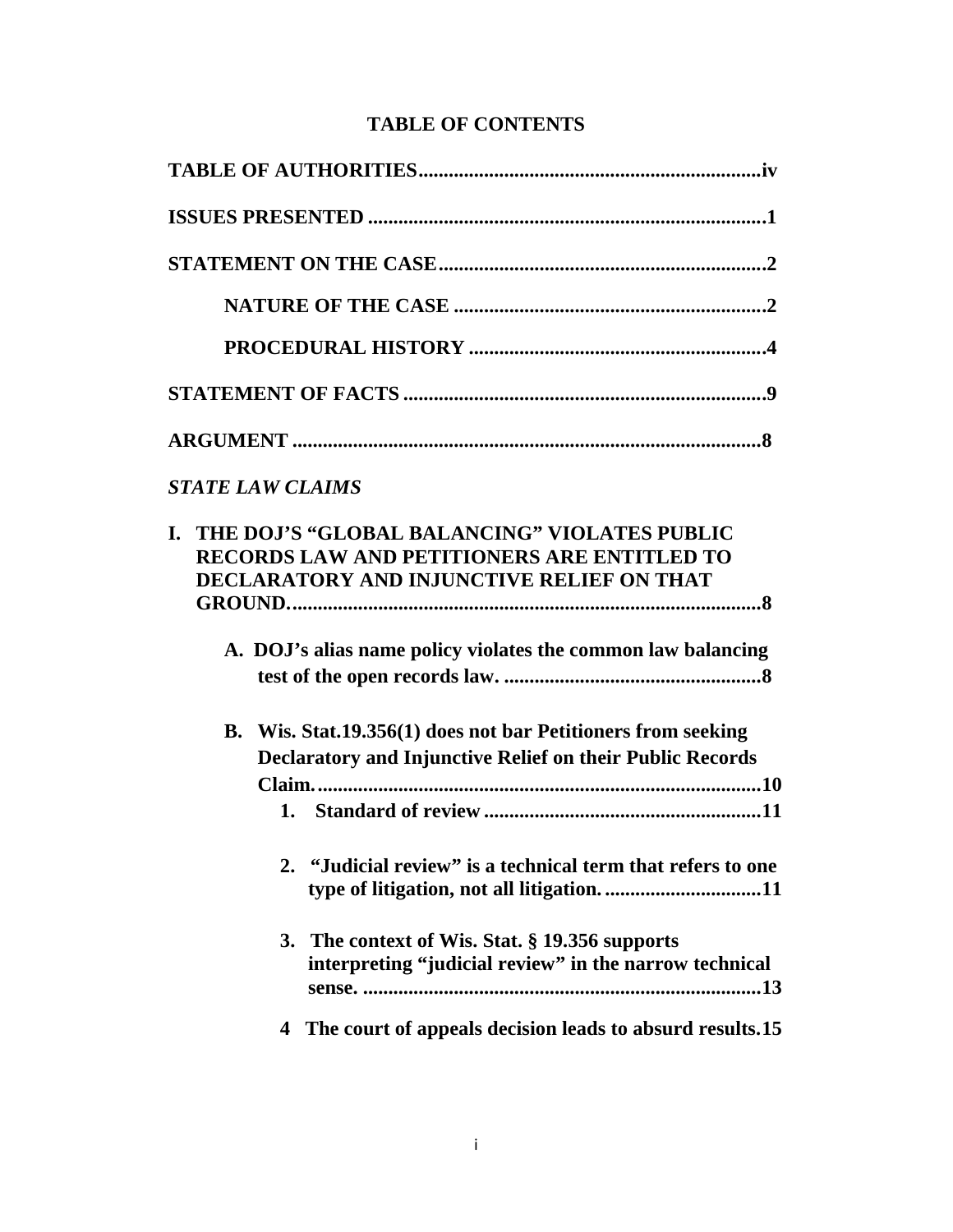| II. | <b>ONCE A REPORT IS CHALLENGED, WIS. STAT. § 19.70</b><br>REQUIRES DOJ EITHER TO CONCUR AND START<br>PRODUCING ACCURATE CRIMINAL BACKGROUND<br><b>REPORTS OR TO DENY AND ALLOW THE CHALLENGER</b><br>TO EXPLAIN WHY HE OR SHE DISAGREES WITH THE<br>DISPUTED PORTION OF THE RECORD. 18 |
|-----|----------------------------------------------------------------------------------------------------------------------------------------------------------------------------------------------------------------------------------------------------------------------------------------|
|     | A. The inability to identify whether relief is sought under                                                                                                                                                                                                                            |
|     | <b>B.</b> The challenge is to the report, not the database or how                                                                                                                                                                                                                      |
|     | C. Parker's criminal history pertains to Dennis Teague when<br>Parker's information is associated with Teague's name and                                                                                                                                                               |
|     | <b>CONSTITUTIONAL CLAIMS</b>                                                                                                                                                                                                                                                           |
|     |                                                                                                                                                                                                                                                                                        |
| Ш.  | DOJ's ALIAS NAME POLICY VIOLATES EQUAL                                                                                                                                                                                                                                                 |
| IV. | <b>BECAUSE TEAGUE HAS DEMONSTRATED THAT DOJ'S</b><br><b>REPORTS STIGMATIZE AND CREATE A TANGIBLE</b><br>BURDEN, THIS COURT SHOULD REMAND TO THE<br><b>CIRCUIT COURT TO DETERMINE WHAT PROCESS IS</b><br>A. The Circuit Court's "stigma" finding was clearly erroneous.                 |
|     | B. Inclusion in a general purpose database, available to the<br>public, can satisfy the plus if that inclusion creates a tangible                                                                                                                                                      |
| V.  | <b>DOJ'S ALIAS NAME POLICY VIOLATES SUBSTANTIVE</b>                                                                                                                                                                                                                                    |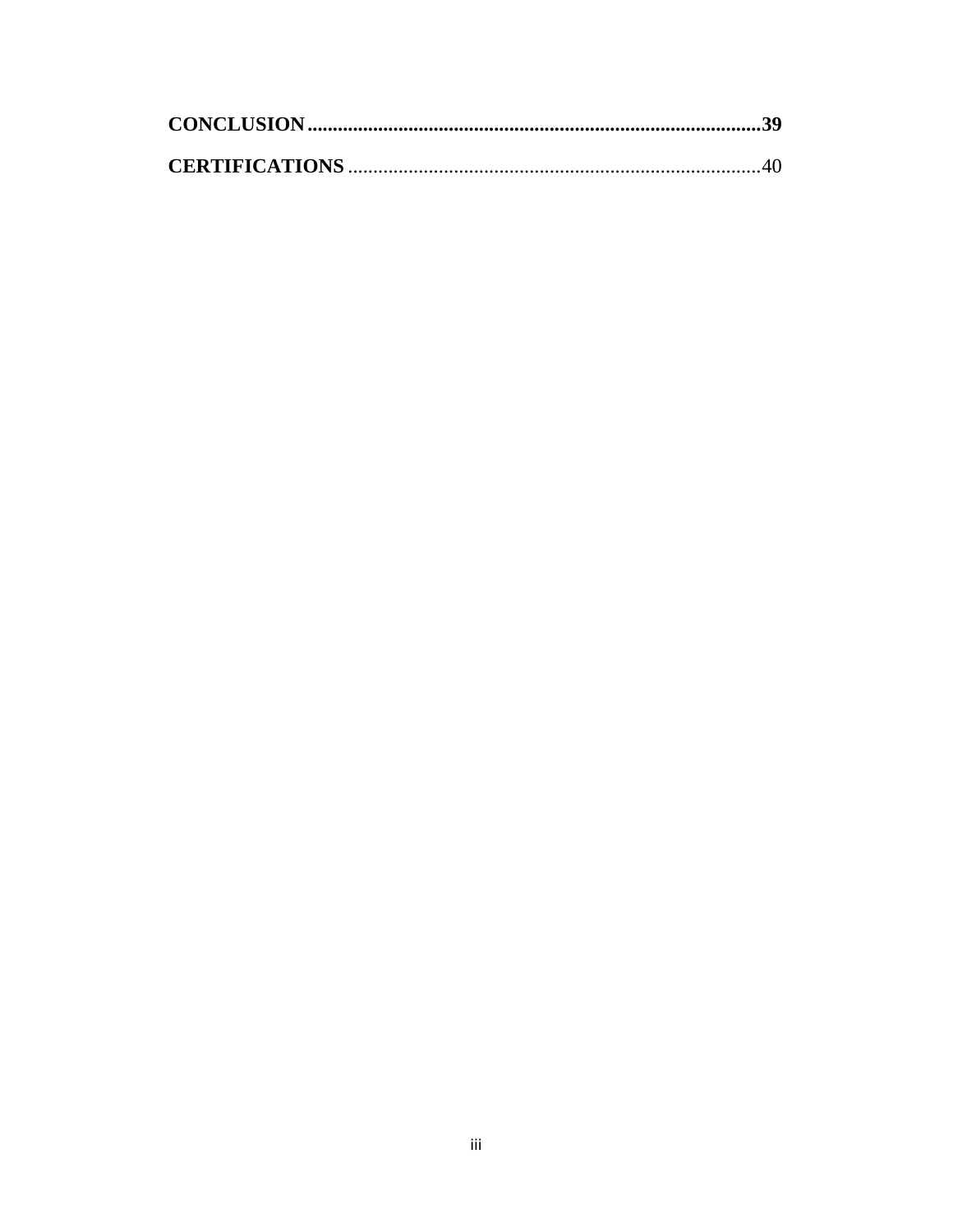# **TABLE OF AUTHORITIES**

| c<br>×.<br>чP.<br>÷. |
|----------------------|
|----------------------|

| Aicher ex rel. LaBarge v. Wisconsin Patients Compensation Fund,     |
|---------------------------------------------------------------------|
| Apple Valley Garden Ass'n, Inc. v. MacHutta,                        |
|                                                                     |
|                                                                     |
| Brunton v. Nuvell Credit Corp.,                                     |
| Charolais Breeding Ranches v. FPC Securities,                       |
| Doe v. Department of Public Safety,                                 |
| Doe v. Department of Public Safety, 538 U.S. 1 (2003) 32            |
| Doyle v. Camelot Care Ctrs., Inc. 305 F.3d 603 (7th Cir. 2002)30-31 |
|                                                                     |
| Frankenthal v. Wisconsin Real Estate Board,                         |
|                                                                     |
| Giaccio v. State of Pa.,                                            |
| Harvot v. Solo Cup, 2009 WI 85, 320 Wis. 2d 1, 768 N.W.2d 17612     |
| Hempel v. City of Baraboo,                                          |
| Humphries v. County of Los Angeles,                                 |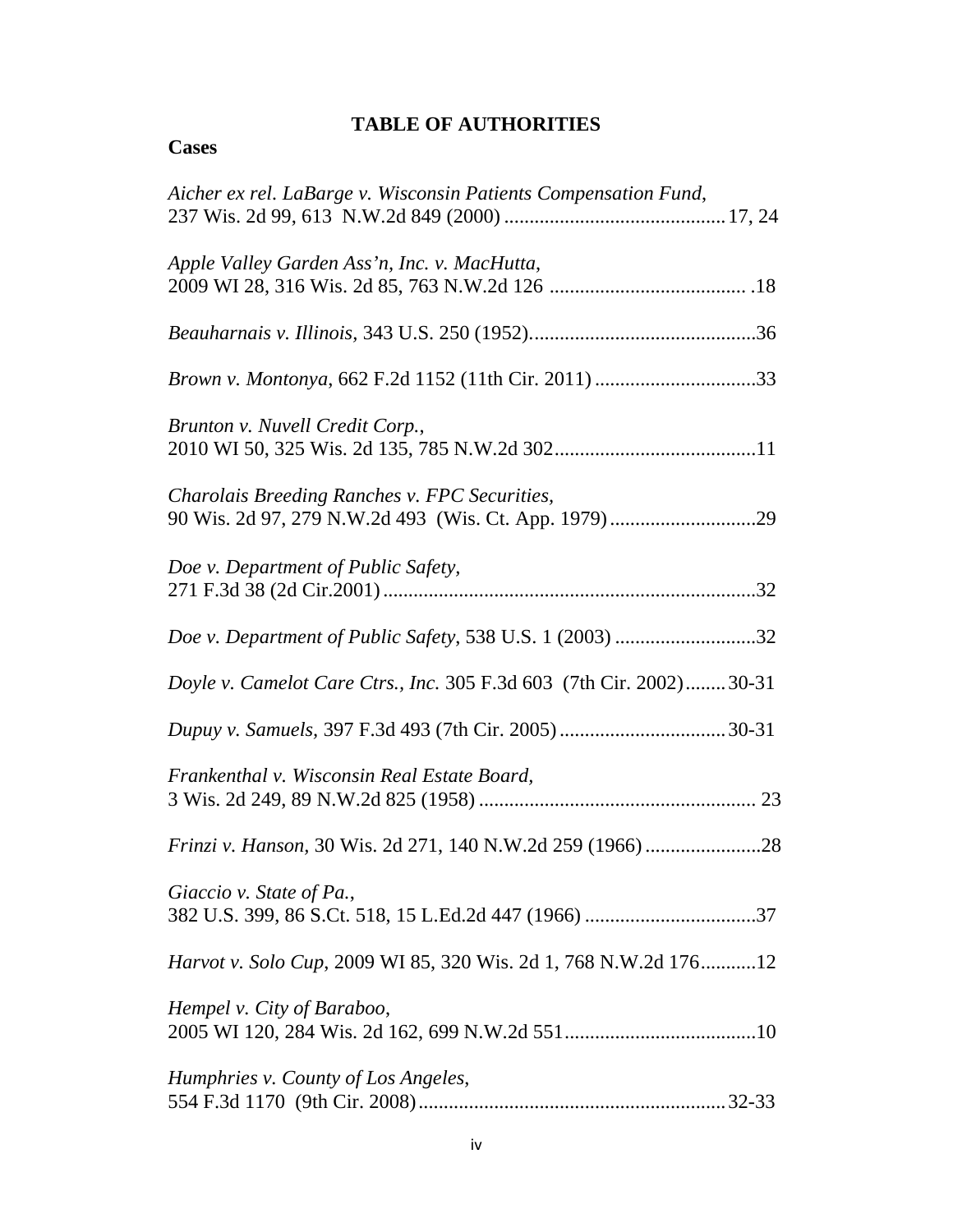| In re Winship,                                             |
|------------------------------------------------------------|
| Jankowski v. Milwaukee County,                             |
|                                                            |
|                                                            |
|                                                            |
|                                                            |
| Lake City Corp. v. City of Mequon,                         |
| Laughland v. Beckett,                                      |
| Law Offices of William A. Pangman & Associates v. Stigler, |
| LeClair v. Natural Resources Board,                        |
| Linmeyer v. Forcey,                                        |
| Los Angeles, Cal. v. Humphries,                            |
| Mack v. Wis. Dep't of Health & Family Srvs.,               |
| McDonald v. City of Chicago, Ill.,                         |
| Metropolitan Associates v. City of Milwaukee,              |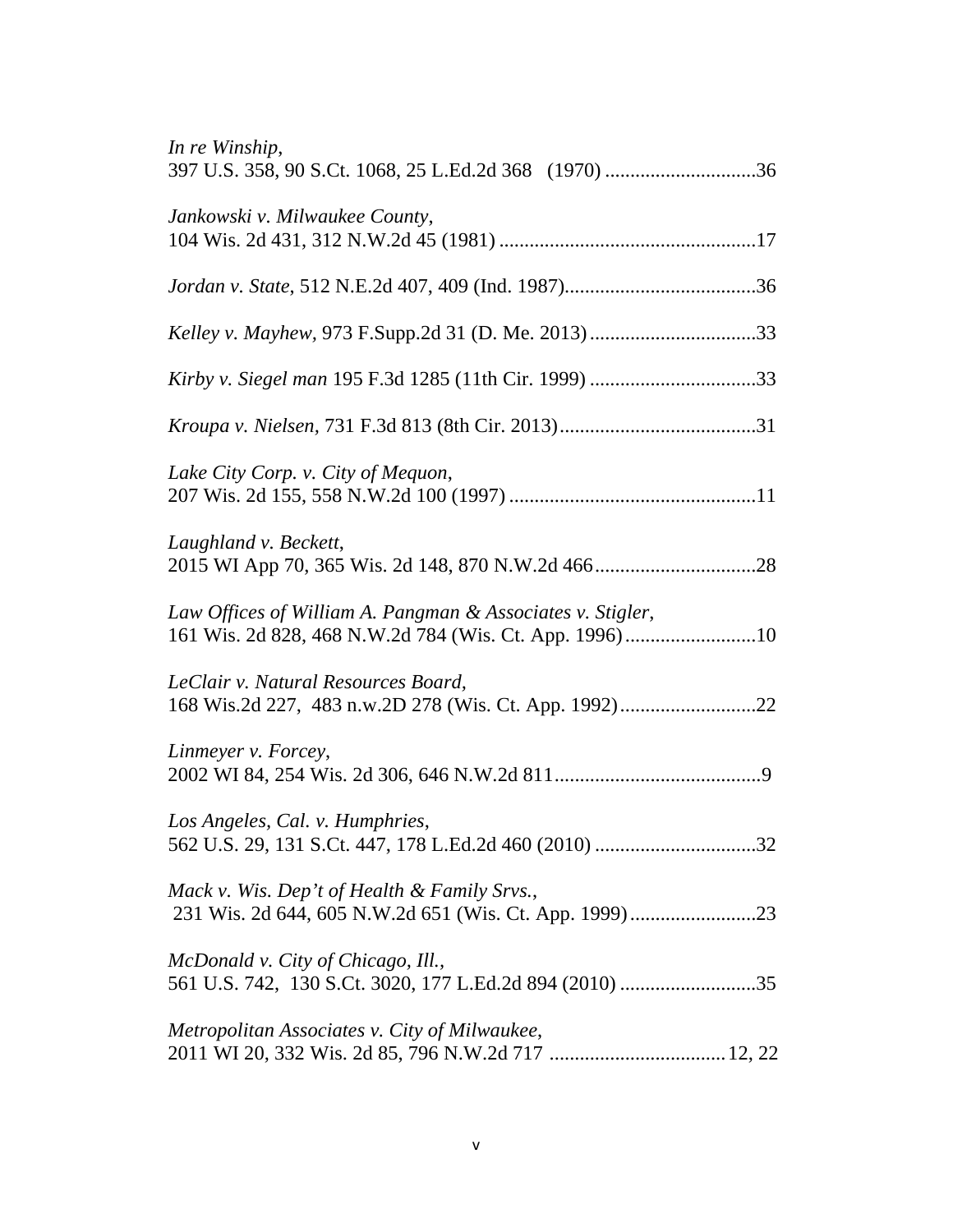| Milwaukee Journal Sentinal v. Wisconsin Department of Administration,                   |
|-----------------------------------------------------------------------------------------|
| Moustakis v. State of Wisconsin Department of Justice,                                  |
| Nankin v. Village of Shorewood,<br>2001 WI 92,245 Wis. 2d 86, 630 N.W.2d 141  12, 24-25 |
| Newspapers, Inc. v. Breier,                                                             |
| Obergefell v. Hodges,                                                                   |
| Paul v. Davis,                                                                          |
| PRN Associates v. Department of Administration,                                         |
| Reno v. Flores,                                                                         |
| Schill v. Wisconsin Rapids School District,                                             |
| Sciolino v. City of Newport News,                                                       |
| Smith v. Doe,                                                                           |
| State v. Agnello,<br>226 Wis. 2d 164, 226 Wis. 2d 164, 593 N.W.2d 427 (1999)22          |
| State v. Migliorino,                                                                    |
| State v. Trepanier,<br>204 Wis. 2d 505, 555 N.W.2d 394 (Wis. Ct. App. 1996)24, 26       |
| State ex rel Kalal v. Circuit Court for Dane County,                                    |

vi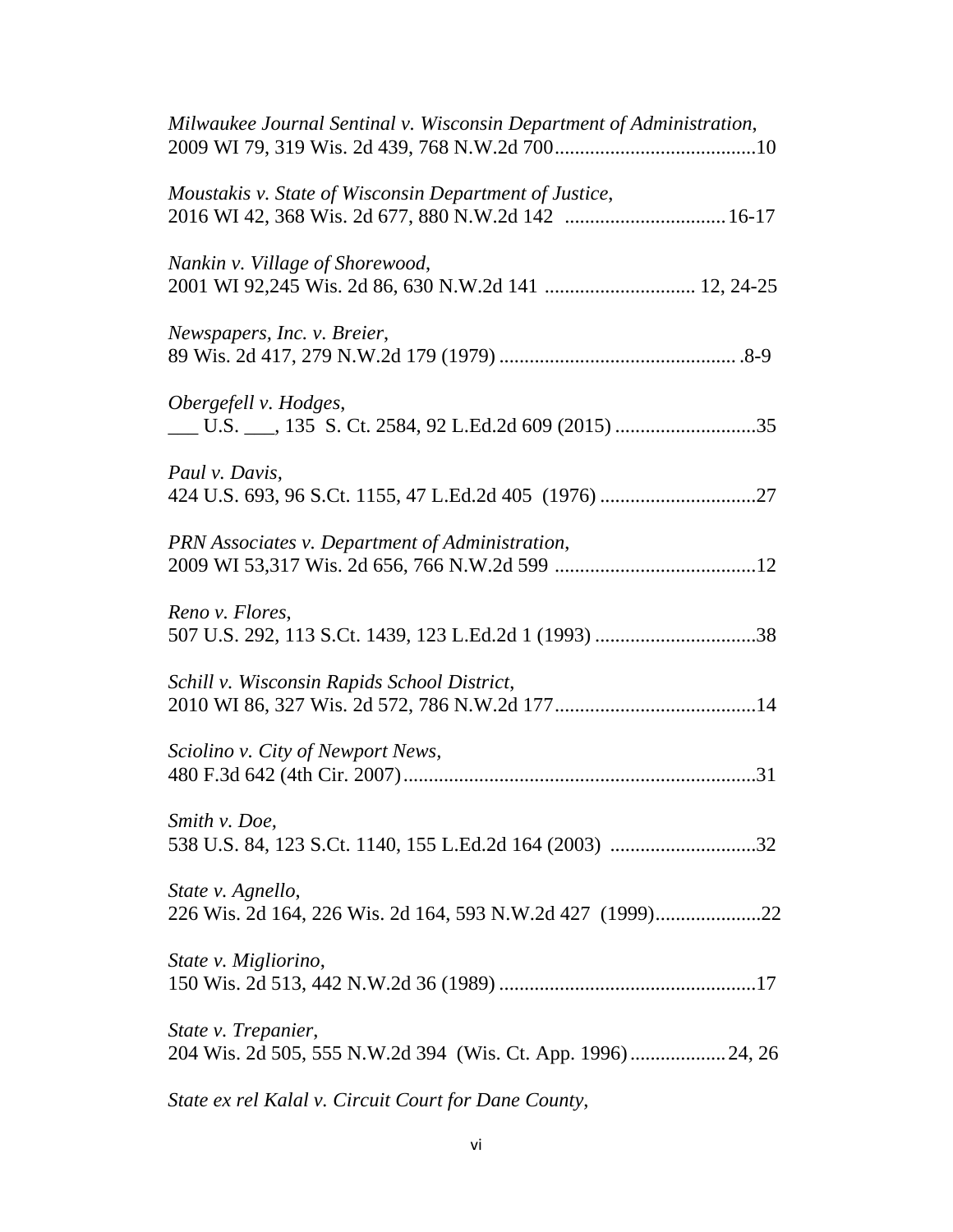| State ex rel Lynch v. Conta, 71 Wis. 2d 662, 239 N.W.2d 213 (1976)17                                                              |
|-----------------------------------------------------------------------------------------------------------------------------------|
| State ex rel Town of Delevan v. Circuit Court of Walworth,                                                                        |
| Ulrich v. City & County of San Francisco,                                                                                         |
| United States v. Dancy, 510 F.2d 779, 782, (D.C. Cir. 1975)36                                                                     |
| Wisconsin v. Constantineau,                                                                                                       |
| Wisconsin Brewers Baseball Club v. Wisconsin Department of Health<br>and Social Services, 130 Wis. 2d 79, 387 N.W.2d 354 (1986)11 |
| Wisconsin Environmental Decade v. Public Srvice Comission,                                                                        |
| Wisconsin Newspress, Inc. v. School District of Sheboygan Falls,                                                                  |
| Wisconsin Telephone v. Department of Industry, Labor & Human                                                                      |
| Woznicki v. Erickson, 202 Wis. 2d 178, 549 N.W.2d 699 (1996)  13-14                                                               |
| Zellner v. Cedarburg School District,                                                                                             |
| <b>Acts, Statutes, and Regulations</b>                                                                                            |
|                                                                                                                                   |
|                                                                                                                                   |
|                                                                                                                                   |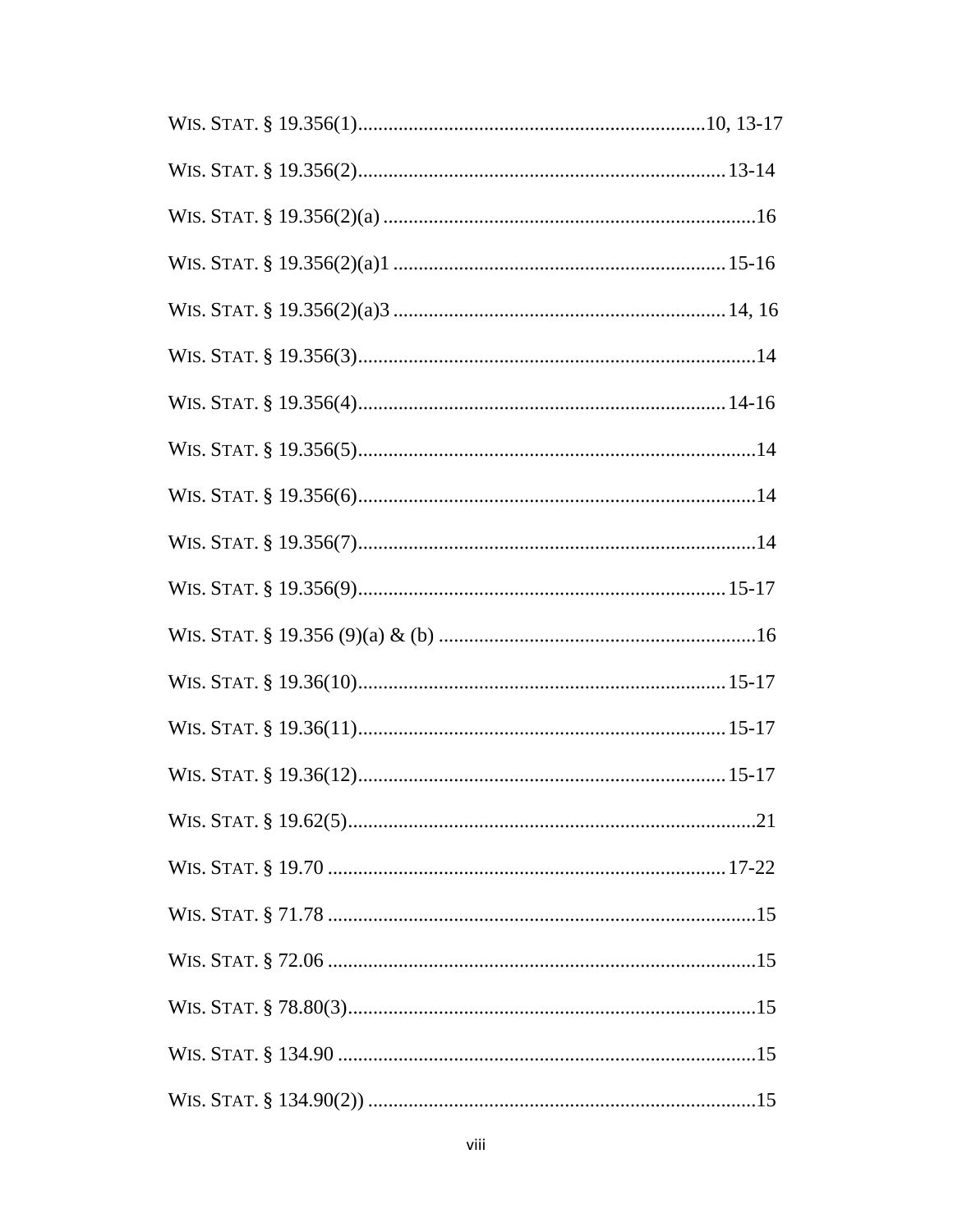# **Other Publications**

| CAMBRIDGE FREE DICTIONARY (online), http://dictionary.     |  |
|------------------------------------------------------------|--|
|                                                            |  |
|                                                            |  |
| MERRIAM WEBSTER'S DICTIONARY (online), http://www.merriam- |  |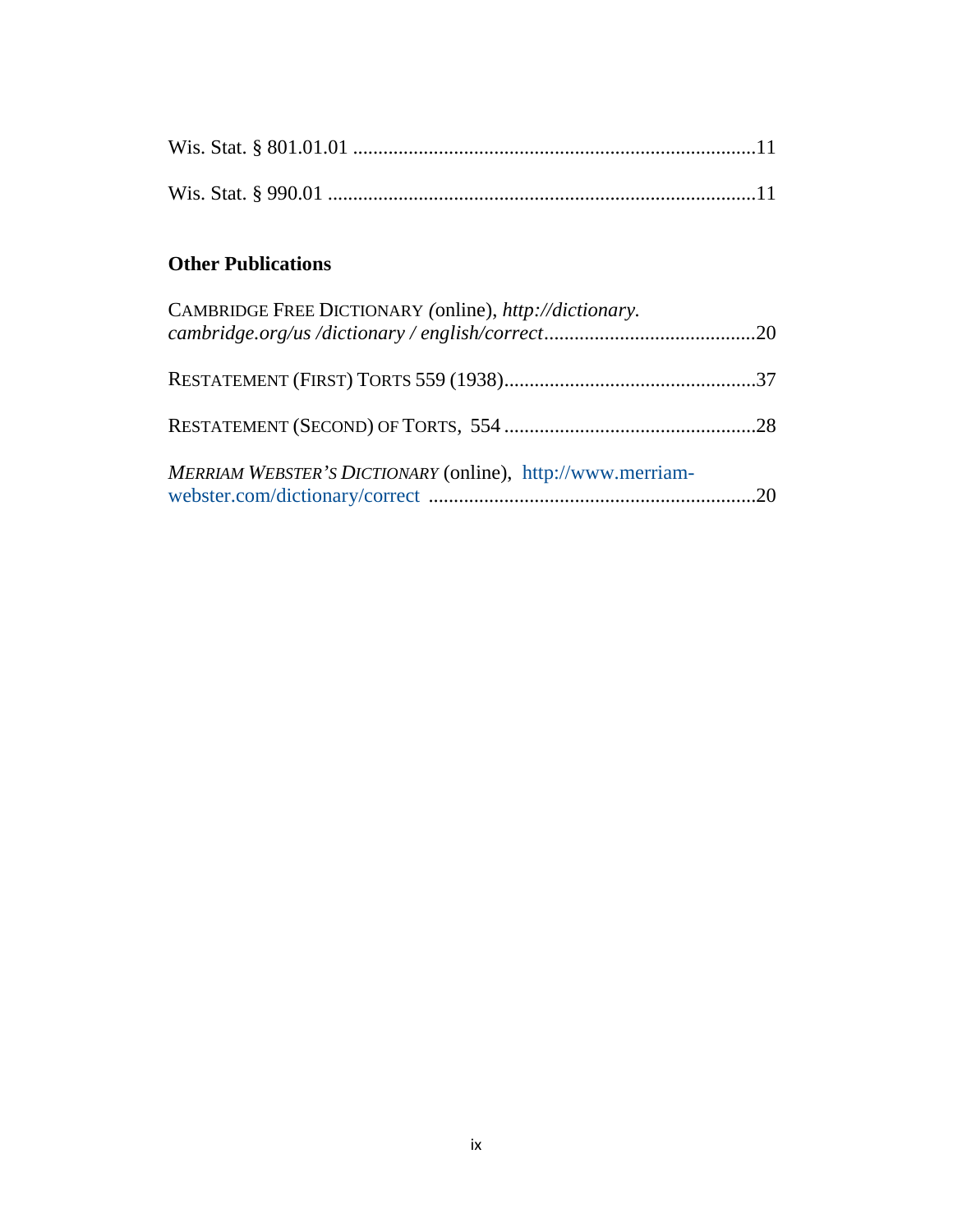#### **ISSUES PRESENTED**

## I. **Does Wis. Stat. § 19.356 bar a civil action for declaratory and injunctive relief that the "global balancing" central to DOJ's alias name policy violates Wisconsin's public records law?**

The circuit court held that DOJ's global balancing was permitted.  $(App. 50)$ <sup>[1](#page-10-0)</sup> It did not decide whether Wis. Stat. § 19.356 bars relief because DOJ did not raise the issue until oral argument in the court of appeals. The court of appeals did not address the global balancing issue because it concluded that Wis. Stat. § 19.356 barred all civil actions, including actions for declaratory or prospective injunctive relief.

## II. **Does Wis. Stat. § 19.70 require DOJ to correct or supplement the reports it produces in response to background check requests about innocent subjects once those subjects demonstrate they have no criminal history?**

The circuit court dismissed this claim on summary judgment, reasoning that the records about the real criminal did not "pertain," within the meaning of Wis. Stats.19.70,<sup>[2](#page-10-1)</sup> when associated in reports with the name and date of birth of innocent persons and that criminal history reports are not "records" because DOJ does not retain copies of individual reports.

The court of appeals lead opinion did not adopt or reject either of the circuit court's grounds. Rather, it concluded Petitioners could obtain no relief under § 19.70 because they did not challenge "any record maintained by DOJ that is susceptible to "correct[ion]." (App 23, ¶41) Judge

<span id="page-10-0"></span><sup>&</sup>lt;sup>1</sup> "App" indicates the separate Appellants' Appendix (in two parts) filed with this brief, distinguishing it from Petitioners' Appendix. The Record on Appeal citations have been added to each page of the documents in Appellants' Appendix.

<span id="page-10-1"></span><sup>&</sup>lt;sup>2</sup> When this litigation began, the statute that is currently numbered  $\S$  19.70 was numbered § 19.365. The current numbering is used in this brief.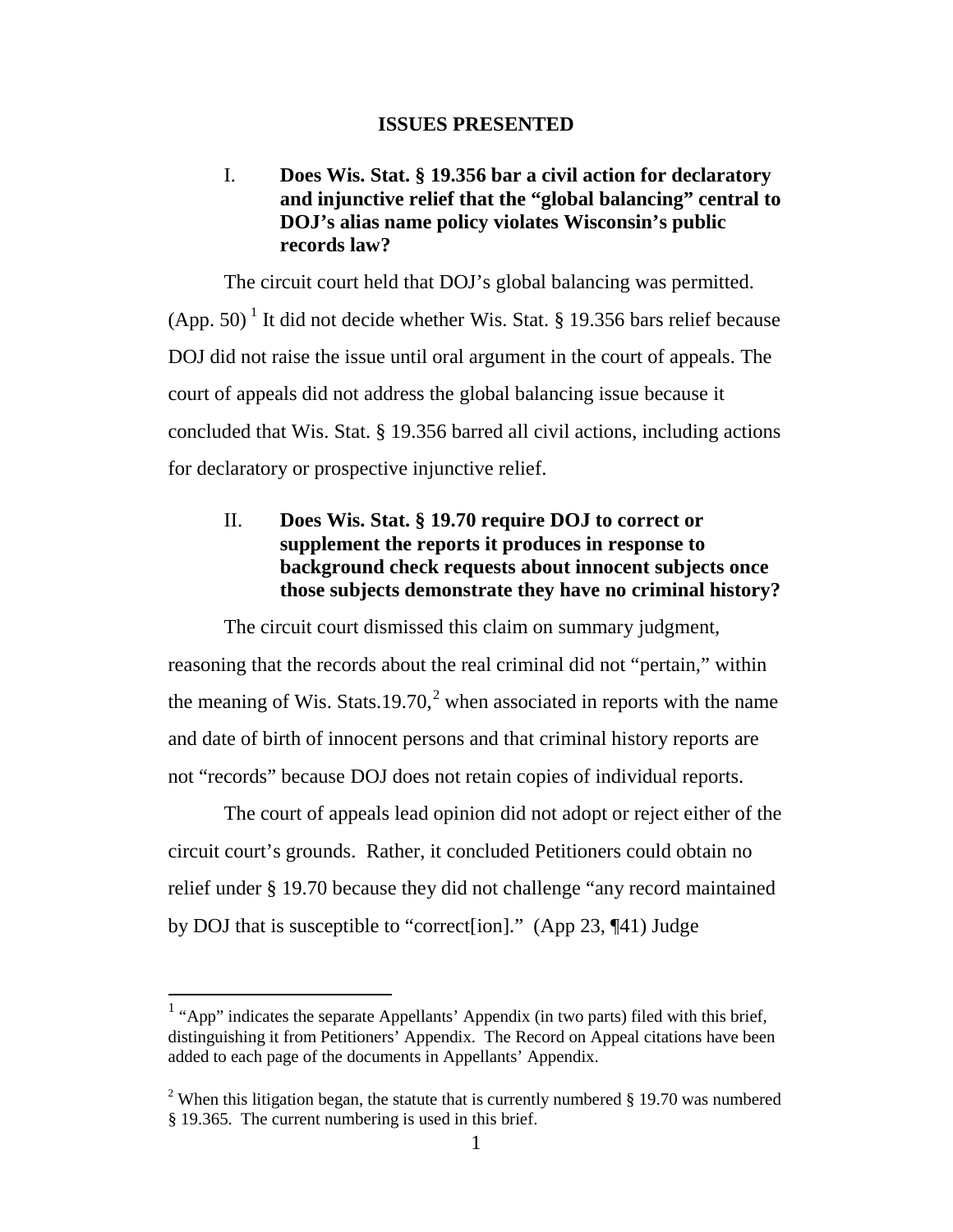Higginbotham, with Judge Sherman concurring, deemed Petitioners' Wis. Stat. 19.70 argument insufficiently developed. (App. 35, ¶72)

## **III. Does DOJ's alias name policy violate equal protection by discriminating irrationally against one class of innocent persons?**

The court of appeals answered "no." (App. 29, ¶59)

## IV. **Are innocent persons associated by DOJ with criminal records not their own being deprived of a protected liberty interest without due process of law?**

The circuit court answered "no" because it found that the criminal history reports "do not convey a false and defamatory meaning to their intended audience (the public making a records request)." (App. 43) The circuit court also concluded that the reports did not "alter the legal status for any plaintiff or prevented their employment or deprived them of any other right or privilege." (App. 43)

Although the court of appeals appears to have assumed stigma was established, it found no due process violation because Teague, Colvin, and Williams failed to prove the reports made it "virtually impossible" for them to find employment. (App. 33, ¶68)

## V. **Does DOJ's alias name policy violate substantive due process by knowingly identifying innocent people with criminal records that are not their own?**

The court of appeals declined to address this question on the grounds Teague did not cite "useful legal authority" for this "apparently novel substantive due process" argument. (App. 30, ¶63)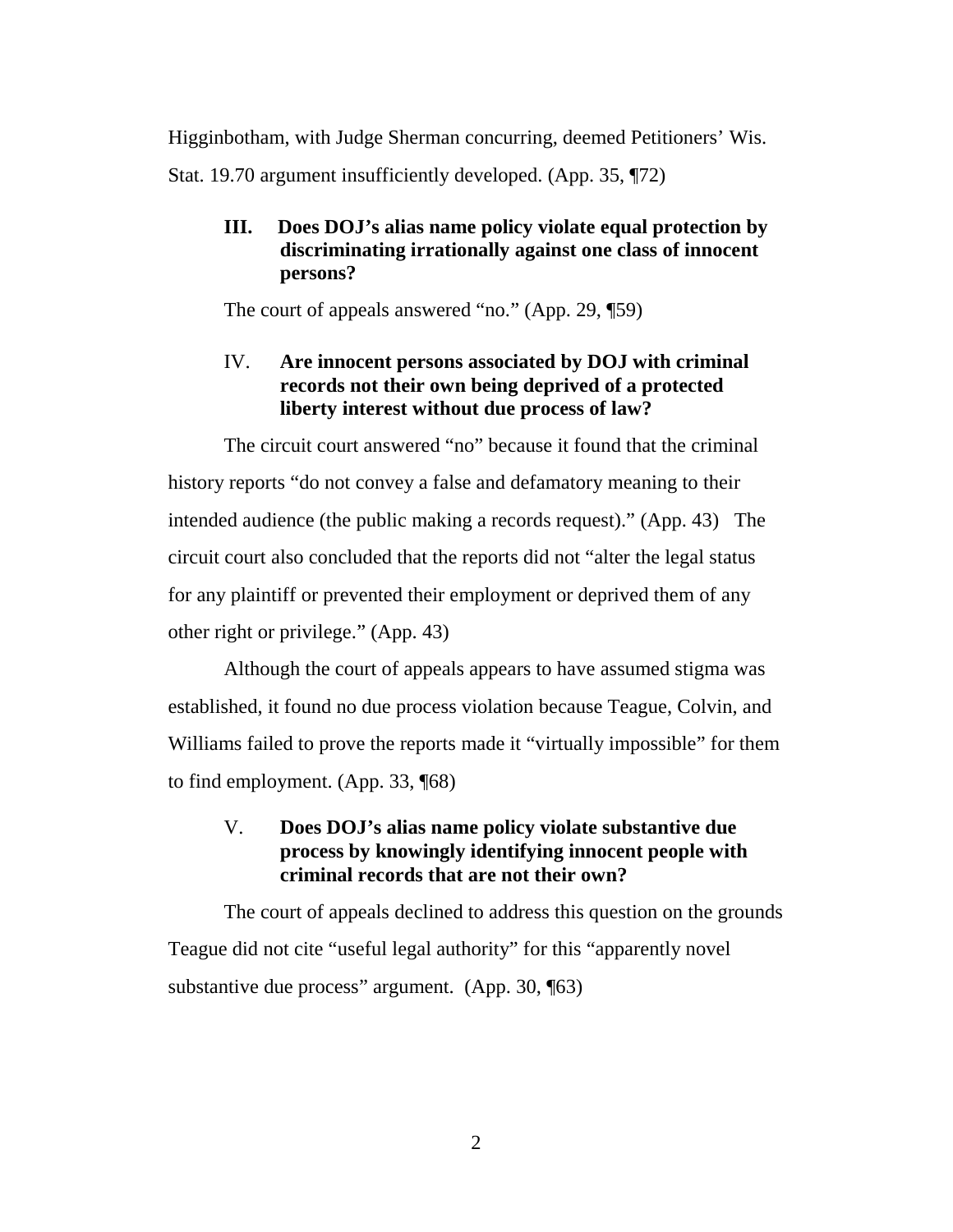#### **STATEMENT OF THE CASE**

#### **A. NATURE OF THE CASE**

Each year, the DOJ runs almost 800,000 criminal background checks on private citizens for non-justice system entities. (R.109, Trial Exh. 95) Some of these reports come back clean, reporting "No Criminal History Found." (App. 189-93) Other reports show a criminal record.

Dennis Teague, Linda Colvin, and Curtis Williams discovered that DOJ was not producing "no criminal history found" reports in response to criminal background checks on their names and with their dates of birth. DOJ does this because it "matches" their name with an alias used at some time by the criminal. In this litigation this matching is referred to as DOJ's alias name policy.

Teague, Colvin, and Williams attempted to correct their reports through DOJ's existing challenge process by submitting fingerprints, and DOJ confirmed that they are, in fact, innocent. (App. 2-3, 42-43, 194-203). Rather than changing the reports, however, DOJ sent them a to whom it may concern "innocence letter" confirming they had no criminal records and that the reports using their names and dates of birth were, in fact, about other people. (App.2-3, 188-197). DOJ continues to send out the same report each time it runs new background check on one of them. DOJ does not include in that report copies of the "innocence letters" nor does it inform requestors that the real Teague, Colvin, and Williams have no criminal records. (App. 6, 44-45).

Petitioners seek declaratory and injunctive relief on two state law and three constitutional claims. On the state law public record claim, they seek a declaration that DOJ's alias policy violates the open records law and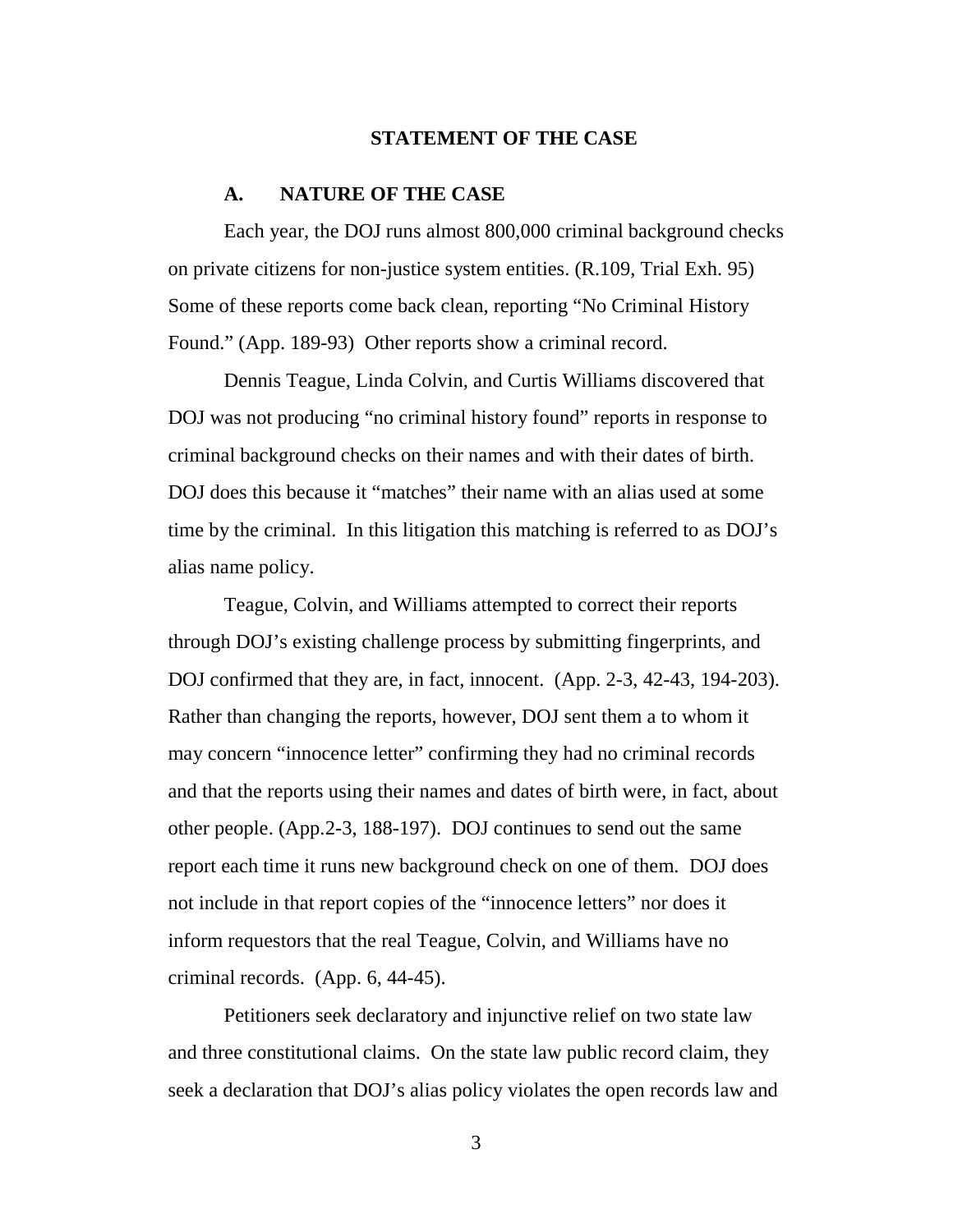an order enjoining DOJ from continuing their practice because under the common law balancing test, the public interest in protecting private reputations outweighs the public interest in attaching criminal records to the names and dates of birth of person known to be innocent. On the second state law claim they seek a declaration that Wis. Stat. §19.70 was triggered when they requested DOJ to correct their reports and an order enjoining DOJ to comply with the law by either correcting the reports or allowing supplementation. On the procedural due process claim, they ask this Court to remand to the circuit court to determine what process is due. On the equal protection and substantive due process claims, DOJ should be enjoined from using its alias name policy to associate individuals who have proved they are innocent with criminal records not their own.

#### **B. PROCEDURAL HISTORY**

Dennis Teague filed a complaint for declaratory and injunctive relief in Dane County on April 29, 2010. (R.2) Colvin and Williams moved to intervene. (App. 2, n.1) Decision on the motion to intervene was deferred pending discovery and dispositive motions. On December 19, 2011, the circuit court denied Teague's summary judgment motion and granted in part and denied in part DOJ's summary judgment motion. (App. 45-64) The decision dismissed all Teague's statutory claims. (App. 57) It also dismissed Teague's Equal Protection challenge. (App. 57) The circuit court denied defendants' motion to dismiss the substantive and procedural Due Process Clause claims, (App. 057), because of a dispute of material fact over what reasonable inferences could be drawn from the undisputed content of the reports. (App. 55-56)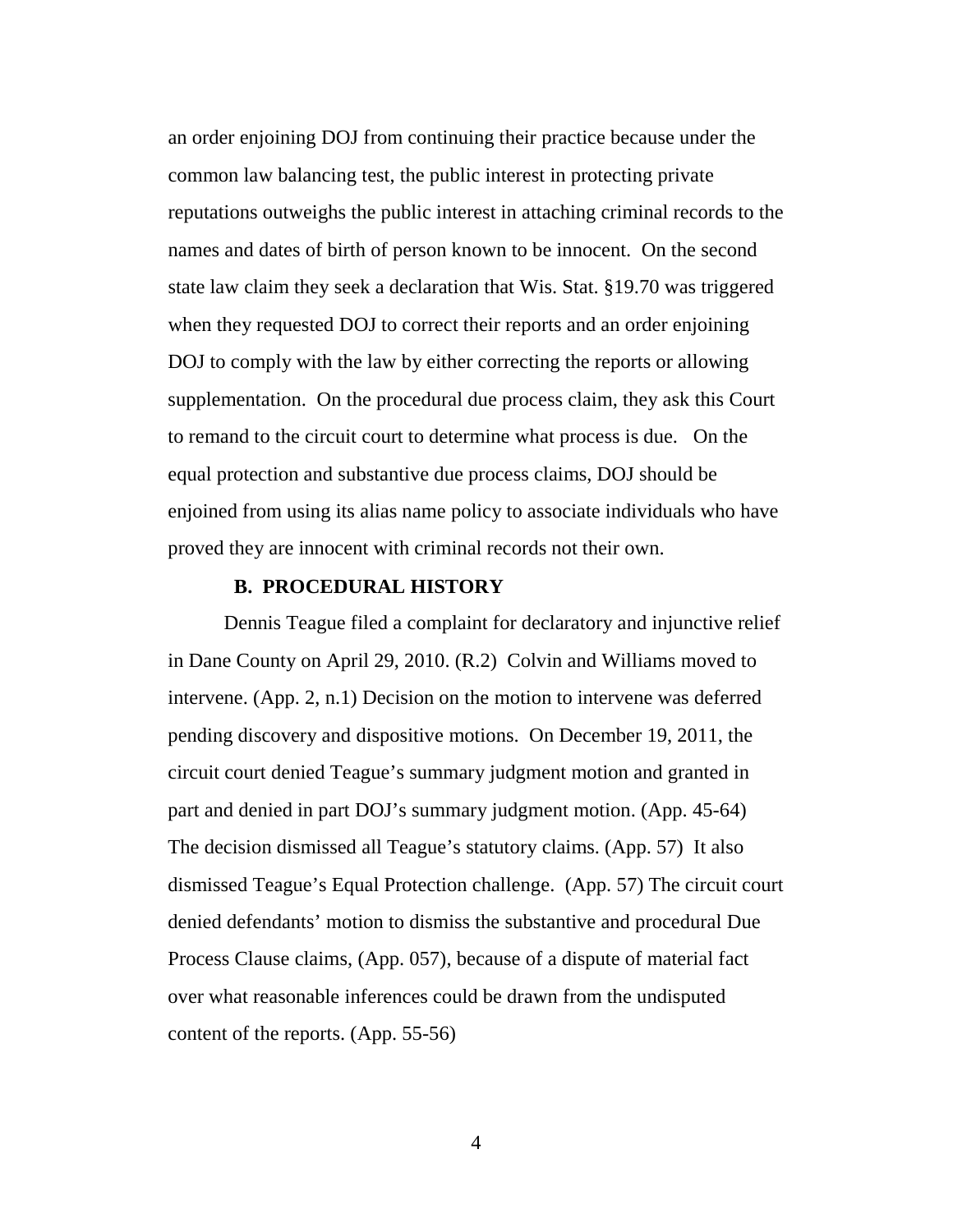The circuit court granted the deferred motion to intervene. (R.54) The First Amended Complaint included all of Teague's original claims and intervened Colvin and Williams making exactly the same claims. (R.57) On March 23, 2012, the circuit court applied the Decision and Order on Motions for Summary Judgment, previously entered December 19, 2011, to the amended complaint. (R. 61)

The trial occurred in early June, 2014. On July 2, 2014, the circuit court entered Findings of Fact and Conclusions of Law and Judgment dismissing the case. (App. 41-44). Timely Notice of Appeal was filed on September 30, 2014.

After appellate briefing was completed, the court of appeals held oral argument. During oral argument, DOJ claimed for the first time that Wis. Stat. § 19.356 barred the public records claim. The court of appeals allowed both parties to file a five page letter brief with no reply.

On February 11, 2016, the court of appeals issued a decision, with two concurrences. (App. 1-40) Judge Blanchard's lead opinion concluded (1) Wis. Stat.19.356(1) barred litigating whether DOJ's global balancing violated the public records law; (2) Wis. Stat. § 19.70 provided no mechanism for relief for the kind of dispute at issue in this case; (3) DOJ's alias name policy did not violate the Equal Protection Clause; (4) that there was no "clear" error in the trial courts finding that petitioners did not establish the necessary "stigma plus" for the procedural due process claim; and (5) DOJ's alias policy did not violate the substantive component of the Due Process Clause. (App. 20; 25-26; 29-30; 34-35; 30-31)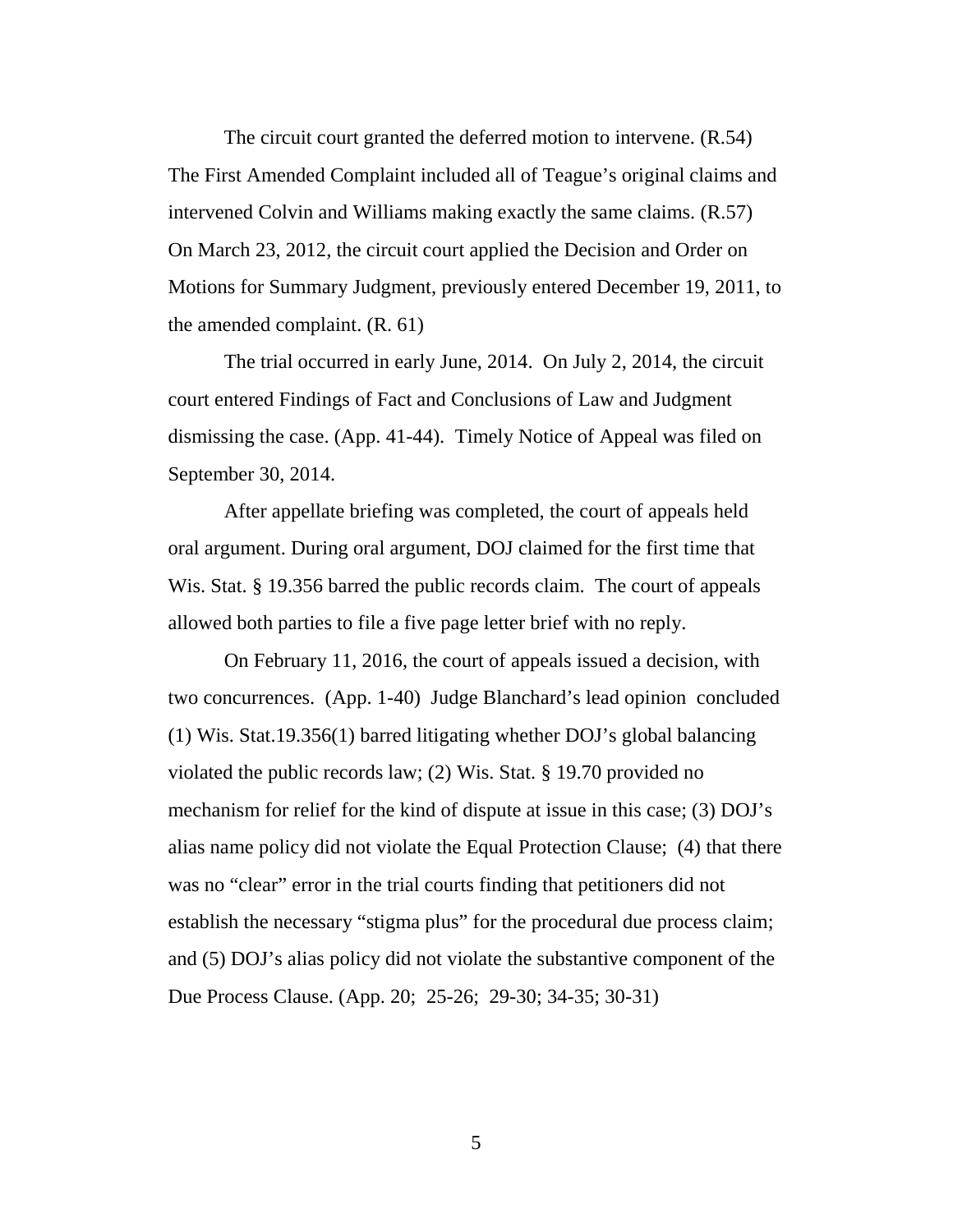#### **STATEMENT OF FACTS**

The court of appeals decision summarizes most of the relevant facts about the DOJ's criminal history database, the procedure by which fingerprints, master names, and alias names become part of the criminal history database, and the DOJ's alias policy of "matching" the name and date of birth of the person about whom a criminal background check is sought with the database. (App. 3-7)

The court of appeals decision does not, however, clearly state two relevant facts. First, DOJ's methods of "matching" alias names to master names are so imprecise they encourage inaccuracy in the form both of false positives and false negatives. Second, DOJ could easily correct the situation.

DOJ associates Dennis Teague with Anthony Parker's criminal record because, on June 11, 2004, the Milwaukee Police Department submitted a fingerprint card for Anthony Terrel Parker which identified Dennis Antonio Teague as an alias Parker initially used with police. (App. 59-69, Trial Exhibit 40; App. 205, Trial Exh. 49; R.118:119-120)<sup>[3](#page-15-0)</sup> MPD lists Parker's date of birth on the June 11, 2004 submission as April 5, 1981. (App. 205, Trial Exhibit 49) DOJ thus "matches" Parker to Teague, despite the fact that Teague's birth date is October 4, 1982. DOJ then responds to a request for a report on Teague's real name and real date of birth, with Parker's history. (App. 59-69, Trial Exh. 40)

The report of a July 20, 1990 arrest of Kirk Owens, using the alias name "Kirthan Arnell Henderson," with an October 27, 1962 date of birth, lists another alias "Curt NMI Williams." (App. 207-08, Trial Exhibit 50)

<span id="page-15-0"></span> $3$  The trial exhibits are in three folders marked as R.106 in the record on appeal. The trial testimony is from DOJ witness Mary E. Meyer; it appears at pages 119-120 of R.118.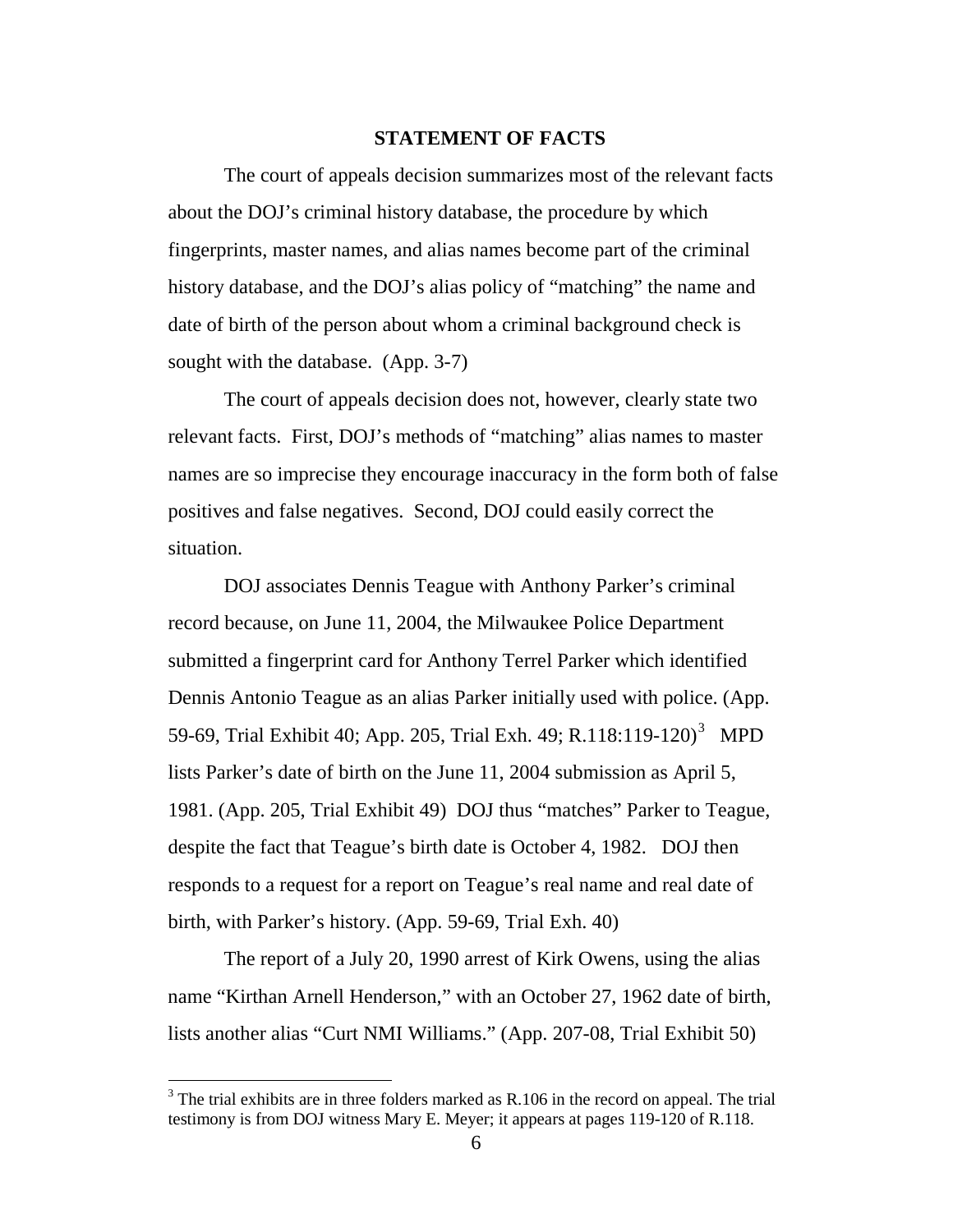DOJ deems that a "match" to Curtis Williams' name and April 25, 1963 date of birth. Despite the fact that Owens used a birthdate that matched neither on Williams' month, day, or year of birth, DOJ responds to a background check on Williams, with his real date of birth, by producing a 38 page criminal history. (App 123-160, Trial Exhibit 66)

DOJ's imprecise matching also returns false clean reports in response to record requests about actual criminals. A record request for Mary Meyer, date of birth August 17, 1977, produces a seven page criminal history report. (App. 161-167, Trial Exh. 19). A report request with the same name, but a birthdate of August 7, 1977, produces a clean report. (App. 186-87, Trial Exh. 20). A request for Christopher J. Peters, date of birth September 22, 1967, returns a fifteen page report. (App. 168-182, Trial Exh. 22). A request with no middle initial with the **same** date of birth returns a clean report. (App. 185, Trial Exh 22).

The second relevant fact not clear from the court of appeals decision is the ease with which DOJ could produce the records of successful challengers who have proved their innocence. All of the paper records of all of the challenges since DOJ began the challenge process fit in one file drawer 30 feet away from the worker who process background checks. (R.120:113-116)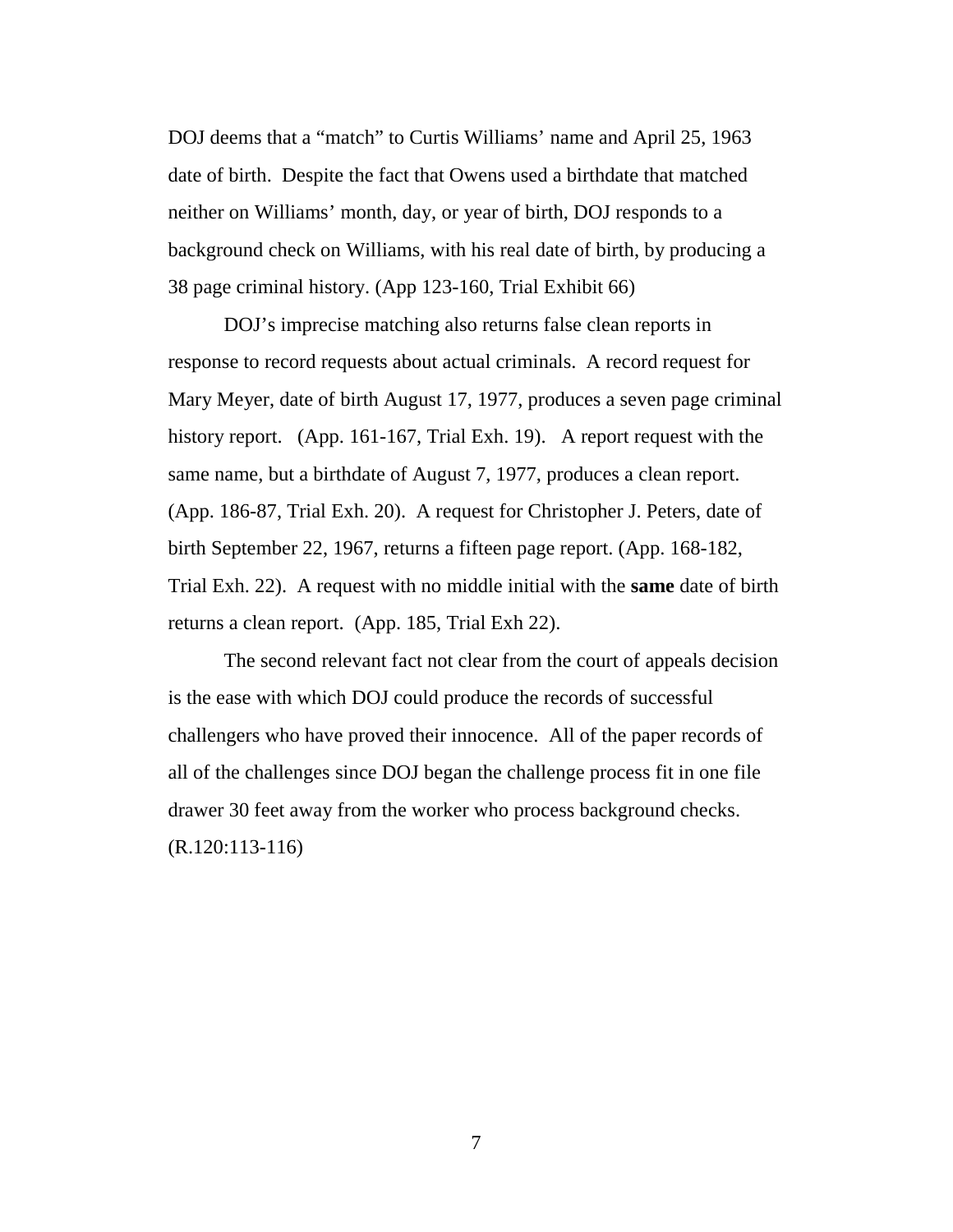#### **ARGUMENT**

#### *STATE LAW CLAIMS*

## I. **THE DOJ'S "GLOBAL BALANCING" VIOLATES PUBLIC RECORDS LAW AND PETITIONERS ARE ENTITLED TO DECLARATORY AND INJUNCTIVE RELIEF ON THAT GROUND.**

## **A. DOJ's alias name policy violates the common law balancing test of the open records law.**

In the circuit court, DOJ argued the public records common law balancing test permits its alias name policy because it had "globally balanced" the public interests and decided it is always better to release a criminal history even when it knows that there is an innocent victim of identity theft. (R.32:18) Relying on *Newspapers, Inc. v. Breier,* 89 Wis. 2d 417, 440, 279 N.W.2d 179 (1979), the circuit court agreed, concluding case by case balancing was unnecessary because "the nature of these records and the balancing considerations do not vary from case to case." (App. 50). $<sup>4</sup>$  $<sup>4</sup>$  $<sup>4</sup>$ </sup>

The circuit court decision, like the DOJ policy, ignores the long recognized **public** interest in protecting private reputations when an open records request is made to law enforcement. In *Breier,* the Court applied the common law balancing test to hold that the presumption of openness associated with a daily police "blotter" comprised of dates, names, and arrest charges outweighed the public interest in reputation of the person arrested. The public interest included disclosure as a check on law

<span id="page-17-0"></span><sup>&</sup>lt;sup>4</sup> The court of appeals did not address the merits of the public records argument, finding that Wis. Stat. 19.356 precludes any challenge to the release of another person's criminal record in response to a criminal background check on an innocent person. The court of appeals' disposition of the common law balancing test claim is discussed in the next section of this brief.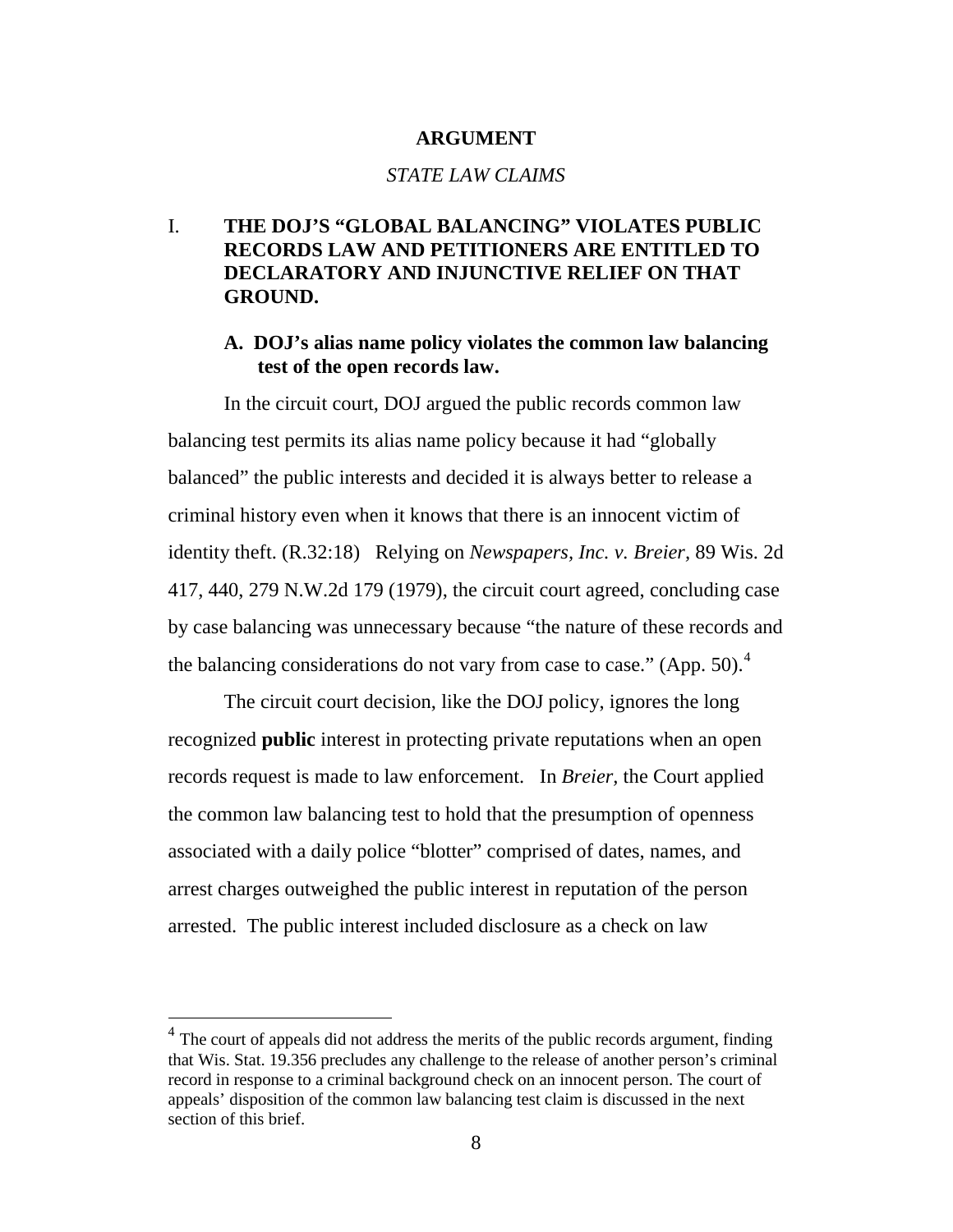enforcement's behavior, either in arresting citizens on questionable charges, or in misuse of prosecutorial discretion. 89 Wis. 2d at 436-437.

While upholding disclosure of blotters, *Breier* explicitly recognized that law enforcement information can be so damaging to private reputations that the common law balance could be struck differently in other contexts. Specifically, *Breier* noted the differences between a daily "blotter," with no identifying information other than a name, and a "rap sheet."

> An entirely different issue would be presented to this court if a right of access were claimed to the "rap sheets," the alphabetical records, by the name of the arrested person, which show all arrests of and police contacts with individuals, regardless of whether an arrest or conviction resulted.

#### 89 Wis. 2d at 432.

*Breier* explained that one of the "exceptions to the general rule of openness is when financial, medical, social or personal histories and disciplinary data **which may unduly damage reputations** are to be considered." *Breier,* 89 Wis. 2d at 430 (emphasis added). "Hence we have concluded that there is a **public policy interest** in protecting the reputations of citizens." 89 Wis. 2d at 430 (emphasis added). Wisconsin courts have repeatedly affirmed that public interest in protecting private reputations. *Zellner v. Cedarburg School District,* 2007 WI 53, ¶50, 300 Wis. 2d 290, 731 N.W.2d 2400; *Linzmeyer v. Forcey,* 2002 WI 84, ¶ 31, 254 Wis. 2d 306, 646 N.W.2d 811.

In this case, DOJ is not only disclosing information that damages the private reputations of innocent people, it is doing so without balancing interests in each case for each record released. DOJ rationalizes its policy of disclosure, even when the background check is sought for an innocent person, on the grounds that, in theory, a requester might be being "duped"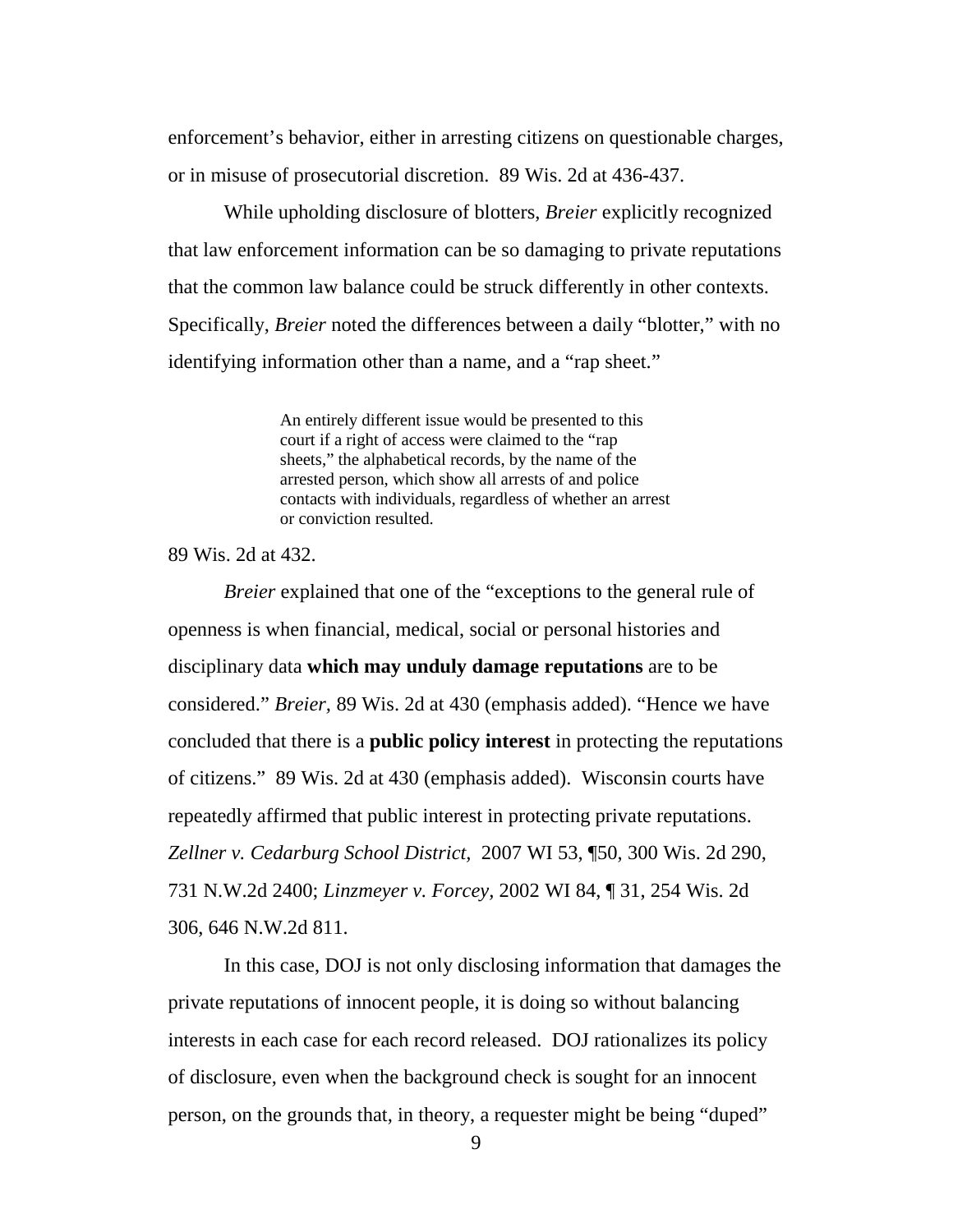by a criminal seeking employment under the alias name. (R.32:19-20). The problem is that neither DOJ nor the circuit court weighed the public interest in the innocent person's reputation against this theoretical possibility.

This Court should declare that the DOJ's "global balancing" does not comport with the common law balancing test. Wisconsin courts have repeatedly held that the common law balancing test is a document by document balancing, not "global" balancing. *Milwaukee Journal Sentinel v. Wisconsin Department of Administration,* 2009 WI 79, ¶ 56, 319 Wis. 2d 439, 768 N.W.2d 700; *Wisconsin Newspress, Inc. v. School District of Sheboygan Falls,* 199 Wis. 2d 768, 780, 546 N.W.2d 143 (1996); *Law Offices of William A. Pangman & Associates v. Stigler*, 161 Wis. 2d 828, 840, 468 N.W.2d 784 (Wis. Ct. App. 1996). *See also, Hempel v. City of Baraboo,* 2005 WI 120, ¶62, 284 Wis. 2d 162, 194, 699 N.W.2d 551. This Court should, in addition, hold that the public interest in protecting the reputations of innocent citizens outweighs the public interest in DOJ's producing the criminal's record, and only the criminal's record, in response to a request for a background check on an innocent person.<sup>[5](#page-19-0)</sup>

## **B. Wis. Stat.19.356(1) does not bar Petitioners from seeking Declaratory and Injunctive Relief on their Public Records Claim.**

The court of appeals held the final clause of section 1 of Wis. Stat. § 19.356(1) bars all civil litigation challenging the record custodian's release policies unless that litigation is explicitly authorized by § 19.356 or some other statute. (App. 15-16, ¶¶29-32) The court of appeals is wrong.

<span id="page-19-0"></span> <sup>5</sup> The Court could, alternatively, enjoin DOJ from associating Petitioners' names with criminal records until after the agency balances the interests. But Petitioners believe the balance is, in their cases, clear.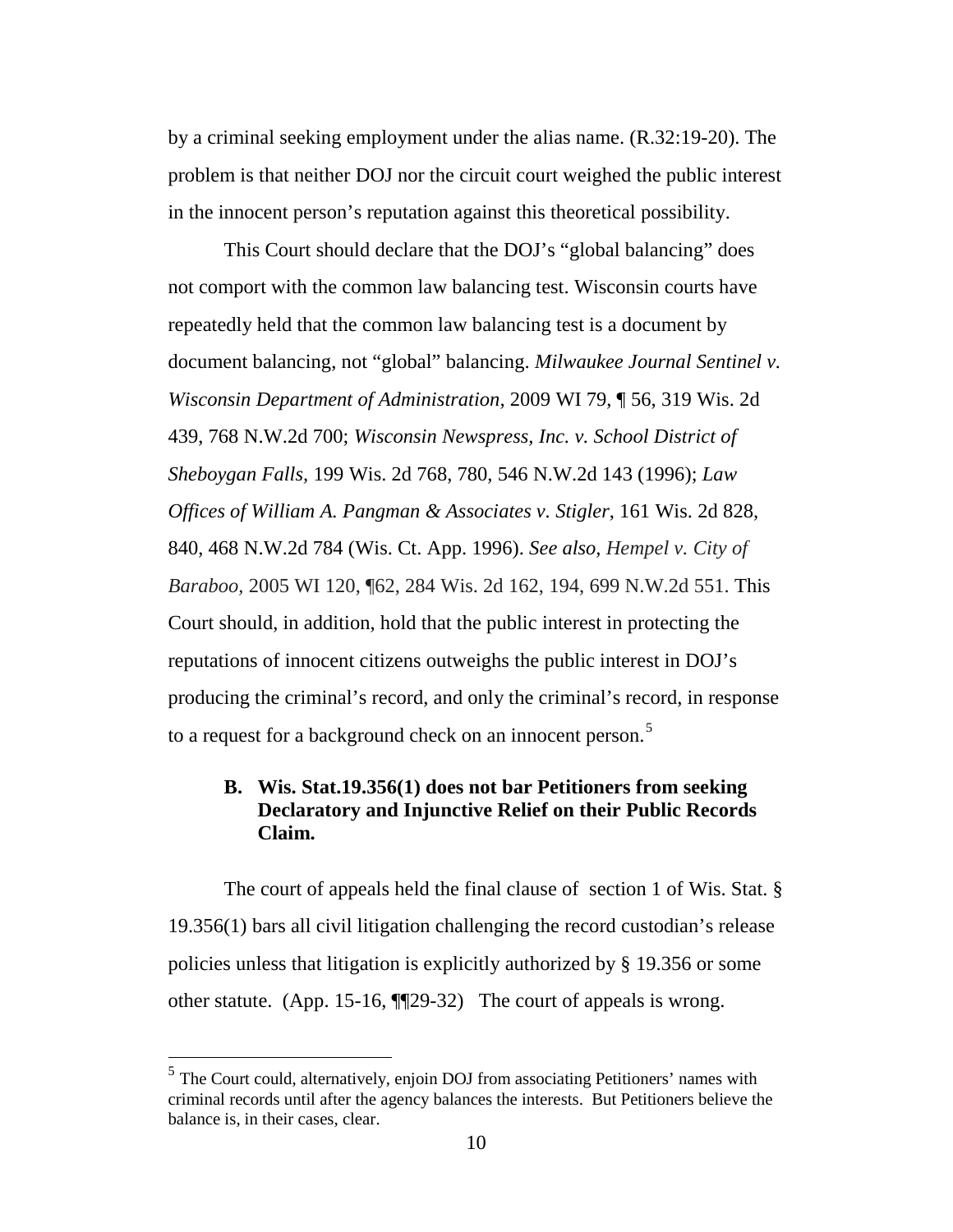Wisconsin Stat. § 19.356 bars individuals from seeking "judicial review "of authorities' decisions to release certain kinds of records; it does not deprive all litigants of the right to challenge the legality of the release policies to be applied to future requests.

#### **1. Standard of review**

The goal of statutory construction is to "ascertain and give effect to the intent of the legislature." *Lake City Corp. v. City of Mequon,* 207 Wis.2d 155, 162, 558 N.W.2d 100 (1997)*.* Courts give statutory language "its common, ordinary, and accepted meaning, unless the words are technical or specially defined, in which case we will give those words their technical or special definitions." *Brunton v. Nuvell Credit Corp.* 2010 WI 50, ¶ 16, 325 Wis. 2d 135, 785 N.W.2d 302; *see also* Wis. Stat. 990.01 Courts also consider the scope, context and structure of the statute. *State ex rel Kalal v. Circuit Court for Dane County,* 2004 WI 58, ¶46, 271 Wis. 2d 633, 681 N.W.2d 110.

## **2. "Judicial review" is a technical term that refers to one type of litigation, not all litigation.**

"Judicial review" has been repeatedly defined as a technical term by Wisconsin courts. It does not mean the equivalent of "all litigation" or "all review by a court." Rather, "judicial review" is a subset of the more general taxonomy of litigation, "actions" and "special proceedings." *See* Wis. Stat. § 801.01. As early as 1977, this Court recognized the legislature's intent to differentiate between judicial review proceedings and regular civil actions. *Wisconsin Environmental Decade v. Public Service Commission,* 79 Wis. 2d 161, 170, 255 N.W.2d 917 (1977); *see also*, *Wisconsin Brewers Baseball Club v. Wisconsin Department of Health and*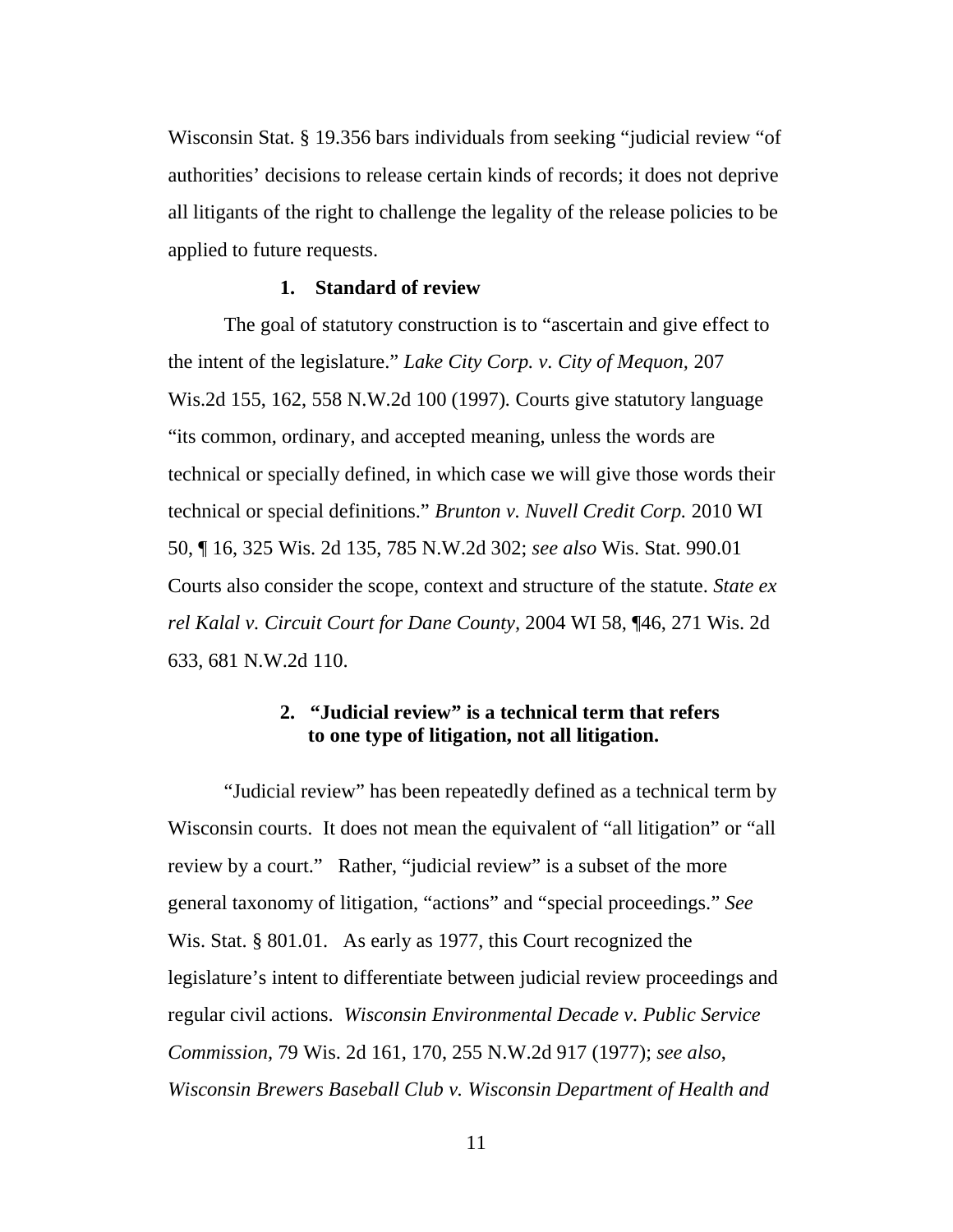*Social Services,* 130 Wis. 2d 79, 89, 387 N.W.2d 254 (1986)(distinguishing between judicial review and an action against a state agency for relief under Wis. Stat. Ch. 813),

This Court has continued to make similar distinctions, describing, "judicial review" as a "special proceeding," not a civil action. *See, e.g., State ex rel Town of Delevan v. Circuit Court of Walworth,* 167 Wis. 2d 719, 725, 482 N.W.2d 899 (1999)("We have previously stated that a Ch. 277 judicial review is a special proceeding."). In *Nankin v. Village of Shorewood*, the Court reiterated the distinction between "judicial review" and other litigation and gave that distinction constitutional significance:

> The problem with this characterization is that an action under [Wis.](https://1.next.westlaw.com/Link/Document/FullText?findType=L&pubNum=1000260&cite=WIST74.37&originatingDoc=I8727e4bfff7711d9bf60c1d57ebc853e&refType=SP&originationContext=document&transitionType=DocumentItem&contextData=%28sc.DocLink%29#co_pp_cac9000000301)  [Stat.74.37\(3\)\(d\)](https://1.next.westlaw.com/Link/Document/FullText?findType=L&pubNum=1000260&cite=WIST74.37&originatingDoc=I8727e4bfff7711d9bf60c1d57ebc853e&refType=SP&originationContext=document&transitionType=DocumentItem&contextData=%28sc.DocLink%29#co_pp_cac9000000301) is not simply another means of judicial review. Judicial review entails "[a] court's review of a lower court's or an administrative body's factual or legal findings." *Black's Law Dictionary* 852 (7th ed.1999). That is not the case in an action under [§ 74.37\(3\)\(d\).](https://1.next.westlaw.com/Link/Document/FullText?findType=L&pubNum=1000260&cite=WIST74.37&originatingDoc=I8727e4bfff7711d9bf60c1d57ebc853e&refType=SP&originationContext=document&transitionType=DocumentItem&contextData=%28sc.DocLink%29#co_pp_cac9000000301) Instead, this statute affords the claimant the right to pursue an action according to state civil practice and procedure, including the right to a trial.

2001 WI 92, ¶ 24, 245 Wis. 2d 86, 630 N.W.2d 141. S*ee also, Metropolitan Associates v. City of Milwaukee,* 211 WI 20, ¶ 45, 332 Wis. 2d 85, 796 N.W.2d 717. More recently. this Court has also distinguished between "judicial review" and actions for damages, *Harvot v. Solo Cup Co.*, 2009 WI 85, ¶39, 320 Wis. 2d 1, 768 N.W.2d 176, and between a Chapter 227 judicial review and an action for an injunction. *PRN Associates v. Department of Administration,* 2009 WI 53, ¶¶ 47-49, 317 Wis. 2d 656, 766 N.W.2d 559.

This long history of distinguishing between judicial review and other forms of civil action identifies "judicial review" as a technical term. It must therefore be construed as a technical term in Wis. Stat. § 19.356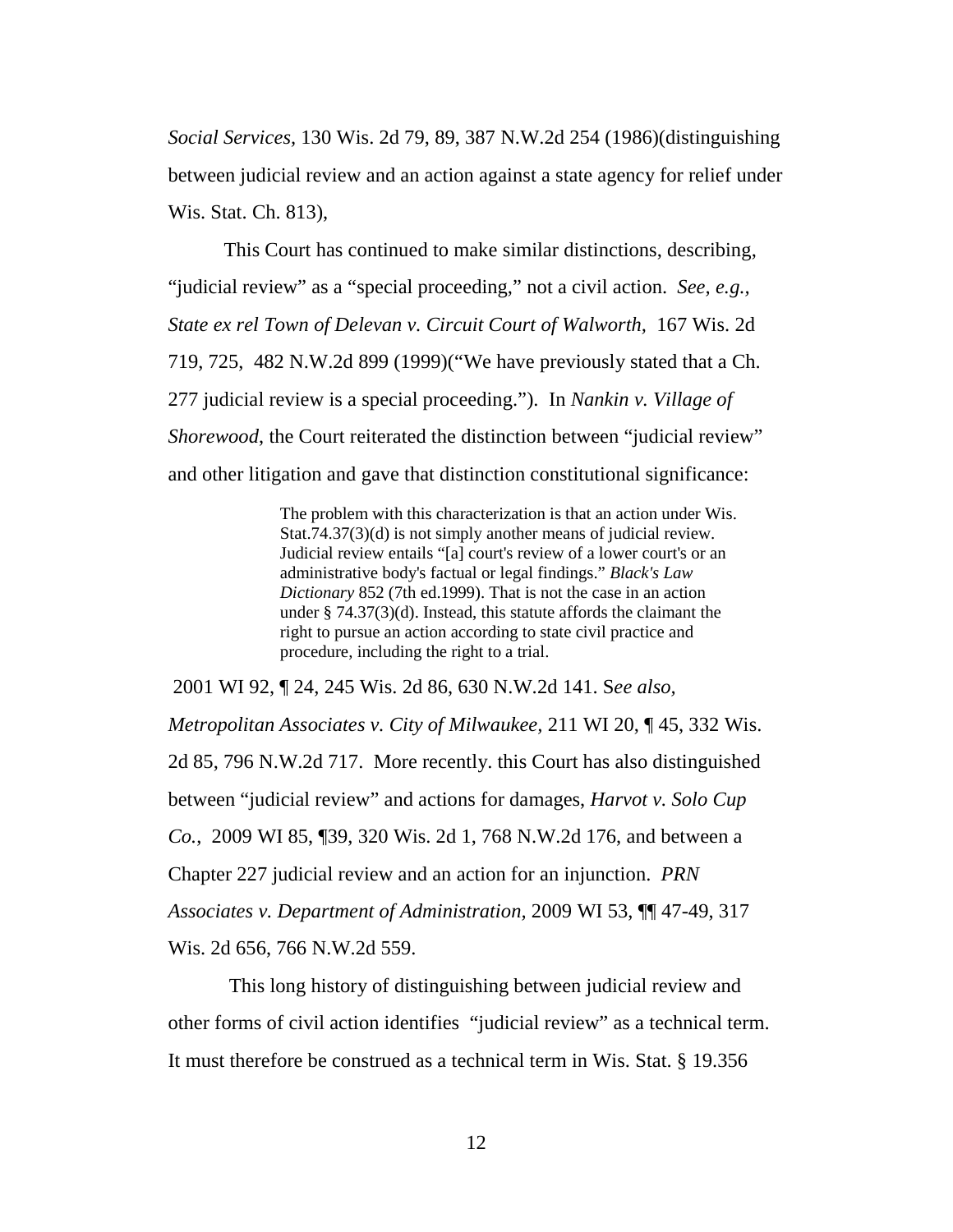unless there is clear evidence the legislature intended to use the term differently.

Nothing in the statute evidences that intent. Wisconsin Stat. § 19.356(1) states in full

> (1) Except as authorized in this section or as otherwise provided by statute, no authority is required to notify a record subject prior to providing to a requester access to a record containing information pertaining to that record subject, and **no person is entitled to judicial review of the decision of an authority to provide a requester with access to a record.**

Wisconsin Stat. § 19.356(1) does not redefine "judicial review" to include all other civil actions. Nor does the final clause of that sentence make 'judicial review" part of a list of litigation types, signaling the legislature's intent to abandon the technical meaning of the term "judicial review."

## **3. The context of Wis. Stat. § 19.356 supports interpreting "judicial review" in the narrow technical sense.**

Construing the phrase "judicial review" narrowly is also consistent with its context. The phrase that bars "judicial review" occurs in Wis. Stat. § 19.356(1). Subsection (1) is negative. It limits the duty to notify established in *Woznicki v. Erickson,* 202 Wis. 2d 178, 549 N.W.2d 699 (1996), to the duty to notify in §19.356 or "as otherwise provided by statute." Similarly, it bars "judicial review" except as authorized by § 19.356 or "as otherwise provided by statute."

Subsection (2) creates a duty to notify the record subject, but only as to three types of records: (a) disciplinary or investigatory records, (b) records obtained by subpoena or search warrant, and (c) records prepared by employers other than an authority. *Schill v. Wisconsin Rapids School District*, 2010 WI 86, ¶40, 327 Wis. 2d 572, 786 N.W.2d 177. Thus the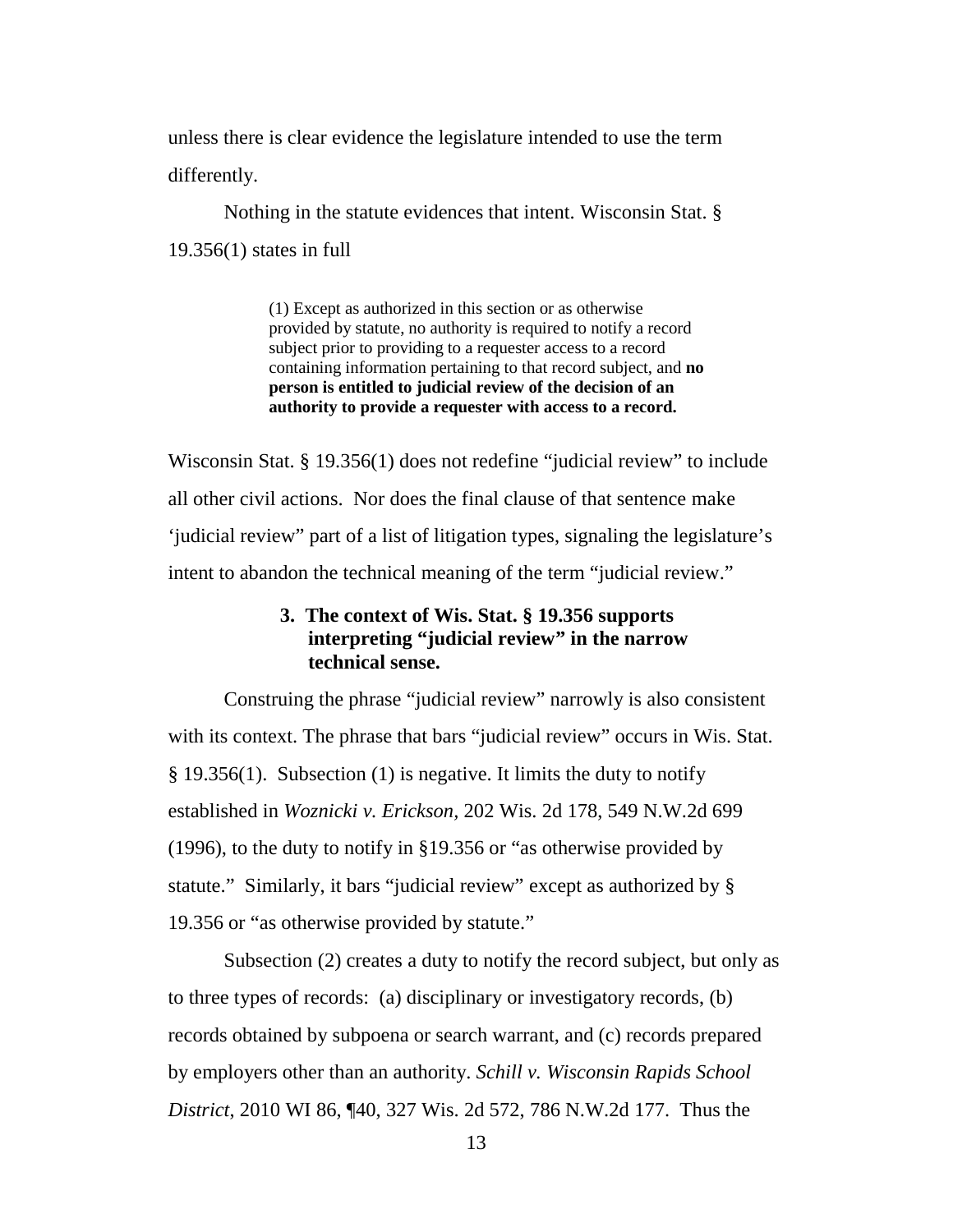*Woznicki* duty to notify abolished in subsection (1) is narrowly recreated in subsection (2).

Not everyone referred to in a covered record is a "record subject." *See* Wis. Stat. §19.32(2g). For example, the supervisor who initiates a disciplinary matter or investigation referred to in Wis. Stat. § 19.356(2)(a)1 need not be a "record subject." Witnesses and report writers are not necessarily "record subjects." The private employer who prepares the employee records described in Wis. Stat. § 19.365(2)(a)3 is not necessarily a "record subject." Not all persons mentioned in a subpoena or search warrant are necessarily "record subjects."

Wisconsin Stat. § 19.356(3), gives the notified record subject five days to notify the public record authority of his or her intent to sue. Under Wis. Stat. 19.356 (4), the record subject has 10 days from receiving the Wis. Stat. 19.356(2) notice to commence the action.. Under Wis. Stat. 19.356(5), the record release is stayed throughout the litigation, including all appeals. Subsection (6) provides that in the subsection (4) action, common law principles apply. Under subsection (7), the circuit court must decide the case within 10 days of filing proof of service, unless there is cause for an extension.

In that context, both the "except as authorized in this section or as otherwise provided by statute" language and the "no person is entitled to judicial review" language of Wis. Stat. 19.356(1) can be construed in a way that does not yield an absurd result. Three classes of record subjects are entitled to notice and to an automatic stay of record release, but they must act quickly if they want to file an action for judicial review. Their remedy is exclusive No other person, not the private employer who created the §19.356(2)(a)3 record, or other people who are not "record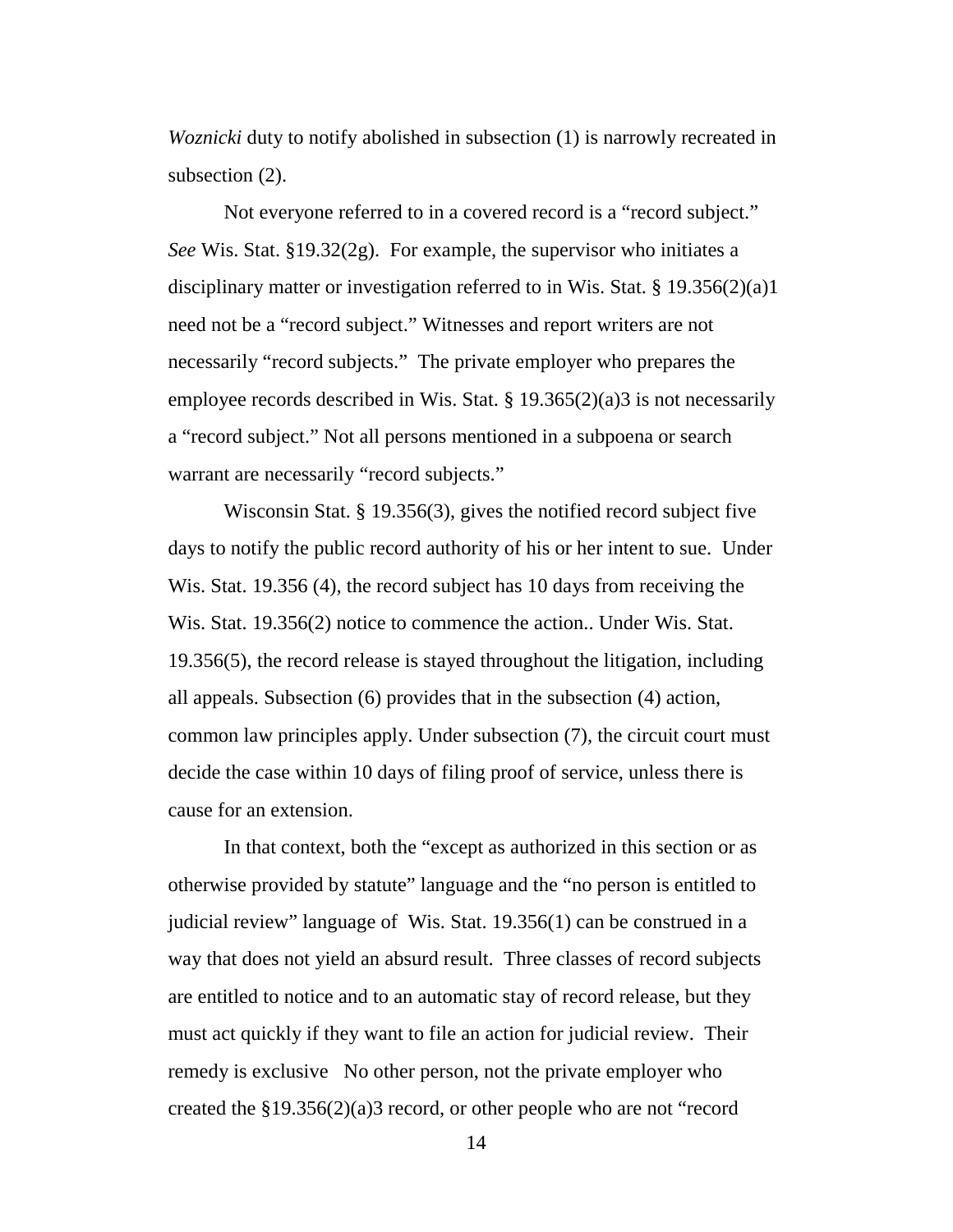subjects" connected with the disciplinary or investigatory  $\S 19.356(2)(a)1$ matter, or persons tangentially connected (but who are not "record subjects") to the subpoena or search warrant may seek the  $\S 19.356(4)$ judicial review with its automatic stay or any other "judicial review."

The clear intent of Wis. Stat. § 19.356 is to limit the duty of prior notice, but balance the automatic stay with expeditious resolution for limited class of record subjects. There is no intent to prohibit citizens who might need declaratory and prospective injunctive relief from obtaining that relief without notice or an automatic stay. For example, a business about to disclose trade secrets to the government might need to seek a determination that the government will not grant a competitor's open records request for the trade secret. Under the court of appeals' construction, such litigation is barred unless provided for in some other statute. The trade secret misappropriation statute, Wis. Stat.§ 134.90, is of no use because the State's conduct in receiving a trade secret does not fit easily into the Wis. Stat. 134.90(2) description of misappropriation. Similarly, if the Department of Revenue decided to sell tax return data to raise revenue, individual taxpayers would be hard pressed to find a statute that specifically authorizes suit to protect their statutory rights to confidentiality under, for example, Wis. Stats. §§ 71.78, 72.06, 78.80(3).

Petitioners' interpretation of "judicial review" is thus supported by the context of the surrounding statutes.

## **4. The court of appeals decision leads to absurd results.**

The Act that created Wis. Stat. § 19.356(1) also created Wis. Stat.19.36(9), entitling public office holders to augment public record releases, and §§ 19.36 (10)-(12), making employees' social security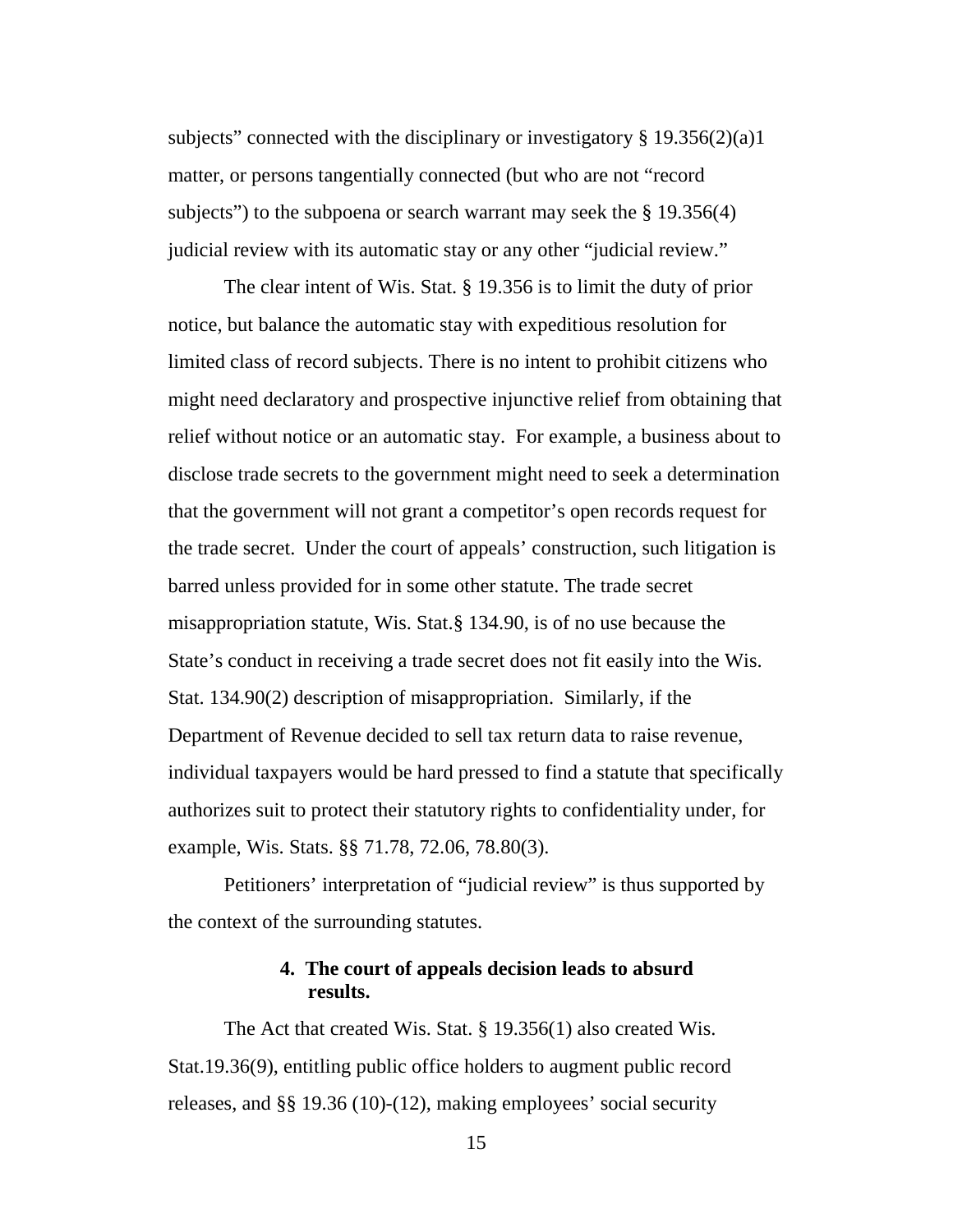numbers, home addresses, telephone numbers, and email addresses confidential. *See* 2003 Wisconsin Act 47, §§ 4,7. The court of appeals decision produces absurd results with respect to these simultaneously enacted provisions.

Public office holders who are record subjects have a statutory right to notice of planned release of records and a right to "augment" the record before release. Wis. Stat. § 19.356(9)(a), (b). But public office holders are not "excepted" by Wis. Stat. § 19.356(2)(a). *See Moustakis v. State of Wisconsin Department of Justice,* 2016 WI 42, 368 WIs. 2d 677, 880 N.W.2d 142. Moustakis explicitly invoked Wis. Stat. § 19.356(4), arguing that he was an "employee" referred to in  $\S 19.356(2)(a)1$ , defined by 19.32(1bg). Although this Court unanimously rejected that argument, Justice Roggensack's concurrence and dissent recognizes the right of a public office holder to sue to enforce the  $\S$  19.356(9) rights, even though Moustakis is not authorized to commence a Wis. Stat. § 19.356(4) judicial review. *Moustakis,* ¶ 66. There is no statute identified that might satisfy the "otherwise provided by statute" phrase of Wis. Stat. §19.356(1) to support Moustakis's enforcement of his Wis. Stat. § 19.356(9) rights to notice and augmentation.

Similarly, Wis. Stat. §19.36(10)-(12), generally protects employees' social security numbers, home addresses, telephone numbers and email addresses. If a public record authority possesses that information about employees of an employer **other than** an authority, those **private**  employees are entitled to notice and a right of action under Wis. Stat. §19.356(2)(a)3. **Public** employees, however, have no such protection because their social security numbers, home addresses, telephone numbers and email addresses are not within  $\S 19.356(2)(a)3$  [employers other than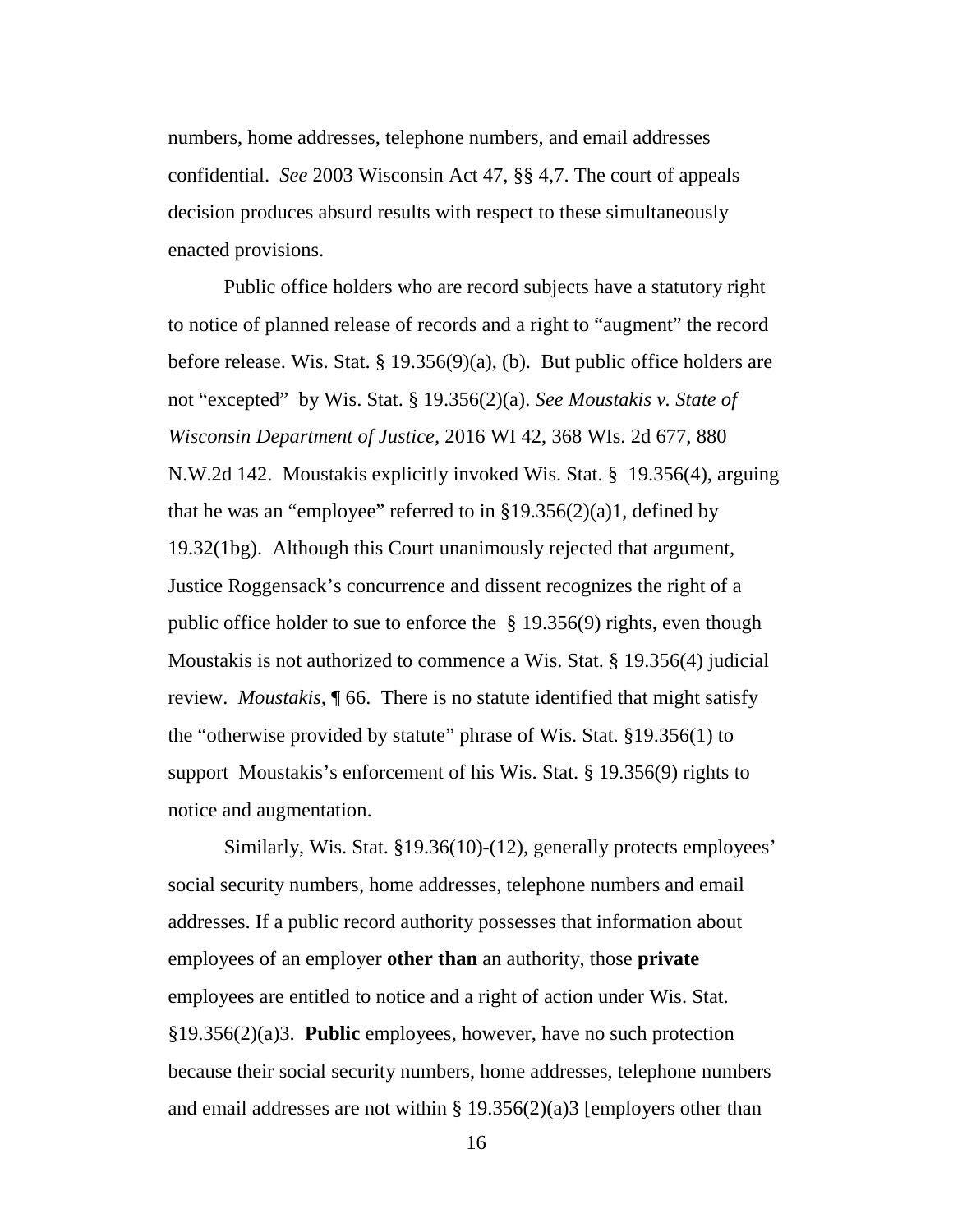an authority] or  $\S 19.356(2)(a)2$  [search warrant subpoena], or even within Wis. Stat. § 19.356(2)(a)1 because the authority did not obtain them as the result of a disciplinary investigation. They have no right of action, according to the court of appeals, because the authority has their statutorily confidential information because of routine payroll and personnel practices. The absurd result is that the legislature took away by Wis. Stat. § 19.356(1) the very confidentiality it sought to guarantee by enacting Wis. Stat. § 19.36(10)-(12) in the same Act.

Teague's construction of "judicial review" is consistent with *Moustakis.* Limiting "judicial review" to its technical meaning allows an action for injunctive relief by a public office holder to vindicate the § 19.356(9) rights, or a public employee enforcing the § 19.36(10)-(12) confidentiality rights. If the court of appeals decision stands, public office holders and employees could only argue (if they were allowed to sue) that providing them a statutory right but no judicial remedy contravenes Article 1,9 of the Wisconsin Constitution. See, *e.g. Aicher v. Wisconsin Compensation Fund,* 2000 WI 98, ¶43, 237 Wis. 2d 99, 613 N.W.2d 839.

Teague is not arguing that Wis. Stat § 19.356(1) is unconstitutional. However, the court of appeals decision leads directly to constitutionally questionable outcomes — a result that must be avoided if possible. *See, e.g., State v. Migliorino,* 150 Wis. 2d 513, 525, 442 N.W.2d 36 (1989); *Jankowski v. Milwaukee County*, 104 Wis. 2d 431, 439-440, 312 N.W.2d 45 (1981); *State ex rel Lynch v. Conta,* 71 Wis.2d 662, 689, 239 N.W.2d 313 (1976). Construing "judicial review" in its technical sense comports with the plain language of Wis. Stat. § 19.356, avoids absurd results, and preserves the constitutionality of the statute.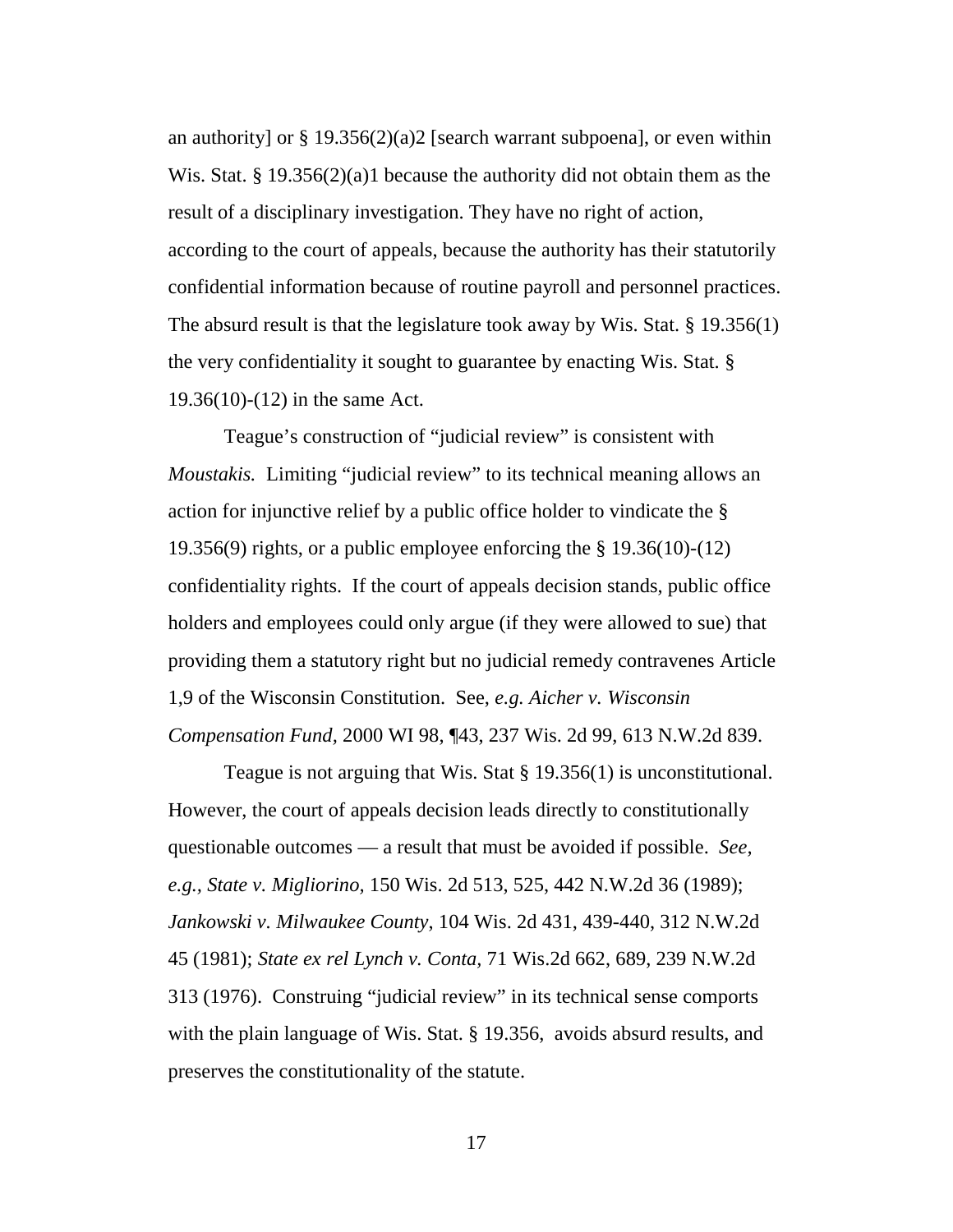## II. **ONCE A REPORT IS CHALLENGED, WIS. STAT. § 19.70 REQUIRES DOJ EITHER TO CONCUR AND START PRODUCING ACCURATE CRIMINAL BACKGROUND REPORTS OR TO DENY AND ALLOW THE CHALLENGER TO EXPLAIN WHY HE OR SHE DISAGREES WITH THE DISPUTED PORTION OF THE RECORD.**

This issue involves statutory interpretation. Appellate review is independent. *Apple Valley Garden Ass'n, Inc. MacHutta,* 2009 WI 28 ¶12, 316 Wis. 2d 85, 763 N.W.2d 126.

## **A. The inability to identify whether relief is sought under §19.70(1)(a) or 19.70(1)(b) is irrelevant.**

 The court of appeals criticized Teague for not making clear whether he sought relief under Wis. Stat.  $\S 19.70(1)(a)$  (correction) or (1)(b) (supplementation), but then concluded that neither "is a vehicle for directing authorities how they must keep records." (App. 25, ¶ 51). That criticism is misdirected.

Under the plain language of the statute, the choice of relief does not depend on the desires of the challenger, but on the response of the agency or entity that maintains the record. Wisconsin Stat. § 19.70(1) reads:

> **(1)** Except as provided under sub. (2) [which exceptions do not apply], an individual . . . may challenge the accuracy of a record containing **personally identifiable information pertaining to the individual** that is maintained by an authority if the individual is authorized to inspect the record under s. 19.35(1)(a) or (am) and the individual notifies the authority, in writing, of the challenge. After receiving the notice, the authority shall do one of the following:

(a) **Concur** with the challenge **and correct** the information.

(b) **Deny the challenge, notify the individual** … **and allow the individual . . . to file a concise statement setting forth the reasons for the individual's disagreement** with the disputed portion of the record. A state authority that denies a challenge shall also notify the individual . . . of the reasons for the denial.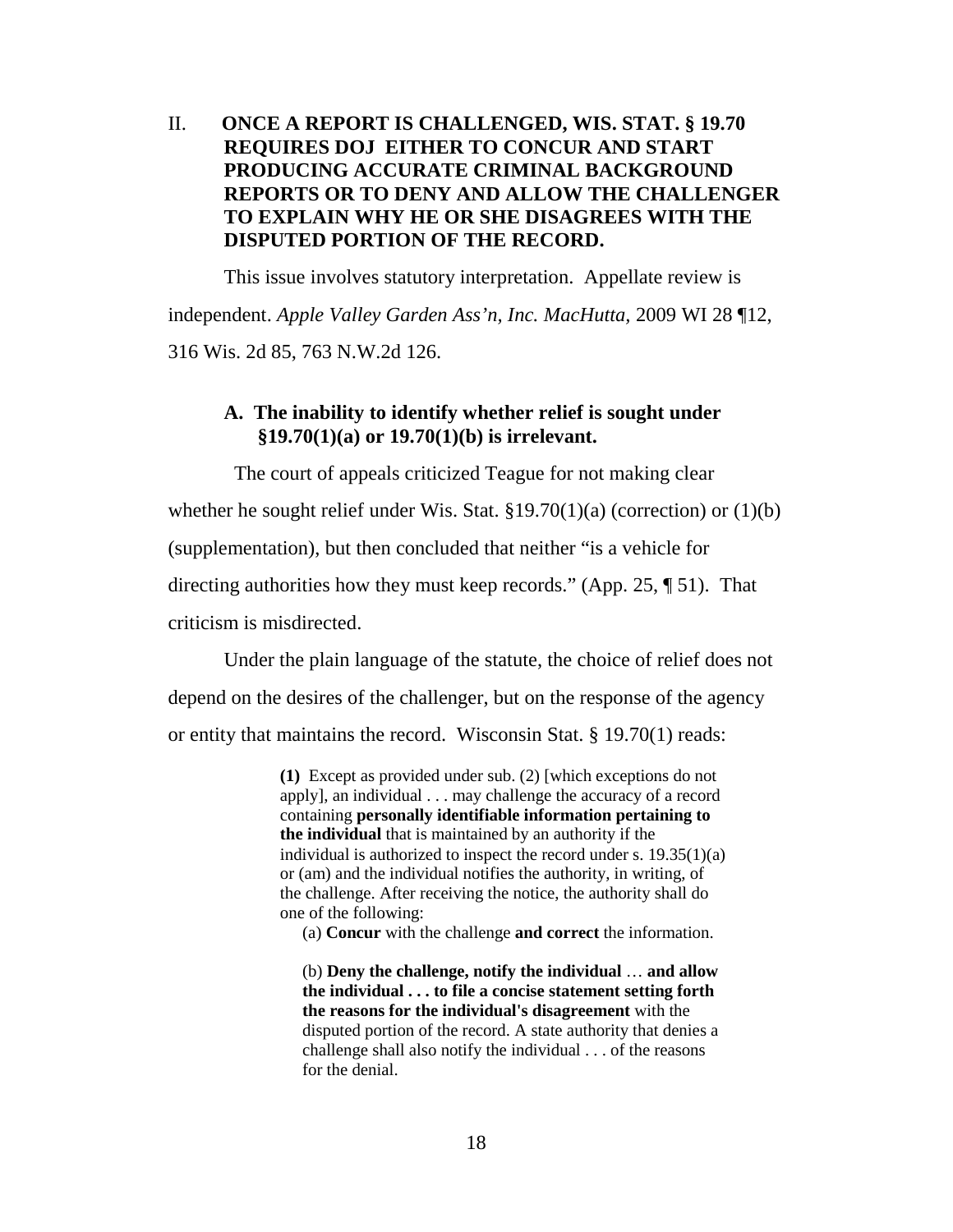Wis. Stat. § 19.70(1)(emphasis added). The verbs are "concur . . .and correct," or "deny, . . .notify . . .and allow." Whether a record is corrected, or supplemented after notice, depends on whether DOJ "concurs" or "denies" the challenge. In this case, the problem is that DOJ concocted some third alternative not authorized by law.

There is no dispute that Petitioners challenged DOJ's association of their personally identifying information with someone else's criminal record. Under  $\S 19.70(1)(a)$ , DOJ must correct the report if it "concurs" in the challenge. DOJ could correct the report in either of two ways: stop sending out Parker's report in response to a background check on Teague, or start sending out the successful challenge information with the inaccurate association of Parker's information with Mr. Teague. If DOJ denies the challenge, then under the plain language of Wis. Stat. § 19.70(1)(b) DOJ must notify Teague and allow him to supplement the record.

Ironically, Judge Blanchard envisions exactly the kind of relief that could **either be a** Wis. Stat. 19.70(1)(a) correction. or Wis. Stat. 19.70(1)(b) supplementation : a simple statement that "Teague is a different person from Parker and as of 2009 had no criminal history." It would be better if DOJ told the whole truth—that Dennis Teague has no criminal history and was the victim of identity theft by Parke— but Judge Blanchard's statement could be either a correction or a supplementation. Under the plain language of the statute, it is DOJ's choice into which pigeon hole the relief is placed.

## **B. The challenge is to the report, not the database or how information is maintained.**

The court of appeals had two other problems with Teague's request for relief under Wis. Stat. § 19.70.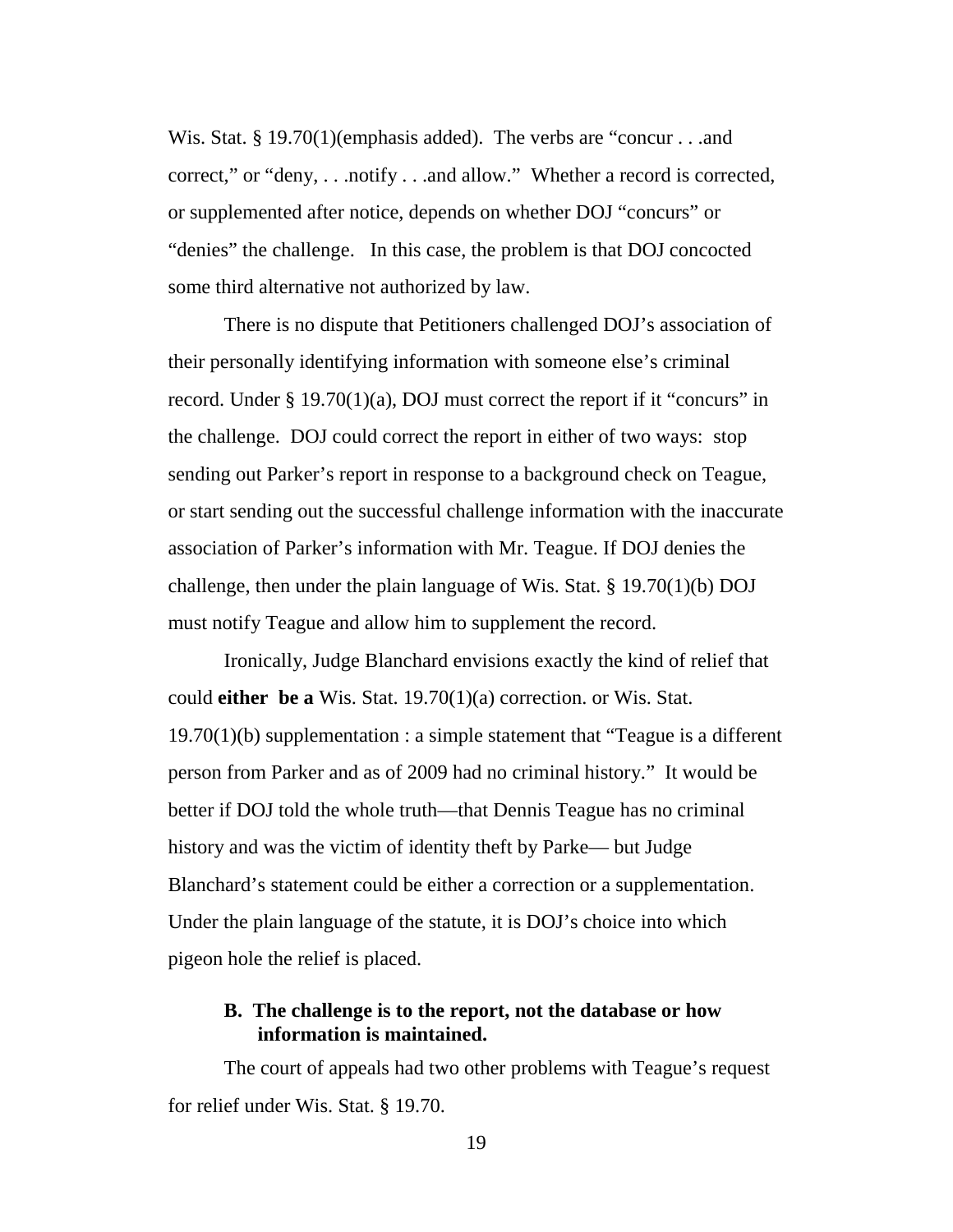First, the court of appeals concluded Wis. Stat. § 19.70 is a vehicle for correcting records, not for challenging "the database" or "how [DOJ] must keep records." (App.25, ¶ 51) That conclusion reflects a fundamental misunderstanding of the relationship between the database as an information system and the reports produced from that system. Individual reports, not the database, associate Parker's criminal history with Teague's identifiers. The report does not "list Teague's name as an alias for the person whose fingerprints are linked to the record" (App. 23, ¶47). The report **starts** with a centered subject block containing Dennis Teague's name and date of birth. Appended to that block are paragraphs of text about DOJ reports, other information, and a full list of Parker's arrests and convictions. (App. 59, 61-69). Teague is not challenging the database or how DOJ keeps records; he challenges the correctness of the report made in response to a request for a criminal history report about him.

Second, the decision concludes (App 25, ¶51) relief is not available under Wis. Stat. § 19.70 because what Teague seeks is "not a correction, but an explanation that contains additional information." That conclusion is also wrong.. According to MERRIAM WEBSTER'S DICTIONARY, correct is a transitive verb meaning "to make or set right." *See* [http://www.merriam](http://www.merriam-webster.com/dictionary/correct)[webster.com/dictionary/correct.](http://www.merriam-webster.com/dictionary/correct) The CAMBRIDGE FREE DICTIONARY similarly defines correct as to "to show or fix what is wrong: make right." *See http://dictionary. cambridge.org/us /dictionary / english/correct*

Nothing in Wis. Stat.§ 19.70 prohibits DOJ from correcting inaccurate information in either of these fashions, by adding or taking away information. If DOJ "concurs" in the challenge under §19.70, DOJ must do something to "make or set right" the report. If DOJ does not "concur," DOJ must add a "concise statement setting forth the reasons for the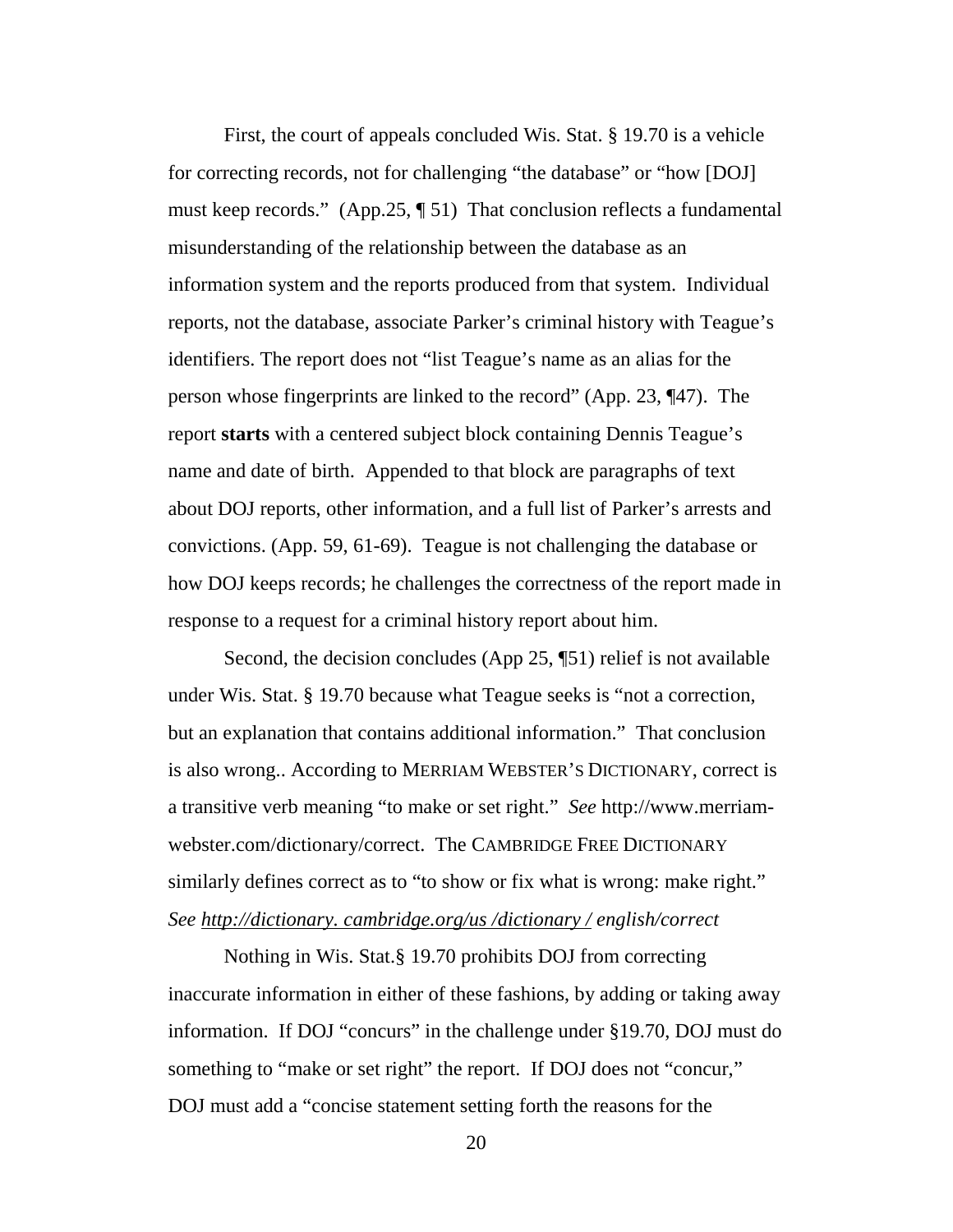individual's disagreement with the disputed portion of the record" under  $§19.70(1)(b).$ 

The court of appeals simply got the statutory interpretation question wrong. Nothing in the plain language of the statute limits its applicability to cases in which the requested correction is simple or which can only be accomplished by subtracting information rather than adding it.

## **C. Parker's criminal history pertains to Dennis Teague when Parker's information is associated with Teague's name and date of birth identifiers.**

Although the court of appeals did not address the circuit court's reasons for dismissing the §19.70 claim, that issue was briefed on Appeal. (Appellants' Brief at 16-20).

According to the circuit court, Parker's information did not "pertain" to Teague because it was about Parker. (App. 51-52) The circuit court misinterpreted the plain meaning of: "personally identifiable information." "Personally identifiable information" is defined by Wis. Stat. § 19.62(5) as "information that can be associated with a particular individual through one or more identifiers or other information or circumstances." Because DOJ associates Parker's criminal record with Teague's name and date of birth, DOJ makes Parker's criminal history information "pertain" to Teague. Parker's criminal record can "pertain" to more than one person because DOJ associates that information with more than one "particular individual" through "one or more identifiers [Teague's name and date of birth and Parker's names and aliases and different dates of birth] or other information or circumstances [the report]." But a report on Teague, requested for his name and date of birth (which Parker never used) still associates Parker's information with Teague's personal identifiers.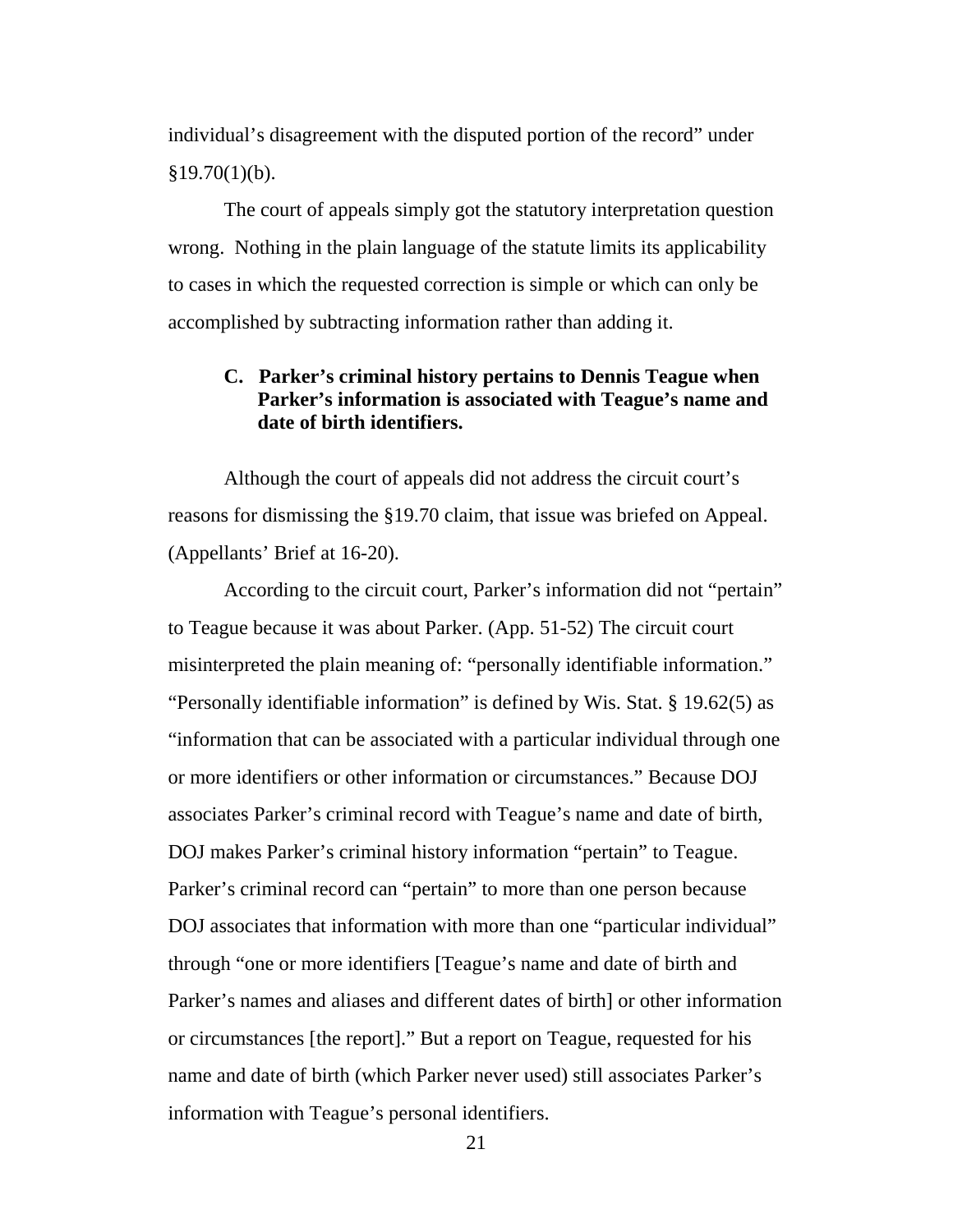The circuit court also reasoned that Wis. Stat.§ 19.70 does not apply because DOJ does not keep copies of the paper report and therefore does not "maintain" the record. (App. 51) This reasoning is not supported by the plain language of the statute or common sense. The record is the report. Information used to construct the report is "maintained" in the database. The express language of Wis. Stat. § 19.70 recognizes that distinction. The accuracy of a "record" is challenged; the information is maintained. A criminal history report is a "record" as much as property tax assessment printout is a "record", even though the assessor gives the record to the requestor and the information remains maintained in the database.

# *CONSTITUTIONAL CLAIMS* **STANDARD OF REVIEW**

Statutes are presumed constitutional; challengers have the burden of proving a statute is unconstitutional beyond a reasonable doubt. *See, e.g., Metropolitan Associates v. City of Milwaukee,* 2011 WI 20*, ¶* 21, 332 Wis.2d 85, 796 N.W.2d 717.Administrative regulations adopted by an agency carry the same presumption. *LeClair v. Natural Resources Board,* 168 Wis.2d 227, 236. 483 N.W.2d 278 (Wis. Ct. App. 1992). Whether that presumption applies to sub-regulatory practices such as the CIB alias name policy is less certain. The court of appeals deemed this argument forfeited. Petitioners believe it should be now addressed because neither party, nor the Court, would be disadvanted by clarifying the proper standard of review at this stage in the proceedings. S*ee State v. Agnello,* 226 Wis.2d 164, 173, 593 N.W.2d 427 (1999) (the forfeiture "rule exists in large part so that both parties and courts have notice of the disputed issues as well as a fair opportunity to address them"). The case does **not** deal with presumptively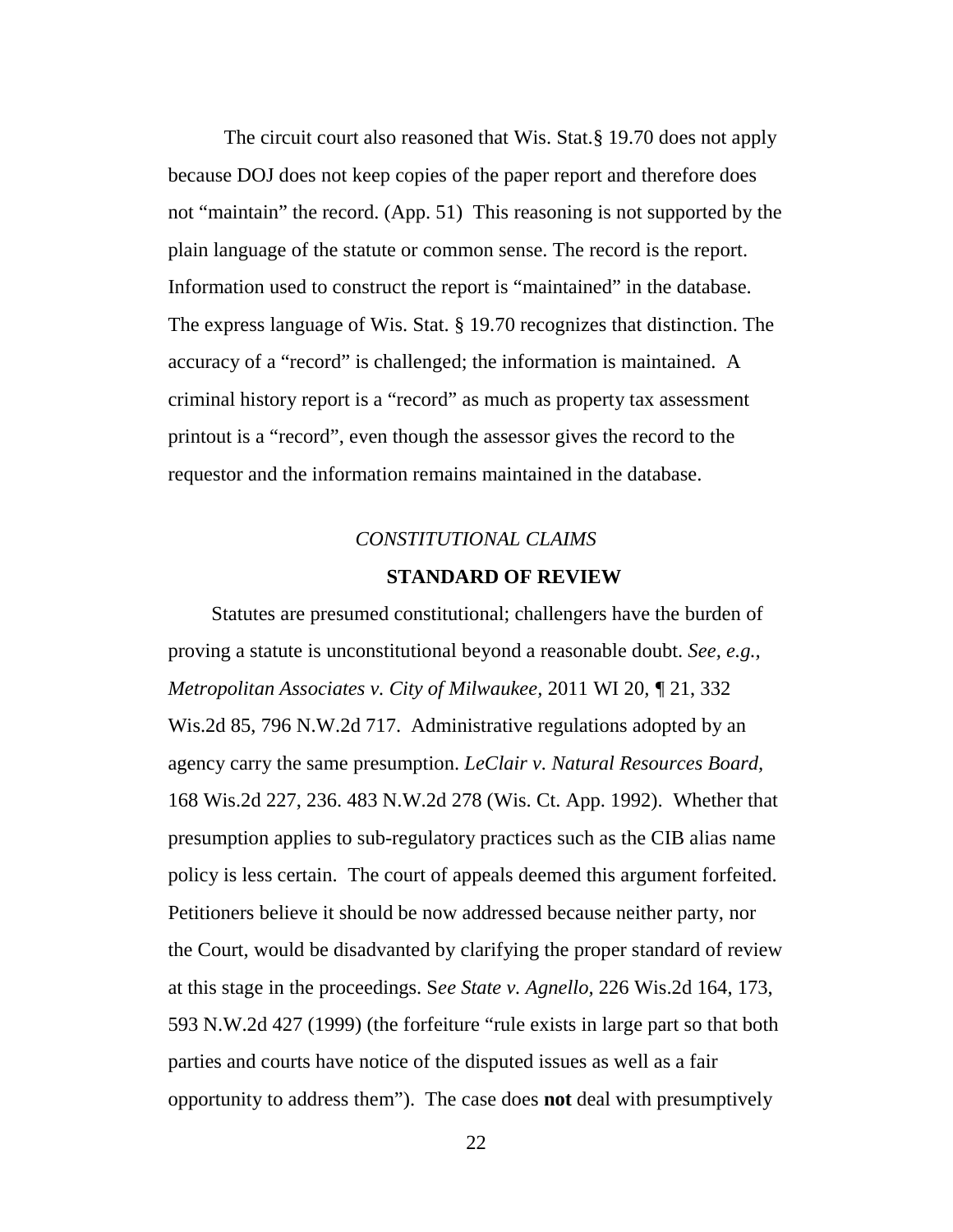constitutional **legislation.** DOJ's alias name policy and "matching" are unwritten, sub-regulatory decisions, not legislative policy choices.

Unpromulgated administrative policies are presumptively **invalid.**  *See Wisconsin Telephone v. Department of Industry, Labor & Human Relations,* 68 Wis. 2d 345, 364, 228 N.W.2d 649 (1975)(sex discrimination "guidelines" invalid because not promulgated); *Frankenthal v. Wisconsin Real Estate Board,* 3 Wis. 2d 249, 88 N.W.2d 352 (1958)(mimeographed "instructions" requiring inactive real estate broker partners to be licensed invalid to change existing agency interpretation). Giving unpromulgated policies no deference makes sense in both the administrative and constitutional realms because only promulgation provides the "rational, public process" that tends to ensure that policies of general application will not be arbitrary, capricious, or oppressive, *See, e.g. Mack v. Wis. Dep't of Health & Family Servs.,* 231 Wis. 2d 644, 649. 605 N.W.2d 651, 654 (Wis. Ct. App. 1999).

## **III. DOJ's ALIAS NAME POLICY VIOLATES EQUAL PROTECTION.**

The DOJ's alias name policy creates two classes of innocent people. The first class consists of those with no arrest or conviction history who get a clean report – a no criminal history found– each time DOJ responds to a private citizen's background check request using their names and dates of birth. Teague belongs to a second class of innocent people. When someone requests a background check about this "second class" of innocents, they receive the criminal history of another person. This second class cannot receive a "No Criminal History Found" report even after they prove they are innocent. Teague argues that this substantially different treatment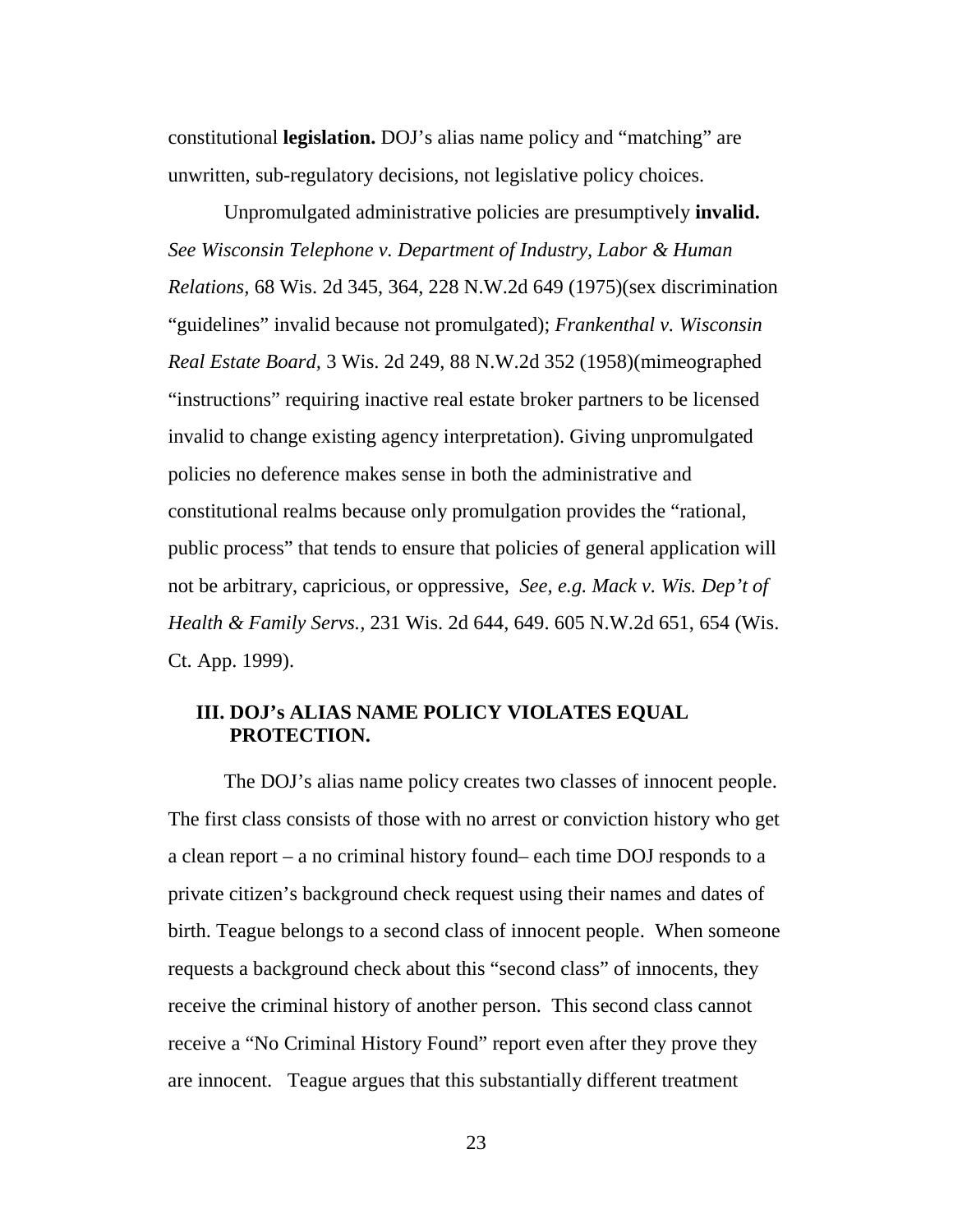violates equal protection under rational basis review. *See, e.g., Aicher*, 237 Wis.2d 99 at 130.

The court of appeals rejected Teague's argument because the "DOJ's practices "bear at least a rational relationship to a legitimate government interest in providing accurate information that may assist requestors." (App. 29, ¶59). The court of appeals based that conclusion on a cursory examination, in two paragraphs, of Teague's claim that DOJ's alias policy did not satisfy three of the five factors used to determine whether unequal treatment of classes is irrational enough to violate Equal Protection. *See Aicher,* 237 Wis.2d at 130; *see also*, *Nankin v. Village of Shorewood*, 2001 WI 92, ¶39

The first criterion is whether there is a substantial distinction between the two classes of innocent people. *State v. Trepanier*, 204 Wis. 2d 505, 511–12, 555 N.W.2d 394, 397–98, 1996 WL 536904 (Wis. Ct. App. 1996)(" Burglars are not so substantially different from all other groups encompassed under the statute as to justify the rule that all burglars pay the [DNA] surcharge regardless of their participation in submitting a biological sample to the DNA bank.") There is no question that within the criminal history database all innocent people are the same. None of them have unique SID number; none of them have fingerprints in the system; none of them have arrests or convictions. The only difference between these classes is one based on external circumstance. The DOJ "matched" them to an alias name once used by someone with a criminal record.

The court of appeals reasoned the classes were substantially distinct because the second class consists of those linked to criminals who have "pretended to be that person in the past." (App. 29, ¶60). That is incorrect. The second class is "connected" to criminals by obscure algorithms, which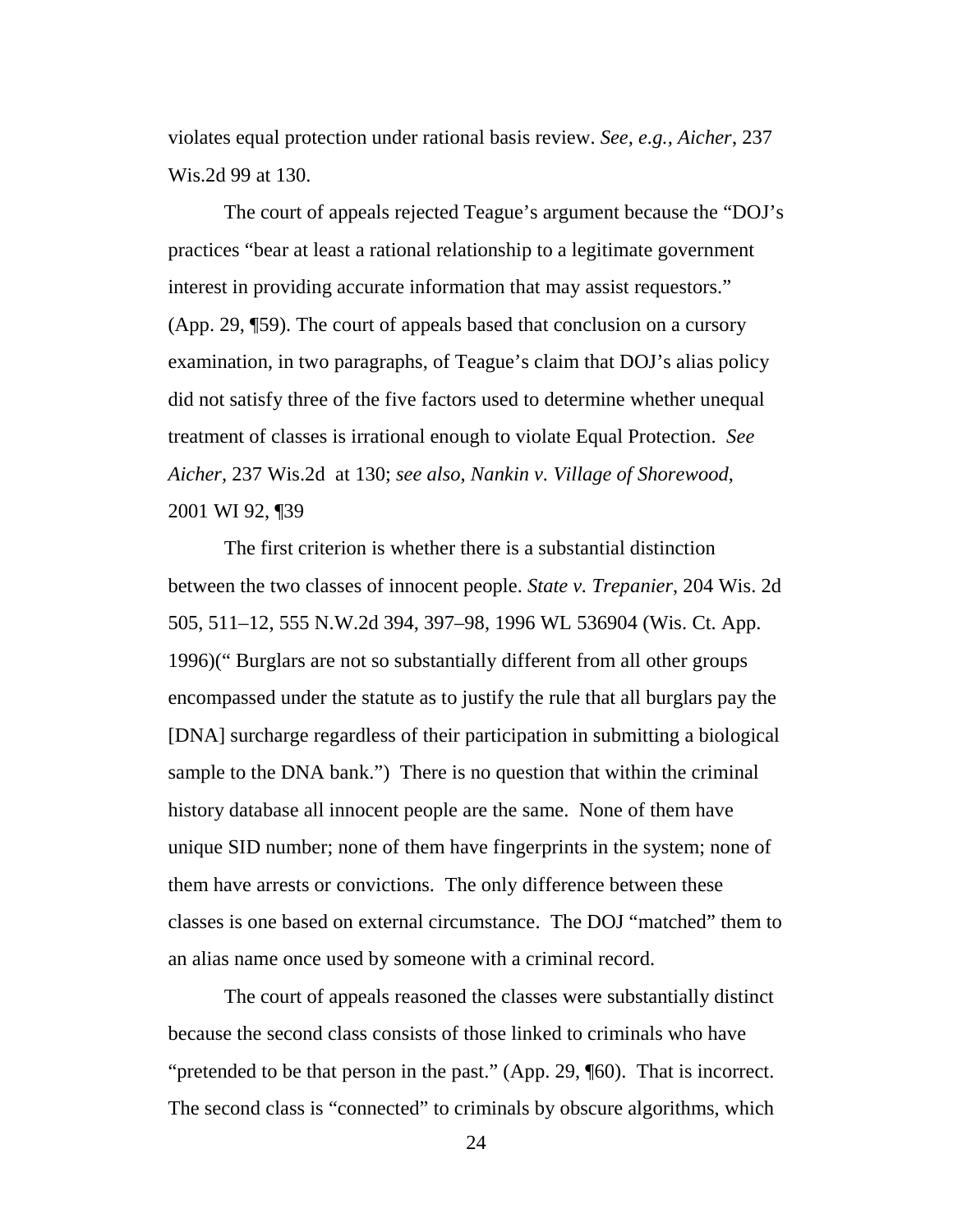determine that a non-matching name and non-matching date of birth, or a sort of matching name and a non-matching date of birth are "close enough." Some in that class are also probably matched for the reason stated by the court of appeals. As the record shows, however, it is the government's arbitrary "matching" methods that determine when an innocent person falls into one class or another; there is no distinction between the classes of innocent people. There is not even a distinction based on the actual behavior of criminals.

In *Nankin v. Village of Shorewood*, this Court struck down the legislature's different treatment of property owners depending on the size of the community on a similar principal ("populous counties do not present any special problems or concerns such that it is rational to restrict such circuit court actions in populous counties."). 2001 WI 92, ¶ 41. *Nankin*  indicated that "substantial differences in procedure" were enough to offend equal protection if those differences were irrational. *Id.,*¶ 45. Like the regulation invalidated by *Nankin,* DOJ's alias name policy focuses on a class of innocent people whose behavior does not present any problems of concerns that make it rational to restrict their liberties. To be sure, residents of populous communities differ from residents of less populous communities, just as there is a difference between those associated by DOJ (though algorithms, partial identifiers, and other methods) with criminal records not their own. But that difference is not substantial. DOJ's rationalization of its practices—it is a match because we say it is a match is not a rational basis for treating two classes of innocent citizens differently.

The policy also fails to satisfy the second criterion: it is not germane to a permissible government end or goal. The relationship between a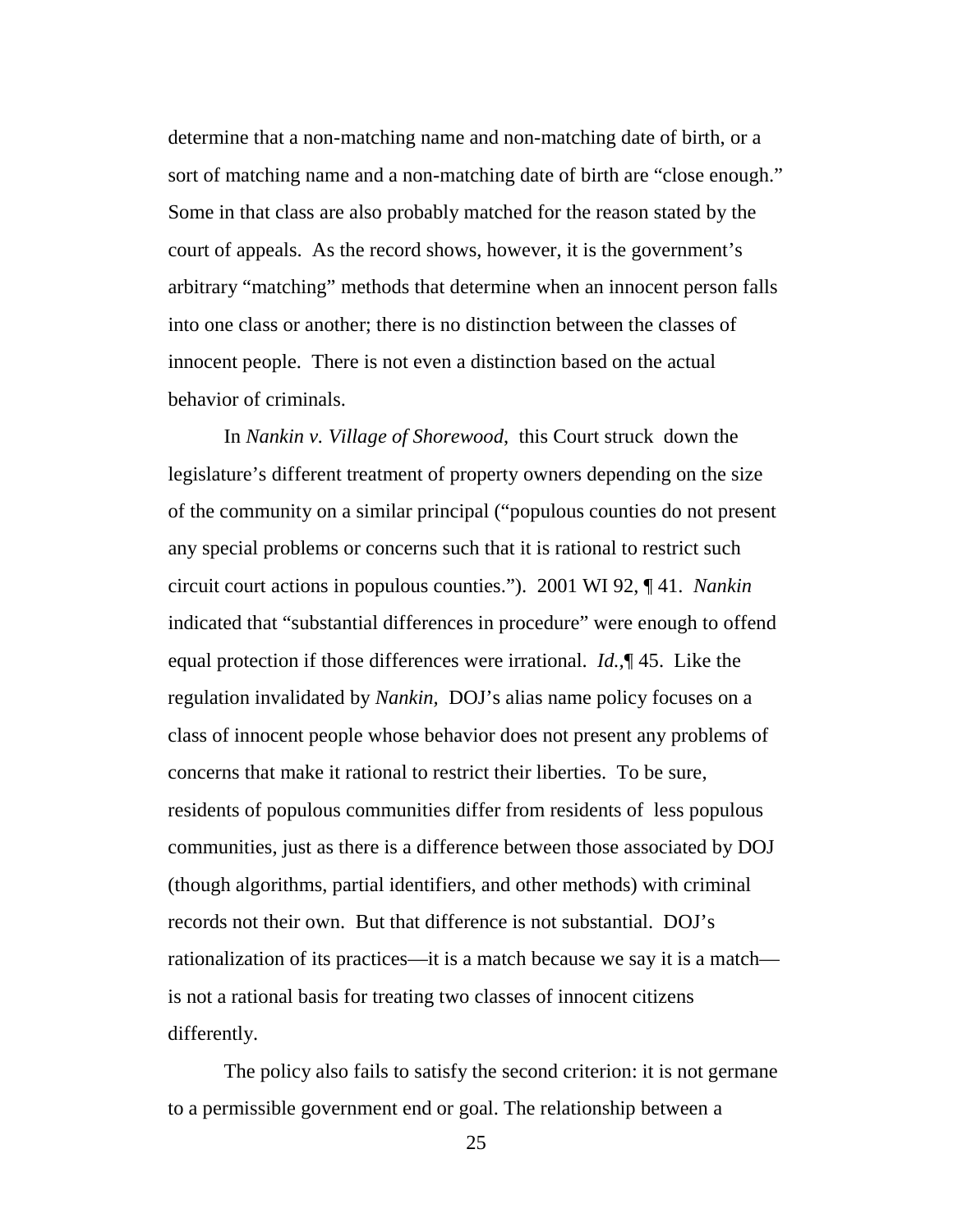permissible goal and the challenged classification must be "close" and appropriate. *Nankin,* 2001 WI 92, ¶ 41 The court of appeals reasoned that disclosing the criminal's record as the background report of an innocent person is "a useful first step" for detecting the "trick" if a criminal seeks to dupe the requester by re-using a false identity. (App. 29, ¶60). However, DOJ's policy is not "close" and appropriate to the legitimate goal of providing people accurate information that will aid them in making choices. DOJ policy will scare people into not hiring innocent people. But it does **nothing** to help requestors distinguish between the innocent and the guilty; it does not even tell the requestor that DOJ knows there are two real people, one of whom is guilty and one of whom is innocent. The policy is also not close and appropriate to the goal of deterring tricksters. It rather encourages tricksters either to make slight changes in their names and date of birth to get clean records) (Mary Meyer and Christopher Peters) or to use new aliases and new dates of birth. Finally, DOJ's reports do nothing to help the requester determine if Teague is the criminal who has stolen Parker's identity or Parker who has stolen Teague's identity.

Finally, the characteristics of the two classes of innocent people are not so different as to suggest the propriety of substantially different treatment. The fact that one group of innocent people once had their names and dates of birth, or something like their names and dates of birth, used by a criminal is not a characteristic that suggests the propriety of treating the whole class differently forever. The distinguishing characteristic could be one-time use decades ago or a pattern of very recent use. Given the very obvious differences of risk associated with that characteristic, a blanket policy is not a reasonable basis for imposing a cost that applies equally and forever to all victims both of identity theft and DOJ information systems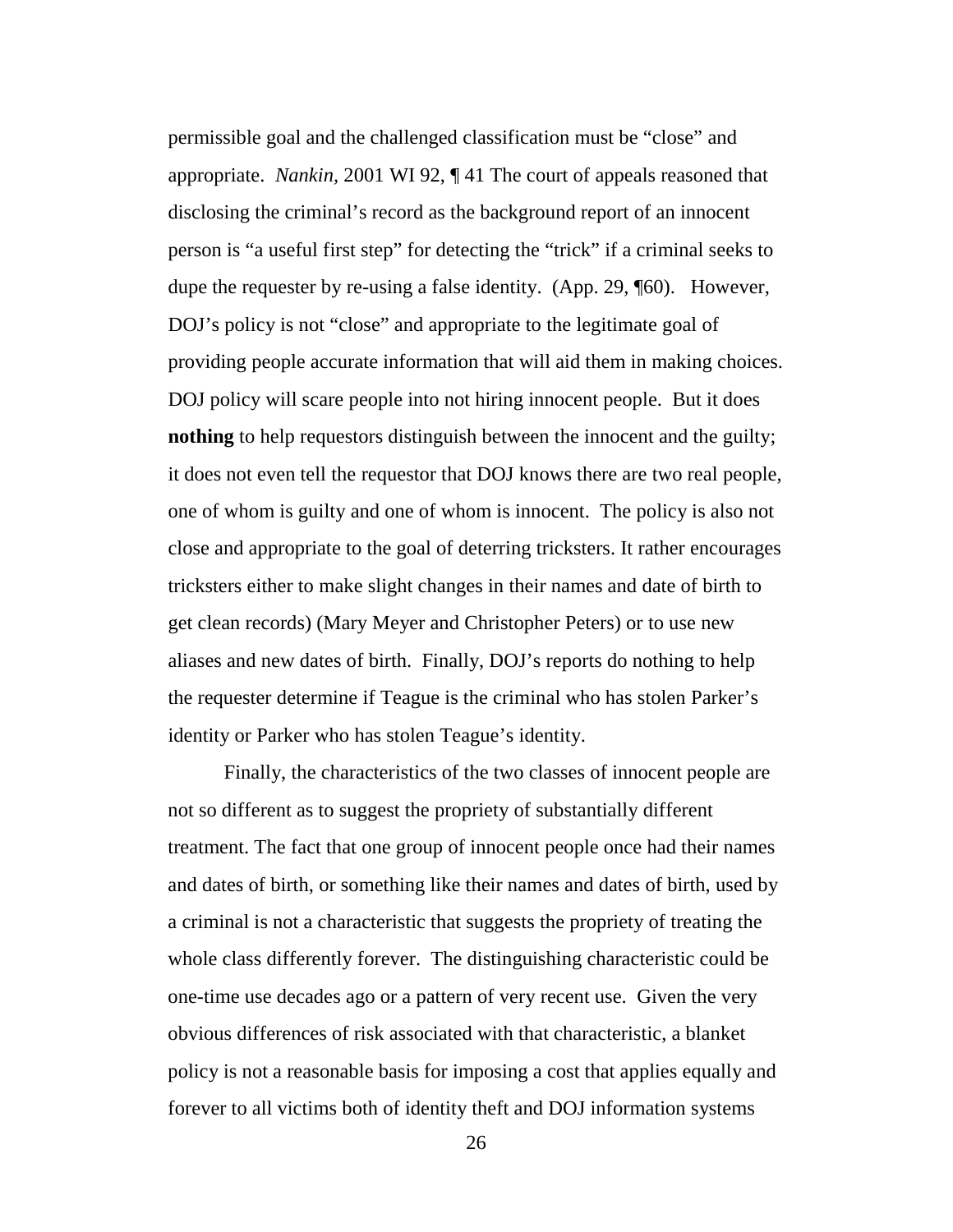design choices. In *Trepanier,* burglars' allegedly high recidivism rate did not sufficiently distinguish them from the class of others covered by the statute to make it rational that they alone should pay a DNA surcharge while not contributing DNA. *See* 204 Wis. 2d 505, 513. If a one-time cost imposed after a finding of guilt could not justify a distinction based on known recidivism risks, a permanent cost imposed without any risk assessment on innocents must violate equal protection.

## **IV. BECAUSE TEAGUE HAS DEMONSTRATED THAT DOJ'S REPORTS STIGMATIZE AND CREATE A TANGIBLE BURDEN, THIS COURT SHOULD REMAND TO THE CIRCUIT COURT TO DETERMINE WHAT PROCESS IS DUE**

"Stigma-plus" is the doctrine developed to identify interests protected by the Due Process Clause notwithstanding the fact that mere defamation is not sufficient. "To prevail on a stigma-plus claim, plaintiffs must show (1) public disclosure of a stigmatizing statement by the government, the accuracy of which is contested; plus (2) the denial of some more tangible interest such as employment, or the alteration or a right or status recognized by state law." *Ulrich v. City & County of San Francisco,*  308 F.3d 968, 982 (9th Cir. 2002) (*citing Paul v. Davis,* 424 U.S. 693, 701, 711 (1976)).

After trial, the circuit court rejected Teague's procedural due process argument based on a finding of fact—the reports were not stigmatizing and a conclusion of law—Teague had established no "plus." The court of appeals did not address the stigma issue instead affirming the circuit court decision that no plus had been established.

This Court should find that a) the circuit court finding that DOJ's record reports are not stigmatizing is clearly erroneous and b) that the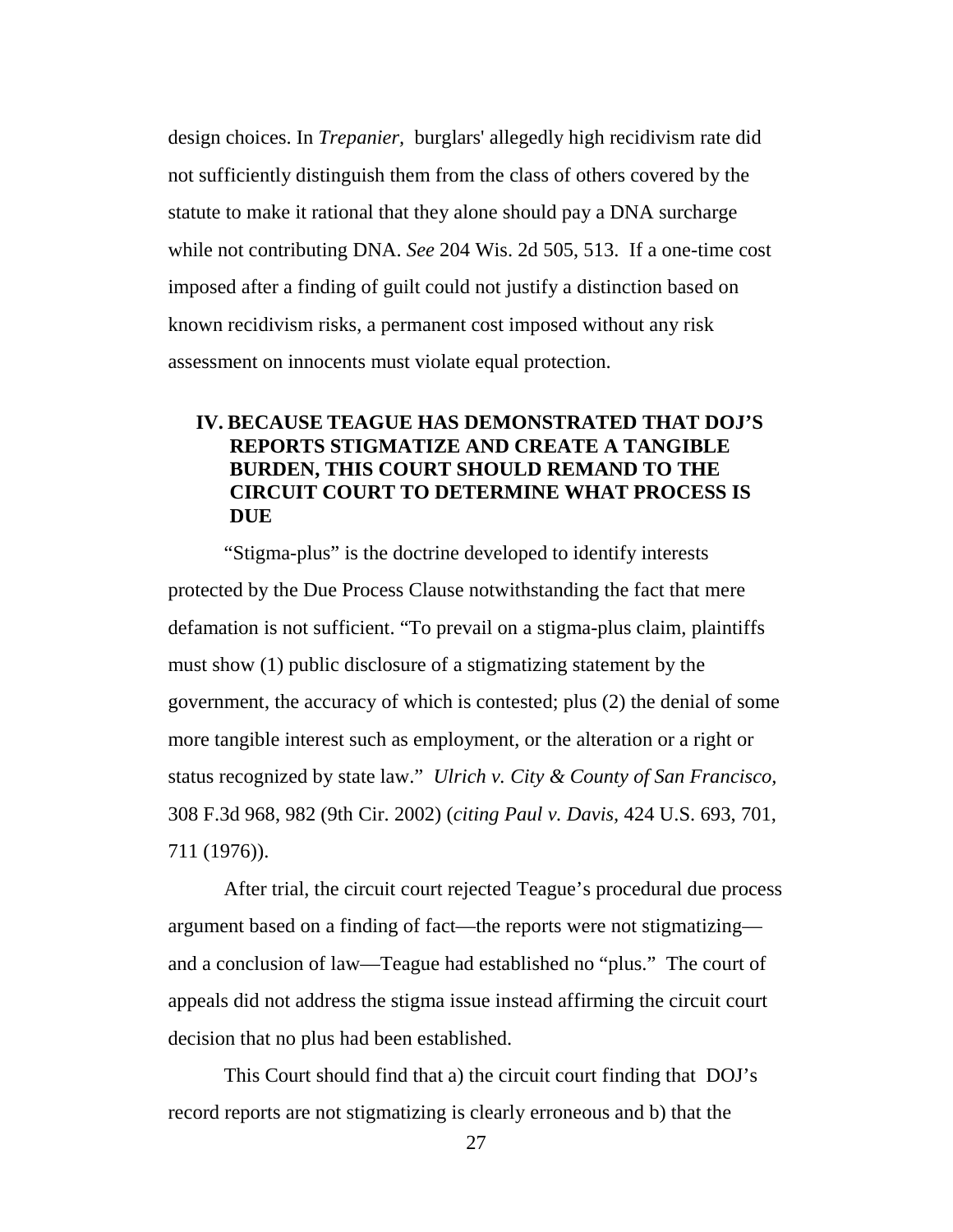"plus" is satisfied, when the stigma-creating engine is a government run database supplying criminal histories to all members of the general public because inclusion in the database creates a tangible burden on liberty/property or an alters a legal status.

## **A. The Circuit Court's "stigma" finding was clearly erroneous.**

"Stigma" is proved if **some** of members of the general public reasonably interpret the reports with rap sheets as referring to the innocent people identified at the top of page 1 of the report. *See Restatement (Second) of Torts*, 554 (A defamatory communication is made concerning the person to whom it's recipient correctly, **or mistakenly but reasonably**, understands that it was intended to refer.); *see also Laughland v. Beckett*, 2015 WI App 70, ¶ 21, 365 Wis. 2d 148, 164, 870 N.W.2d 466, 473 (communication is defamatory if the language is 'reasonably capable of conveying a defamatory meaning to the ordinary mind and …the meaning ascribed … is a natural and proper one.) The publisher of derogatory content has no right to insist that the defamatory content be interpreted as the publisher does. *Frinzi v. Hanson,* 30 Wis. 2d 271, 277, 140 N.W.2d 259 (1966)("One may not dissect the alleged defamatory statement into nondefamatory parts and thus lose the vital overall meaning.")

As Teague argued on appeal, the circuit court's finding of no stigma was clearly erroneous<sup>[6](#page-37-0)</sup> because DOJ presented not a scintilla of evidence about how members of the general public interpreted the reports. (Appellants' Brief at 33-34). DOJ's brief did not dispute the argument that

<span id="page-37-0"></span><sup>&</sup>lt;sup>6</sup> The first sentence of  $\P$  67 of the court of appeals decision is simply wrong. Six pages of Teague's appellate brief (30-35) and pages 8-9 of the reply brief specifically address how the circuit court's finding on the "stigma" prong was clearly erroneous.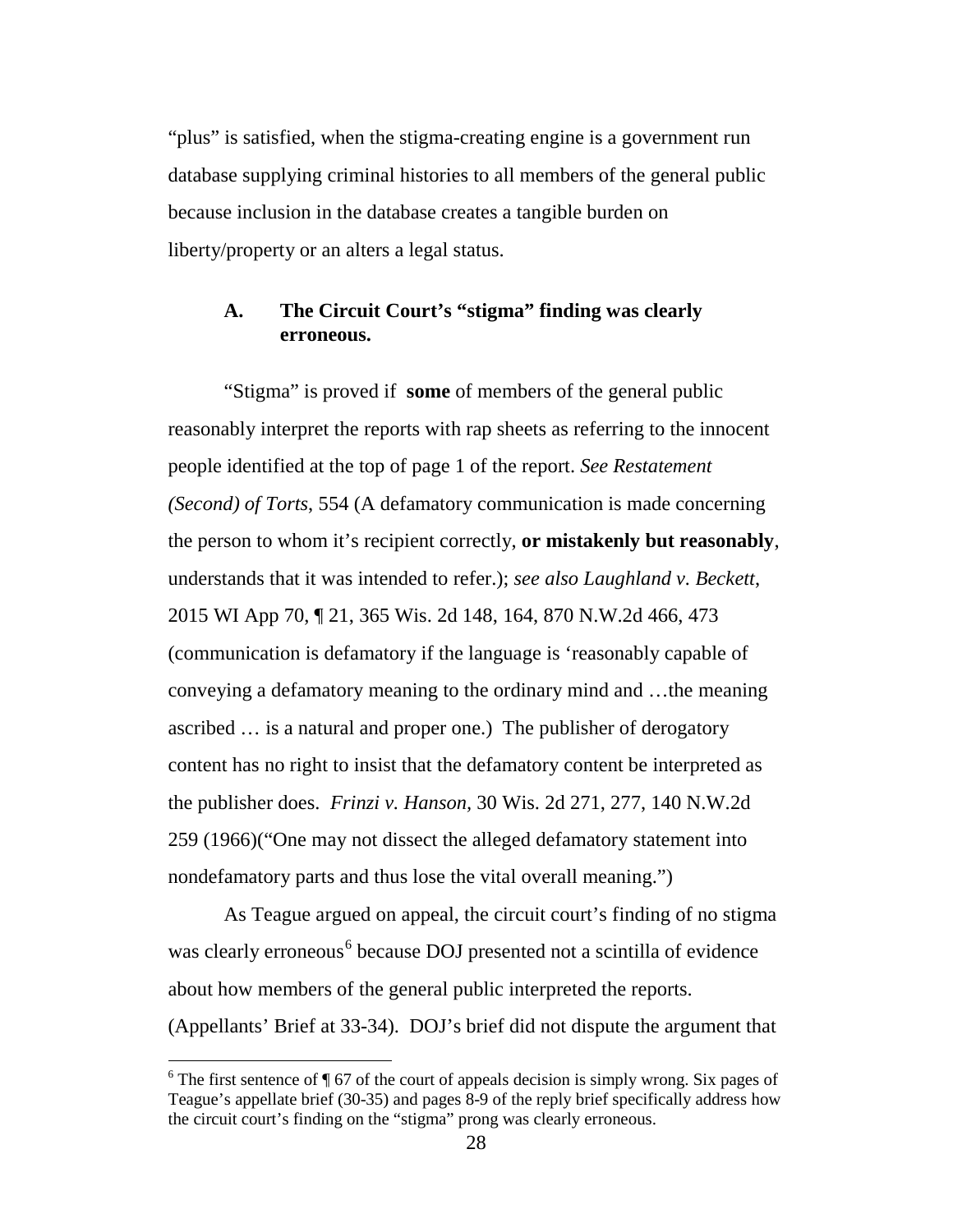this finding of absence of stigma was clearly erroneous. *See, e.g., Charolais Breeding Ranches v. FPC Securities,* 90 Wi.s2 d 97, 109, 279 N.W.2d 493 (Wis. Ct. App. 1979). By contrast, Teague presented both lay and expert evidence that the general public could and does believe the plaintiffs have extensive criminal records.

The uncontroverted expert opinion evidence was that the structure, formatting, labeling, other writing conventions, along with reading practices of average readers reading reports (as opposed to pleasure reading) of skimming, scanning, and skipping, are understood by average requesters as "authoritatively about a person in the world about whom the information was requested." (App. 200; 199-207, Trial Exh. 2; App 208- 213, Trial Exh. 29) The expert opinion was that a member of the general public, without specialized training, would believe that a background check on Dennis Teague, using Dennis Teague's date of birth would return a result about Dennis Teague. (App. 209-210, Trial Exh. 2)

The expert opinion was confirmed by the testimony of actual users of background check reports. Human resources personnel who used DOJ reports testified they believed Teague had a criminal record after reviewing the DOJ reports. (R.117:114-127; R.118:15-25). Linda Colvin testified about having to prove to prospective and current employers that the reports were not accurate-despite showing them her letters. She must verify her innocence with a fingerprint based report. (App. 229-234)

For these reasons, this Court should find that DOJ's criminal history record reports are "stigmatizing" with respect to Teague, Colvin, and Williams.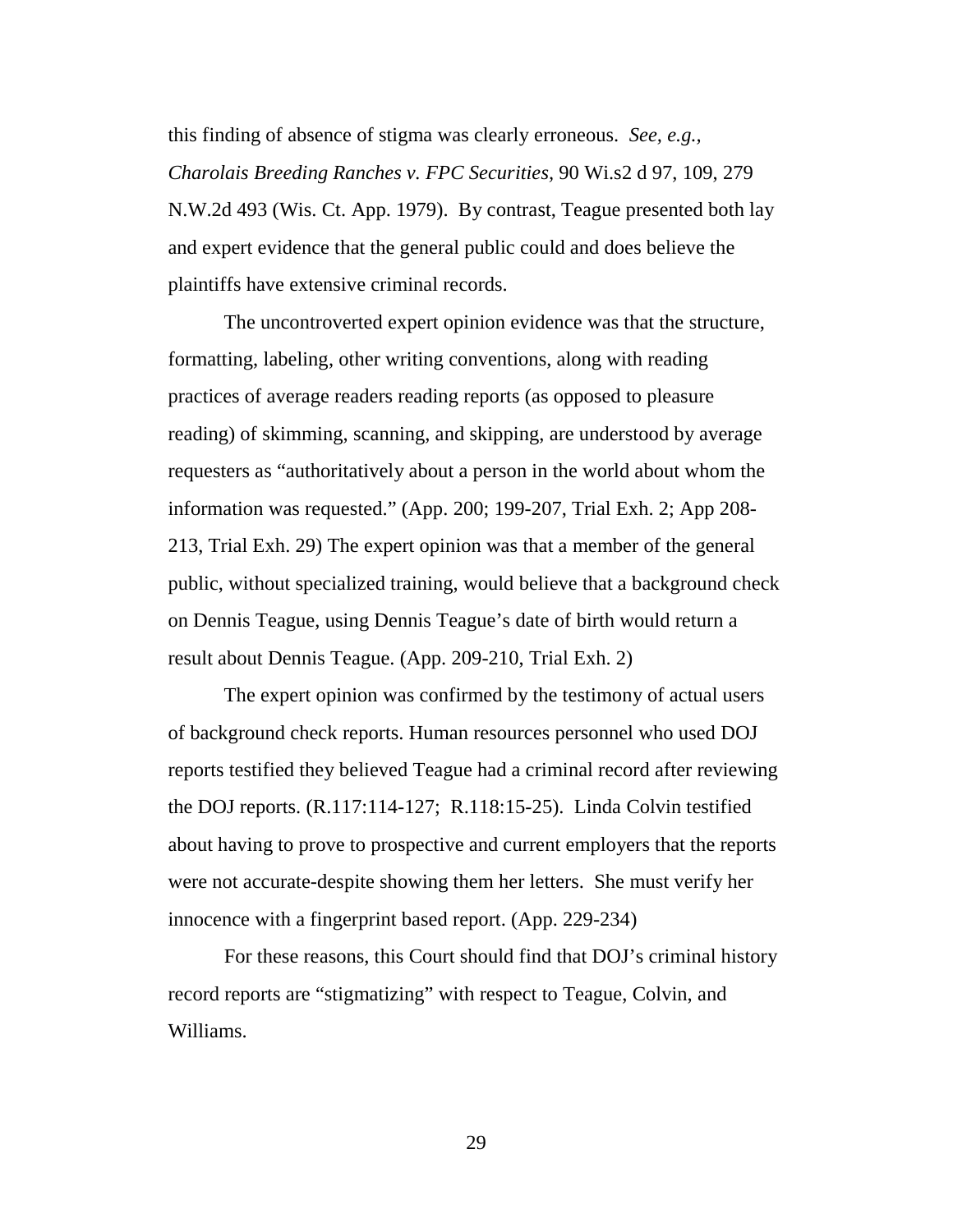## **B. Inclusion in a general purpose database, available to the public, can satisfy the plus if that inclusion creates a tangible burden or alters legal status.**

According to the court of appeals, relying on *Dupuy v. Samuels,* 397 F.3d 493 (7th Cir. 2005), and *Doyle v. Camelot Care Ctrs., Inc.* 305 F.3d 603, 617 (7th Cir. 2002). (App. 33, ¶68), Teague has not proven "plus" because he failed to establish the DOJ reports constituted an "almost insuperable impediment on obtaining a position in" an entire occupational field, or a complete bar to employment. (App. 33, ¶68)

The court of appeals got two things wrong. First, it pulled descriptive language out of both cases while ignoring the underlying logic of the cases. The insuperable impediment to employment in a single field of work is a sufficient burden, not a necessary prerequisite to establish the "plus." Second, the court of appeals ignored the line of cases which have applied the logic and lessons of *Dupuy* and *Doyle* to other kinds of state run databases. As Teague argued on appeal, and again argues here, that line of cases demonstrates that where a government database is heavily used, and widely relied upon, and where reliance on the database is either required or legally permissible, wrongful inclusion constitutes a tangible burden that satisfies the plus of stigma plus.

In *Dupuy*, the database consisted of the names of individuals who had been "indicated" as perpetrators of child abuse or neglect. Under Illinois law, prospective employers were required to check the registry and to notify DCFS in writing if they wanted to hire someone who they discovered had been indicated. *Id.* at 498. While Illinois law did not prohibit employers from hiring individuals listed on the registry, these legal steps or requirements ensured that inclusion in the registry "places a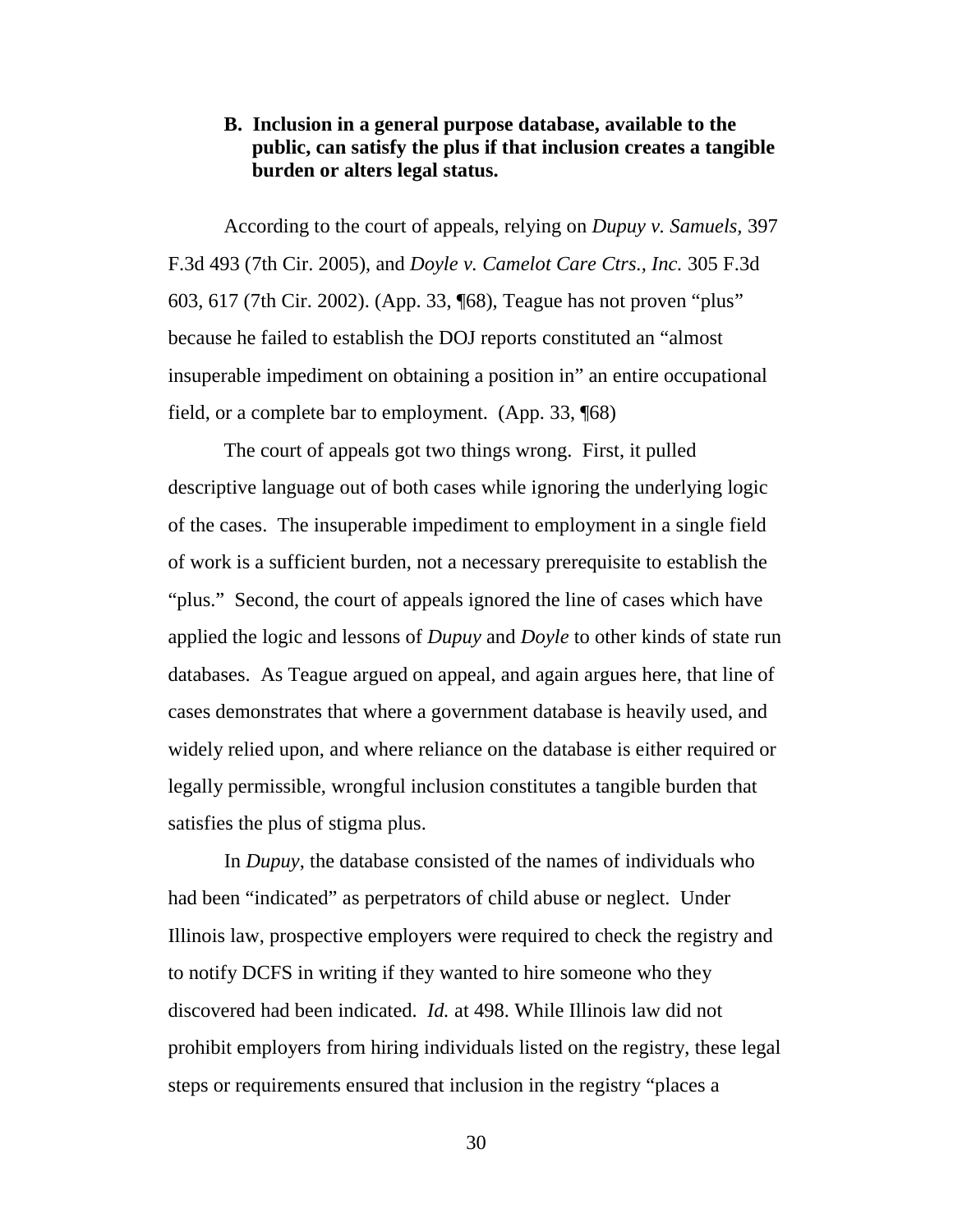significant, indeed almost insuperable, impediment on obtaining a position in childcare." 97 F.3d 493, 511.

*Doyle* reflects a similar logic, finding the plaintiffs alleged a sufficient deprivation of liberty based on the high number of childcare providers who consulted the database and the imposition of legal responsibilities on employers who might try to hire an indicated applicant. 305 F. 3d at 617. Like *Dupuy*, *Doyle* demonstrates the importance of the state's role in encouraging (by statute) use of the database, and advocating or allowing (by law) employment decisions to be made based on the reports received in response to database queries.

Less onerous and less obvious burdens can trigger a protected interest. In *Wisconsin v. Constantineau,* 400 U.S.433, 435, 91 (1971), the "plus" was a one year suspension of the right to purchase alcohol within the city limits of Hartford, Wisconsin; *see also Kroupa v. Nielsen,* 731 F.3d 813, 819 (8th Cir. 2013)(denial of participation in 4-H activities); *Sciolino v. City of Newport News,* 480 F.3d 642, 650 (4th Cir. 2007)("plus" if former employer has policy to provide stigmatizing personnel file to any prospective employer who inquires, without proof that plaintiff applied to inquiring employer)

But the logic of *Dupuy* and *Doyle* has been most fully articulated and expanded in other government database cases. *Dupuy* and *Doyle* dealt with a single purpose database, primarily used by state-regulated childcare providers. Other state and federal courts have looked at publically available databases used for a much broader array of purposes such as sex offender registries. The obvious stigma of being labeled a sex offender on a public website satisfies the "plus" even when inclusion in the database does not foreclose a specific field of employment. *See e g. Smith v. Doe,* 538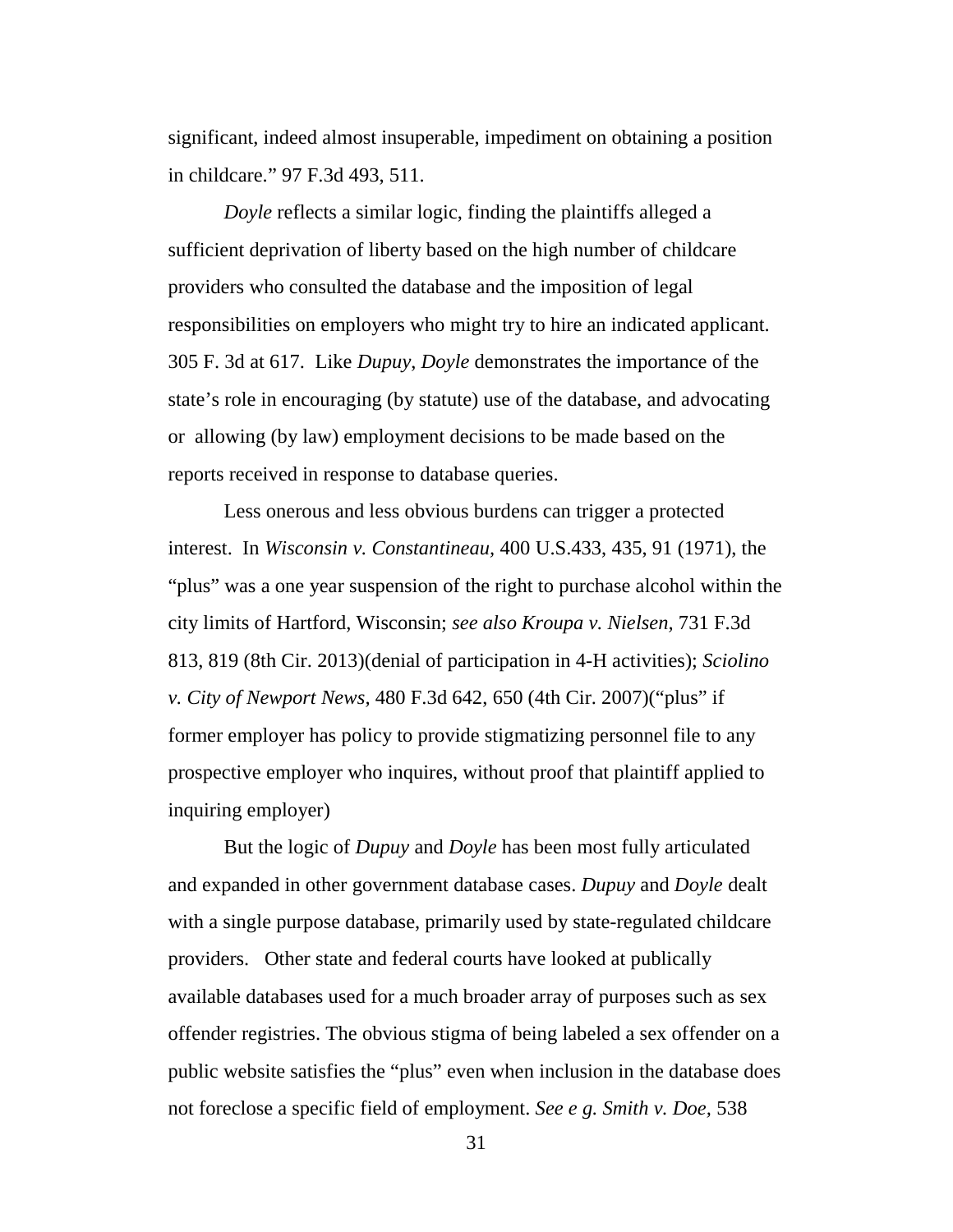U.S. 84, (*Stevens, J., concurring)* ("[ T]here can be no doubt that the widespread public access to this personal and constantly updated information has a severe stigmatizing effect …. these statutes unquestionably affect a constitutionally protected interest in liberty."); *see also Doe v. Department of Public Safety,* 271 F.3d 38, 55 (2d Cir.2001), *rev'd on other grounds,* 538 U.S. 1 (2003)(sex offender database inclusion is "plus" because it is "some material indicium of government involvement beyond the mere presence of a state defendant to distinguish his or her grievance from the garden-variety defamation claim").<sup>[7](#page-41-0)</sup>

A 2008 registry case from California expanded still further these principles. *Humphries v. County of Los Angeles*, 554 F.3d 1170, 1188 (9th Cir. 2008), *rev'd on other grounds Los Angeles, Cal. v. Humphries*, 562 U.S. 29 (2010). In *Humphries*, the state abuse registry policy mandated that once a substantiated report had been entered into the database, it had to remain there even after the accusation had been disproved. *Humphries* identifies two factors that satisfy the "plus." First was perpetuity. The information remained in the database even after disproven. 554 F.3d at 1182-83. Second was ubiquity. 554 F,3d at 1187-88. Many employers and licensing agencies were required to consult the registry (just as many Wisconsin agencies and employers are required to run background checks) and to investigate any report. Other agencies and parties **could** consult before allowing adoption or volunteer opportunities and similar privileges. *Id.* The court recognized that the plaintiffs would often be able to obtain a

<span id="page-41-0"></span> $<sup>7</sup>$  Sex offender databases have passed constitutional muster because information about</sup> sex offenders is true and only applied after a criminal adjudication. That is not true for DOJ's operation of its criminal background check sales to private citizens. DOJ refuses to send out the clean credential even when the background check request is for the innocent citizen who has proved the fact of innocence.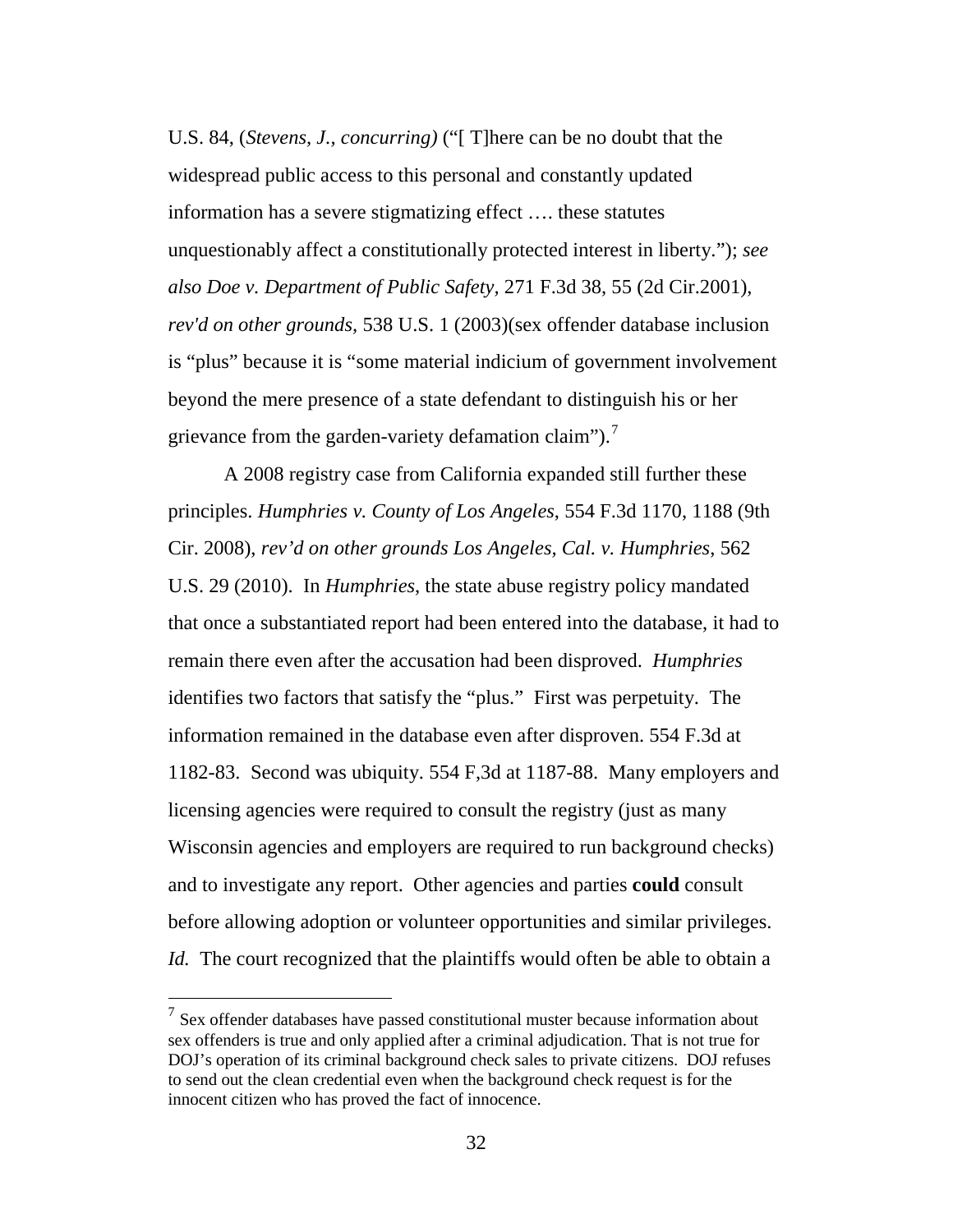benefit sought, but held that the constant struggle to obtain those benefits was a tangible burden, altering though not extinguishing "a right or status recognized by state law." *Id.*, 1188.

In *Humphries*, the plus did not require "preclusion from employment in an entire occupational field. The imposition of a constant pattern of struggles to obtain rights or benefits is a sufficient tangible burden.

Other courts have recognized that "plus" can be established through this kind of incremental burden, when the database is widely used, and state law allows or requires discrimination based on inclusion. *See, e.g., Brown v. Montonya*, 662 F.2d 1152, 1167-68 (11th Cir. 2011)(allegedly incorrect requirement to register as sex offender triggers protected interest); *Kirby v. Siegelman,* 195 F.3d 1285, 1291-92 (11th Cir. 1999)(falsely labeling a convicted prisoner a sex offender is "stigma plus") In *Kelley v. Mayhew,*  973 F.Supp.2d 31 (D. Me. 2013), the court found that the government informing plaintiff's private employer that she did not qualify to be counted in the staff-to-child ratio was enough of a change in status to satisfy the "plus." 973 F. Supp.3d at 43-44.

Although no federal or state court has yet applied the tangible burden test to the kind of state-run data base at issue in this case, the record clearly establishes that Wisconsin's criminal background checks are as ubiquitous as the childcare data bases and just as permanent. DOJ produces approximately 800,000 criminal background report on private citizens for private citizens annually. (R.109, Trial Exhibit 95) That is equivalent to a 10<sup>th</sup> of Wisconsin's population. Further, DOJ's policy is permanent, Like the Humphries, Teague, Colvin, and Williams have proved their innocence. Yet they must for the rest of their lives manage the consequences of their false criminal labels: anticipating who might conduct a background check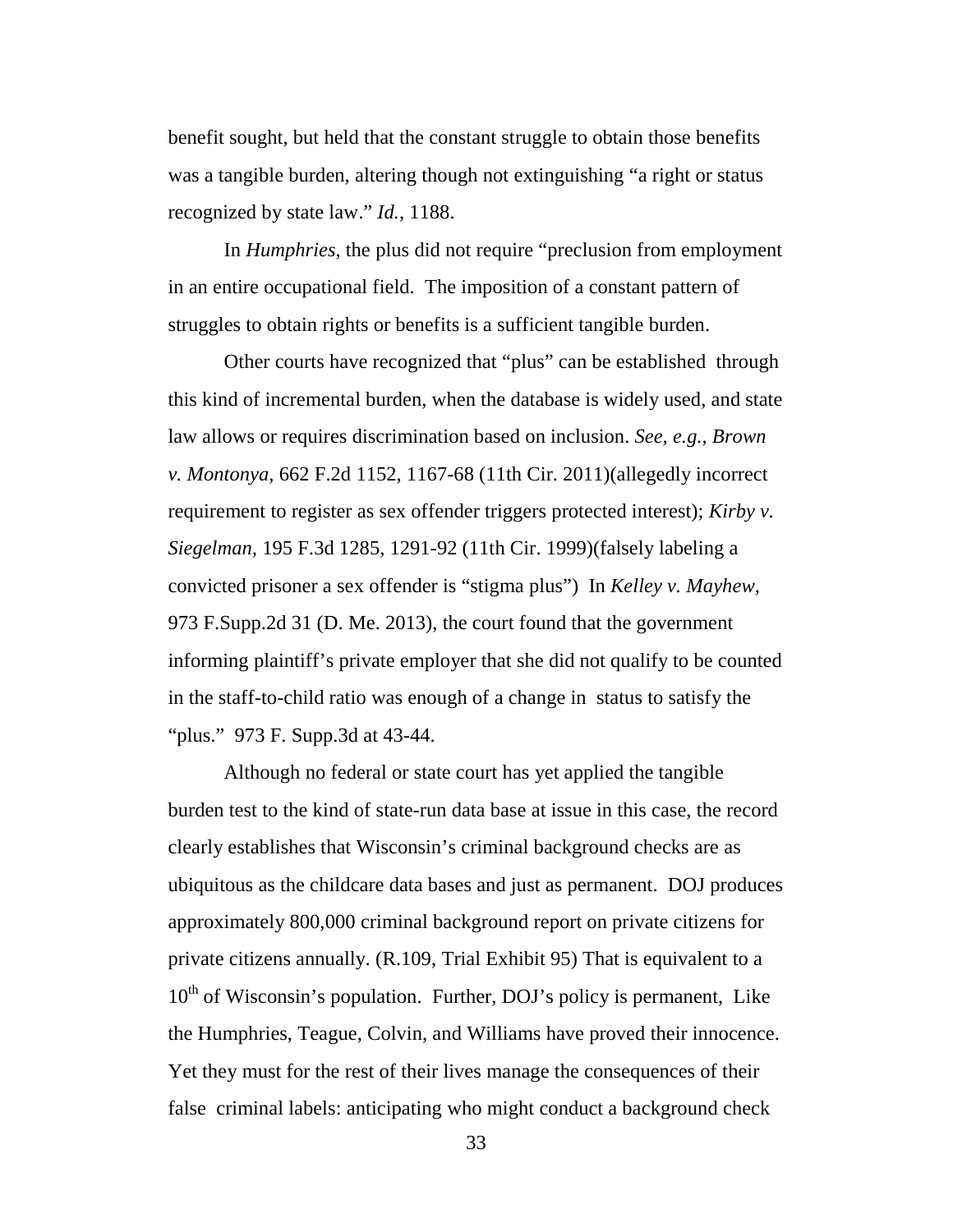and when, buying new innocence letters, and never knowing who has been mislead by the misleading reports. At trial, Linda Colvin testified that all her nursing employers still required, after reading her innocence letter, further verification of innocence in the form of a fingerprint-based background check. In Colvin's field, nursing, most employers in every state require background checks to ensure compliance with a web of state and federal laws. Such checks cost time and money, constituting a "tangible burden."

As the cases cited above demonstrate, this amount of burden, when it is perpetual and involves struggles to obtain the rights and benefits that should belong to an innocent individual, satisfies the plus of stigma plus. Because the circuit court did not address the question of what process is due, this Court should hold that a protected interest exists through the stigma-plus doctrine and remand for a determination of what process is due.

## **V. DOJ'S ALIAS NAME POLICY VIOLATES SUBSTANTIVE DUE PROCESS.**

The court of appeals rejected Petitioners' substantive due process claim on the ground Petitioners did not provide "useful authority" for a claim the court described as novel. (App. 031) The court of appeals was correct that the precise issue raised by this case has not been addressed by any federal or state court: whether the state can disseminate through a database identified as the authoritative repository of state criminal records reports falsely associating innocent people with a criminal record without violating due process. The court of appeals was wrong to dismiss Teague's substantive due claim on that process on that ground that it is novel.

The United States Supreme Court recognizes that fundamental rights may manifest themselves in different ways in the wake of historical and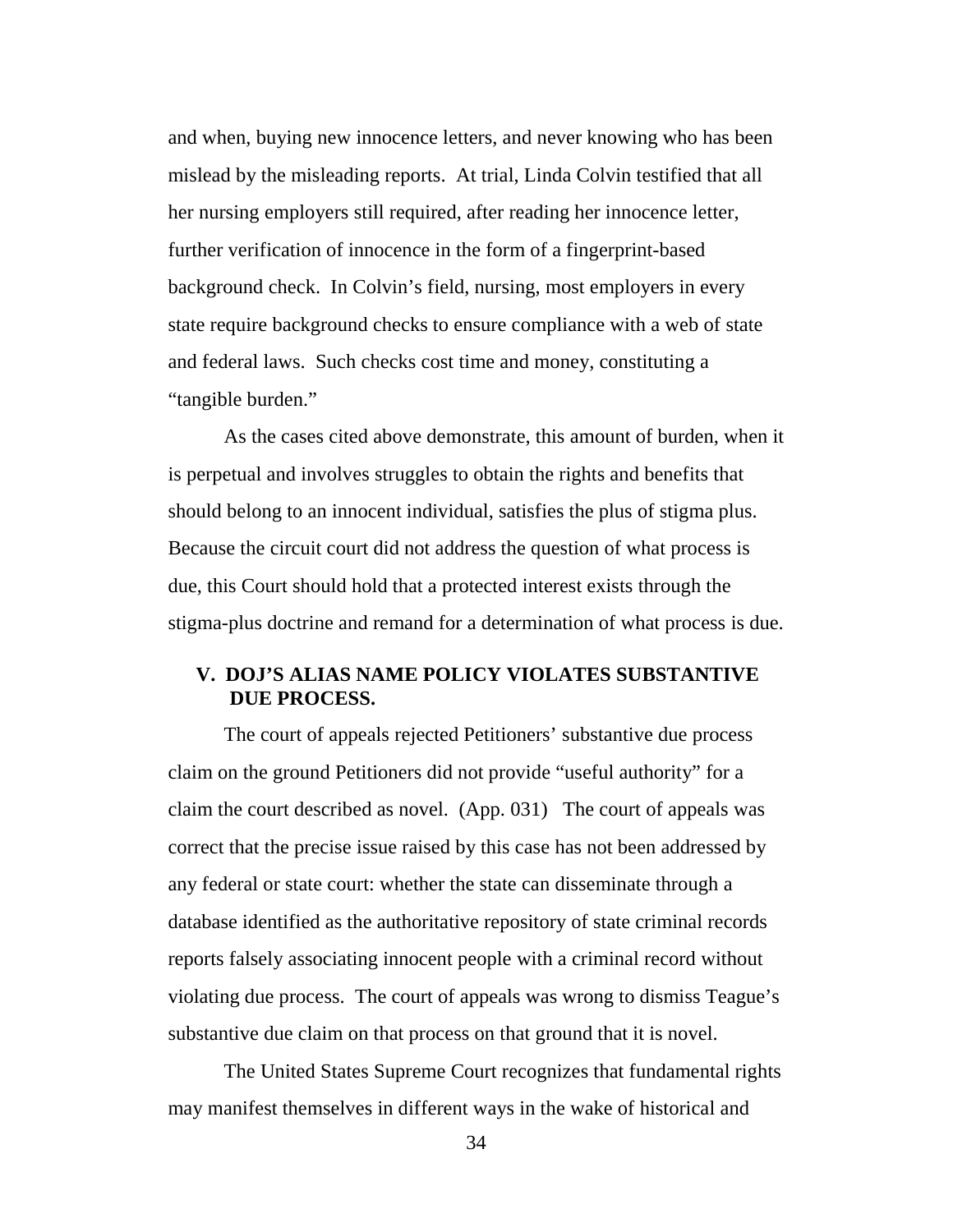technological changes. In*, McDonald v. City of Chicago, Ill.,* 561 U.S. 742, 787 (2010), the Court affirmed that the Second Amendment protects an individual's right to possess handguns in the home because self-defense is a right separable from militias and because the handgun is the modern choice for individual self-defense. The right to self-defense through the ownership of handguns was not, according to the Supreme Court, a new fundamental right, but a necessary corollary, in today's world, of the core right protected by the Second Amendment; *see also Obergefell v. Hodges*, 135 S. Ct. 2584 (recognizing that courts have not always associated the fundamental right to marry with same-sex couples: "[This]Court, like many institutions, has made assumptions defined by the world and time of which it is a part."). Like *McDonald, Obergefell* demonstrates that a fundamental right cannot be identified by merely naming it; fundamental rights are identifiable, despite historical changes, by an analysis of why the right is fundamental to the Constitution or our system of laws.

The right Teague seeks to vindicate is, like the rights construed in *McDonald* and *Obergefell*, a necessary corollary to a right deeply rooted in America's history and tradition—the right not to be deprived of liberty, on the grounds one is allegedly a criminal, in an arbitrary fashion. The rights to a jury trial, to the presumption of innocence, and to the prohibition against coerced confession are not rights of substantive value in and of themselves. They are, rather, procedural brakes on the government's power to turn citizens into criminals. That right has always been understood to extend beyond the mere protection from loss of physical liberty. *See, e.g., Jordan v. State*, 512 N.E.2d 407, 409 (Ind. 1987) ("when an adult is convicted of a crime, the conviction is a stigma that follows him through life, creating many roadblocks to rehabilitation."); *United States v. Dancy*,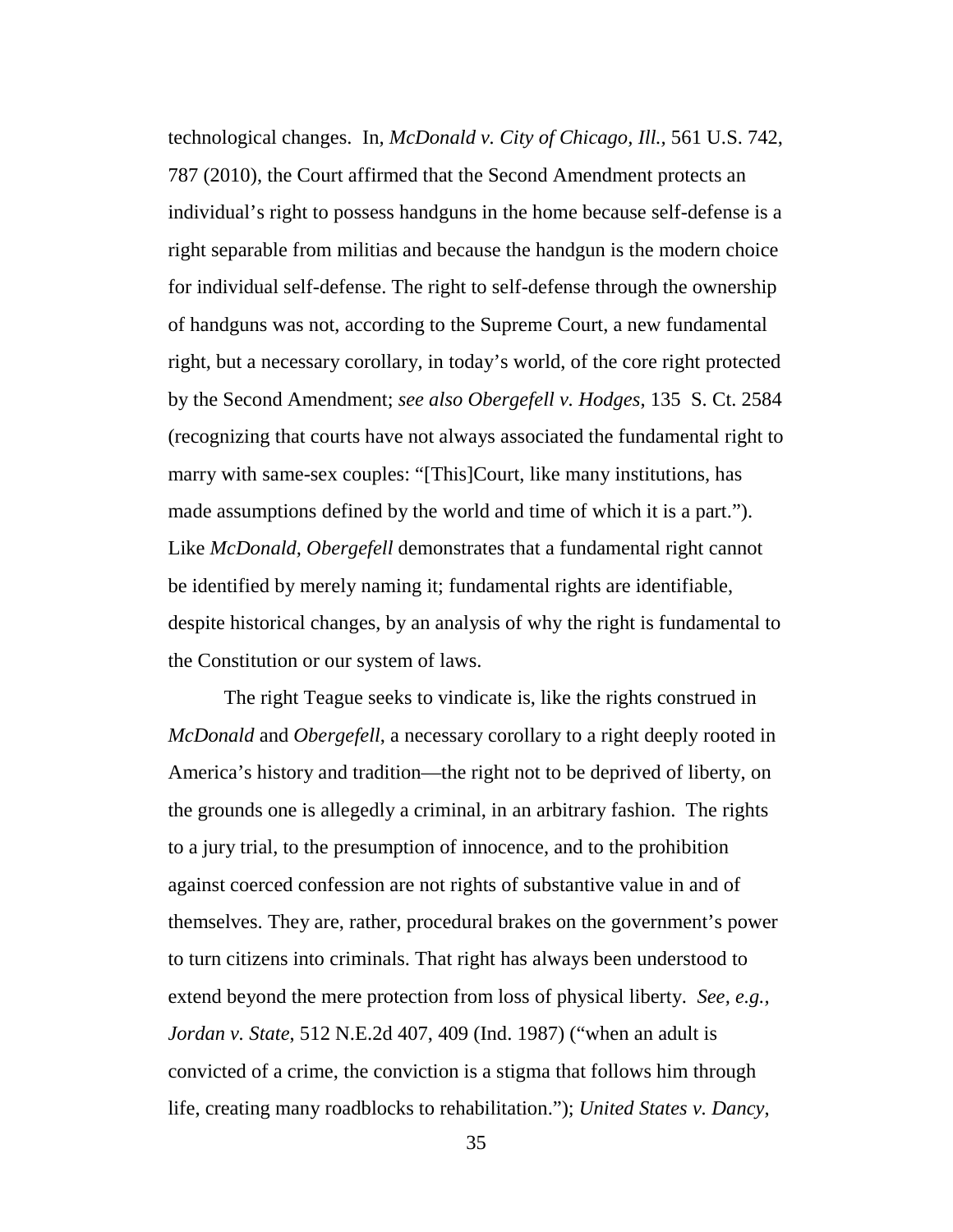510 F.2d 779, 782, (D.C. Cir. 1975) ("The stigma of a criminal conviction may itself be a greater handicap in later life than an entire misspent youth.")

Even if a sentence is merely a fine or the warning of probation, the stigma of criminalization means the Constitution prohibits the affixing of that label through arbitrary or irrational abuses of government power

> [B]ecause of the certainty that [one found guilty of criminal behavior] would be stigmatized by the conviction . . . a society that values the good name and freedom of every individual should not condemn a man for commission of a crime when there is reasonable doubt about his guilt."

"It is also important in our free society that every individual going about his ordinary affairs have confidence that his government cannot adjudge him guilty of a criminal offense without convincing a proper factfinder of his guilt with utmost certainty."

*In re Winship*, 397 U.S. 358, 363-64 (1970).

The right not to be arbitrarily "adjudged" a criminal is logically inseparable from the right not to be labeled as a criminal when one is not. That right is also deeply rooted in American legal traditions. In *Beauharnais v. Illinois,* 343 U.S. 250, 255-56 (1952), Justice Frankfurter noted that "[l]ibel of an individual was a common-law crime, and thus criminal in the colonies. Indeed, at common law, truth or good motives were no defense." The same opinion noted the unquestioned link between defamation<sup>[8](#page-45-0)</sup> and false accusations of criminality: "No one will gainsay that it is libelous falsely to charge another with being a rapist, robber, carrier of knives and guns, and user of marijuana." *Id.* 

<span id="page-45-0"></span><sup>&</sup>lt;sup>8</sup> The First Restatement of Torts reflects the historic rule that publication of written material tending "so to harm the reputation of another as to lower him in the estimation of the community or to deter third persons from associating or dealing with him" – subjected the publisher to liability although no special harm to reputation was actually proved. Restatement of Torts 559 (1938)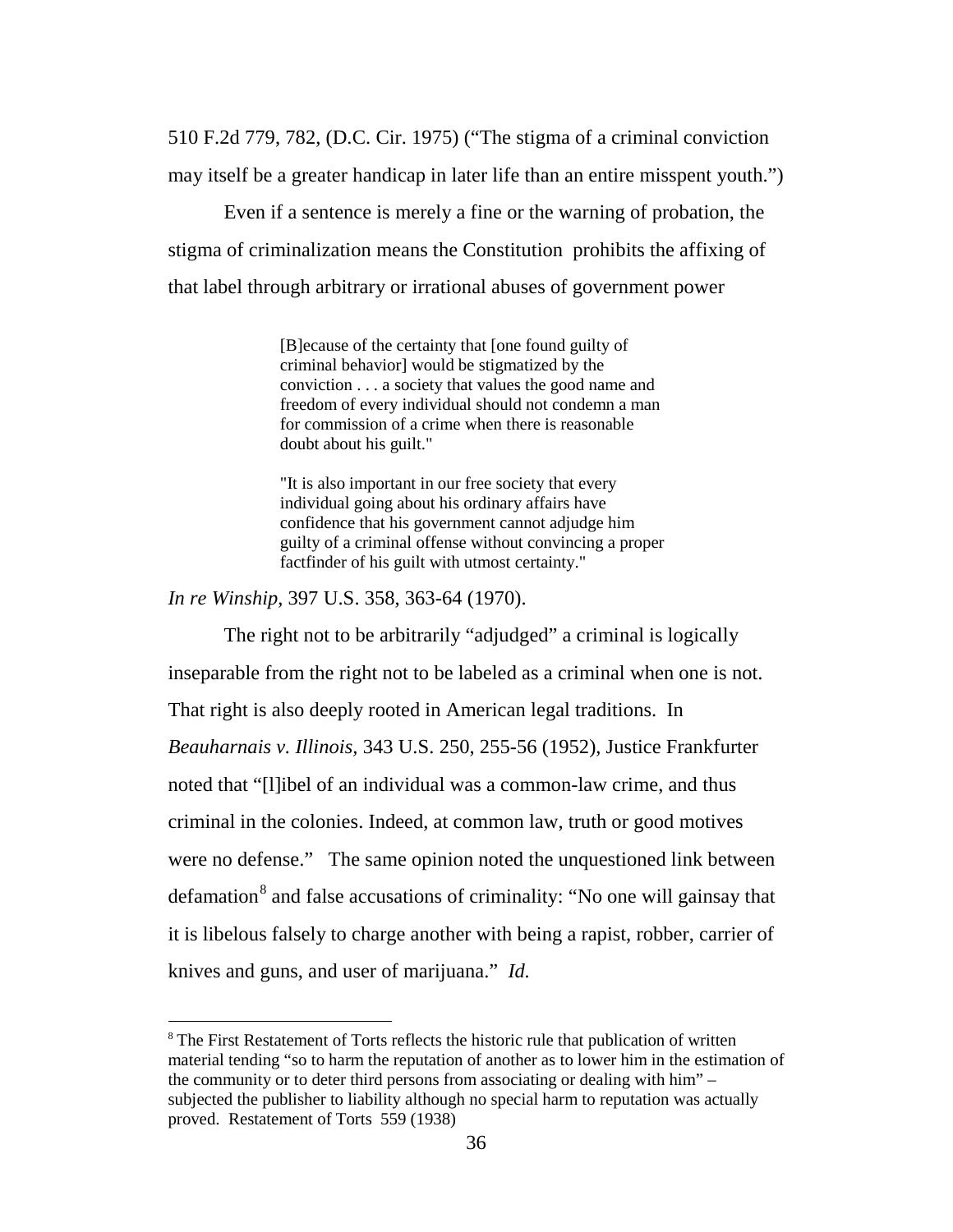This fundamental right also means that the government cannot punish or burden someone, because of an association with criminality, when they are innocent. In 1996, the United States Supreme Court struck down a Pennsylvania law allowing juries to impose costs on individuals acquitted of crimes. *Giaccio v. State of Pa.*, 382 U.S. 399, 405, 8 (1966). The majority opinion found the law void for vagueness, the concurring opinions by Justices Stewart and Potter were much simpler and much shorter, finding that punishing the innocent violated substantive due process. *Id.* (*Stewart, J. concurring* )("In the present case it is enough for me that Pennsylvania allows a jury to punish a defendant after finding him not guilty. That, I think, violates the most rudimentary concept of due process of law."); *Id.,*( *Fortas, J. concurring*) ("In my opinion, the Due Process Clause of the Fourteenth Amendment does not permit a State to impose a penalty or costs upon a defendant whom the jury has found not guilty of any offense with which he has been charged.").

Under DOJ's policy, innocent people like Teague, Colvin, and Williams are forced to constantly prove that they are not criminals because the state's own criminal history record reports say they are. They, as Colvin testified, may be asked to obtain fingerprint background checks to verify their innocence. They may be temporarily or permanently denied jobs, housing, volunteer opportunities because the state identifies them with a criminal history they deny they have. Those burdens are like a fine they must pay, over and over again, despite the fact that they have proved they are innocent and have no criminal record. DOJ's alias name policy is nothing more or less than a penalty or cost imposed through modern technology on subjects the state knows are innocent. That behavior may be, as Justice Sherman observed in his concurrence, the behavior of a bully,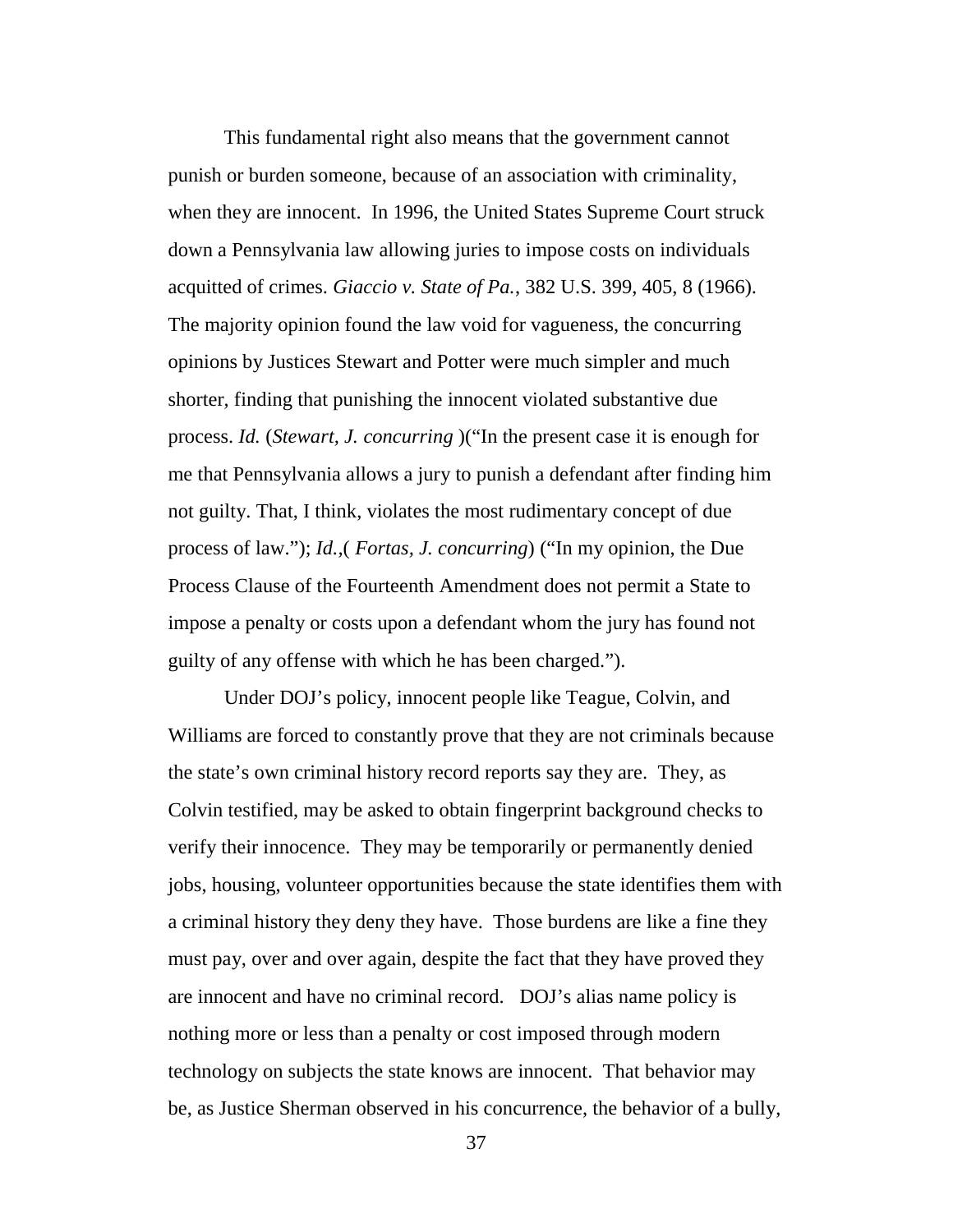but it is more than that. It violates the most rudimentary concept of due process of law.

Even if the government had a compelling interest in controlling the use of alias names in the employment context, DOJ's alias policy cannot survive unless it is narrowly tailored to serve that end. *See, e.g., Reno v. Flores*, 507 U.S. 292, 302 (1993). There is no tailoring in this policy. DOJ inflicts the same burden on individuals "matched" by computer algorithms as it inflicts on victims of professional identity theft. DOJ engages in no risk assessment prior to associating a criminal record with a person known to be innocent. DOJ never reviews alias associations for staleness. A policy risk assessment where, for example, aliases used by convicted sex offenders or aliases used in the past three years might pass muster as not arbitrary, but not a policy applied mechanically, without any discretion or limitation.

The novelty of the technology in this case should not justify the government's deprivation of a fundamental right of all people not to be penalized or forced to bear a cost associated with criminality when one is innocent of any crime.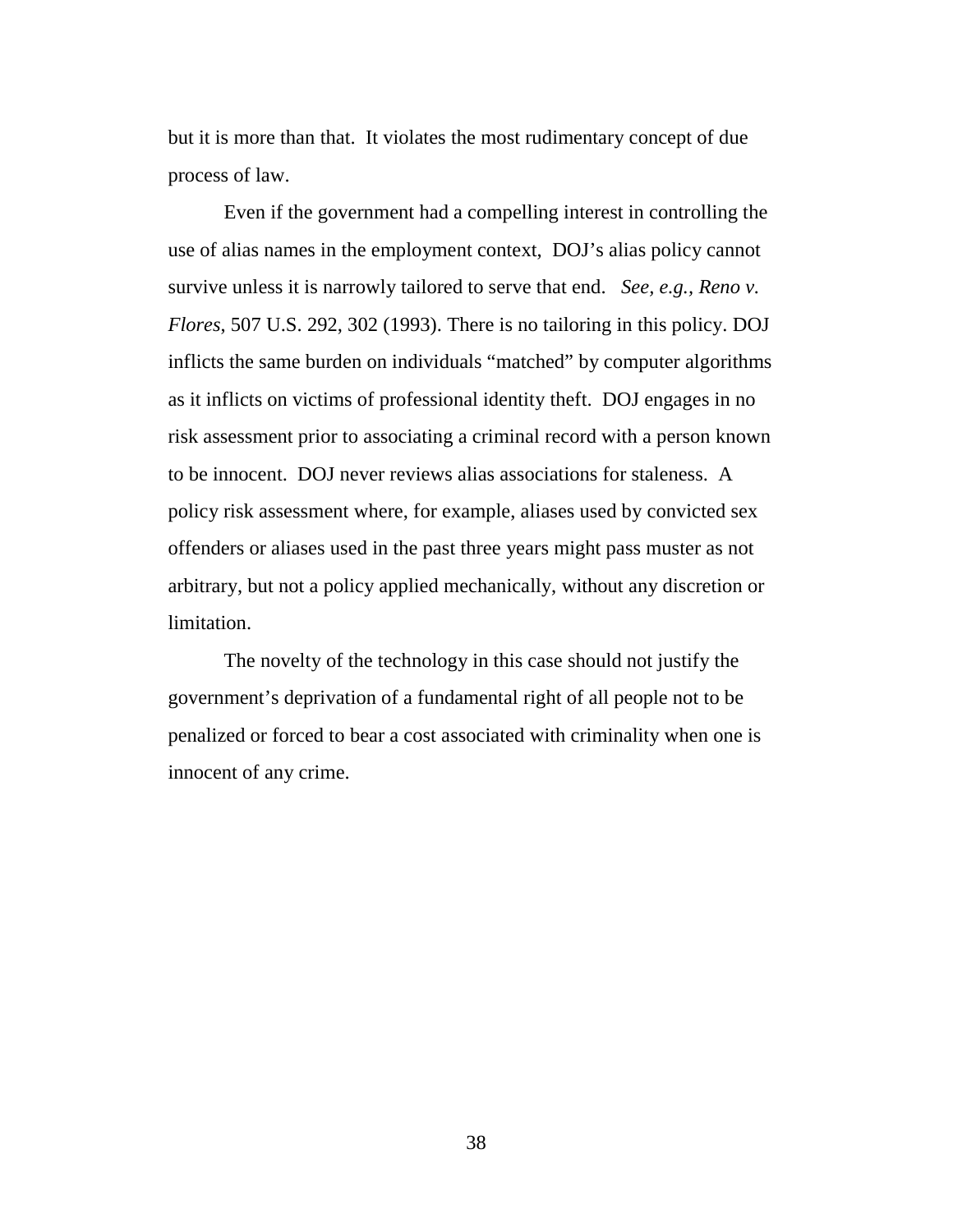#### **CONCLUSION**

For the reasons, the Court should (1) reverse the court of appeals on its Wis. Stat. § 19.356 holding and the circuit court grant of summary judgment, and either hold that DOJ's alias name policy violates the common law balancing test or remand for further decision on that issue, (2) reverse the court of appeals and the circuit court grant of summary judgment to defendants under Wis. Stats. § 19.70 and remand for further proceedings, (3) find a protected interest under the stigma-plus doctrine and remand to the circuit court for further proceedings on what process is due, (4) reverse the grant of summary judgment to defendants on the Equal Protection claim and remand with directions to grant plaintiffs' motion for summary judgment, and (5) vacate the judgment on the substantive due process claim and remand with directions to enter declaratory judgment in Petitioners' favor.

Dated at Milwaukee, Wisconsin this 1st day of August, 2016.

s/Sheila Sullivan Jeffrey R. Myer, Bar # 1017335 Sheila Sullivan, Bar #1052545 Attorneys for Dennis Teague, Linda Colvin, and Curtis Williams

**P.O. ADDRESS** LEGAL ACTION OF WISCONSIN 230 West Wells, Suite 800 Milwaukee, WI 53203 (414) 274-3438 Fax: (414) 278-5853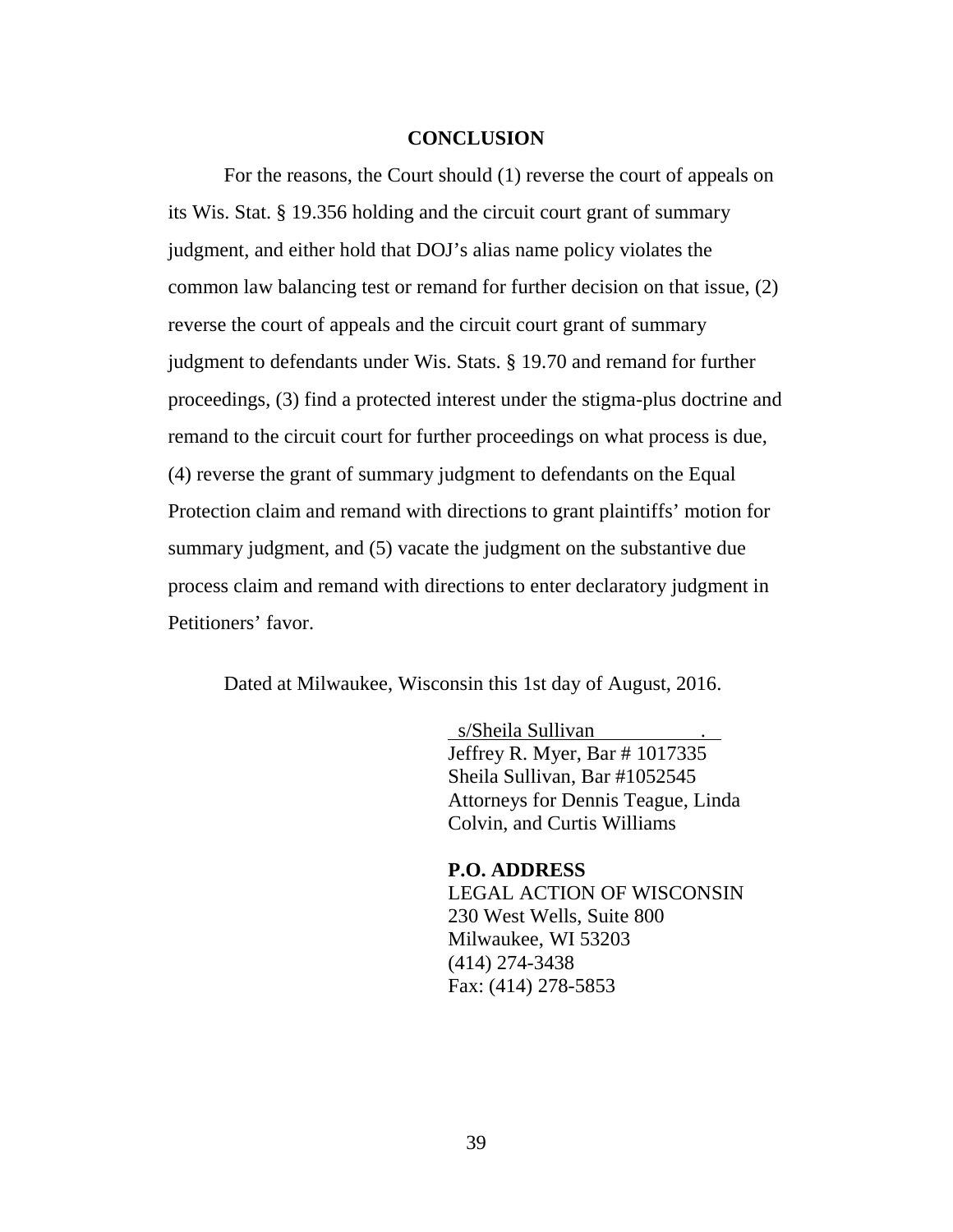#### **Form and Length Certification**

I hereby certify that this brief conforms to the rules contained in s. 809.19(8)(b) and (c) for a brief and appendix produced with a proportional serif font.

The length of this brief is  $10,963$  words.

#### **Certificate of Compliance with Rule 809.19(12)**

I hereby certify that:

I have submitted an electronic copy of this brief, excluding the appendix, if any, which complies with the requirements of s. 809.19(12). I further certify that:

This electronic brief is identical in content and format to the printed form of the brief filed as of this date.

A copy of this certificate has been served with the paper copies of this brief filed with the court and served on all opposing parties.

## **Certificate of Compliance with Rule 809.19 (13)**

I hereby certify that:

I have submitted an electronic copy of this appendix, which complies with the requirements of s. 809.19 (13). I further certify that:

This electronic appendix is identical in content to the printed form of the appendix filed as of this date.

A copy of this certificate has been served with the paper copies of this appendix filed with the court and served on all opposing parties.

#### **Certification of Compliance with Rule 809.19(2)(b)**

I hereby certify that filed with this brief, either as a separate document or as a part of this brief, is an appendix that complies with s. [809.19 \(2\) \(a\)](http://docs.legis.wisconsin.gov/document/statutes/809.19(2)(a)) and that contains, at a minimum: (1) a table of contents; (2) the findings or opinion of the circuit court; (3) a copy of any unpublished opinion cited under s. [809.23 \(3\) \(a\)](http://docs.legis.wisconsin.gov/document/statutes/809.23(3)(a)) or [\(b\);](http://docs.legis.wisconsin.gov/document/statutes/809.23(3)(b)) and [\(4\)](http://docs.legis.wisconsin.gov/document/statutes/809.23(4)) portions of the record essential to an understanding of the issues raised, including oral or written rulings or decisions showing the circuit court's reasoning regarding those issues.

I further certify that if this appeal is taken from a circuit court order or judgment entered in a judicial review of an administrative decision, the appendix contains the findings of fact and conclusions of law, if any, and final decision of the administrative agency.